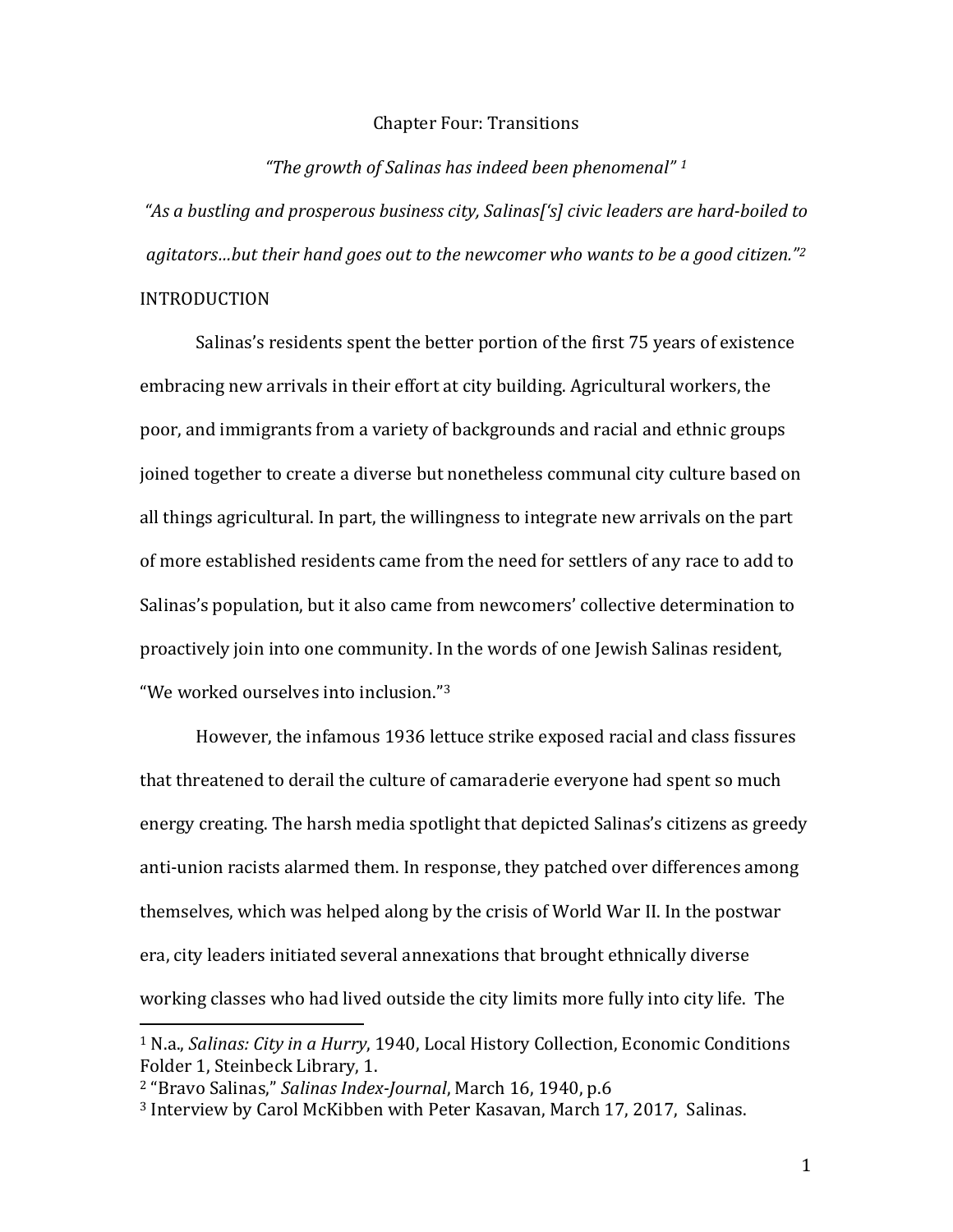Chamber of Commerce and City Councils made determined efforts to attract industry and manufacturing to newly annexed property in hopes of re-purposing marginal agricultural land for both residential development and industrial use. New industry also offered year round employment making seasonal agricultural workers into stakeholders. Only noncitizen Braceros were left out.[4](#page-1-0)

Ethnic and racial lines blurred in Salinas and gender differences complicated group homogeneity. Not all Filipino stoop laborers supported labor activism and most middle class Filipino women and Filipino contractors sided consistently with growers; most labor activists were newly arrived white Dust Bowlers and led by women in their group; Chinese and Mexican people were as divided by class and gender in their views as whites were, and just like in other agricultural communities in California, Japanese residents, women and men, overwhelmingly supported (and even belonged to) the Grower-Shippers Association (GSA) opposing labor organizing. In fact, many independent Japanese lettuce growers were falsely accused of being strikebreakers in 1936 when they brought their crop to market themselves rather than relying on scabs or fieldworkers of any ethnicity. [5](#page-1-1)

Everyone believed that they had a shot at middle class life. Individuals and families from all groups focused their energies on educating their children, acquiring land, buying homes, and creating businesses. Most Salinas residents supported unions and appreciated union membership as a means to achieve the

<span id="page-1-1"></span><span id="page-1-0"></span> <sup>4</sup> The Bracero Program explicitly disallowed its workers from permanent migration status and a path to citizenship. See Mae Ngai, *Impossible Subjects: Illegal Aliens and the Making of Modern America* (Princeton: Princeton University Press, 2004) Chapter 4, "Braceros, Wetbacks, and National Boundaries of Class," 127-166. <sup>5</sup> Interview with Henry and Kent Hibino by Carol Lynn McKibben, Salinas March 6, 2018; Yasuo W. Abuko, "Henry Hibino…mayor of Salinas," *Nichi Bel Times*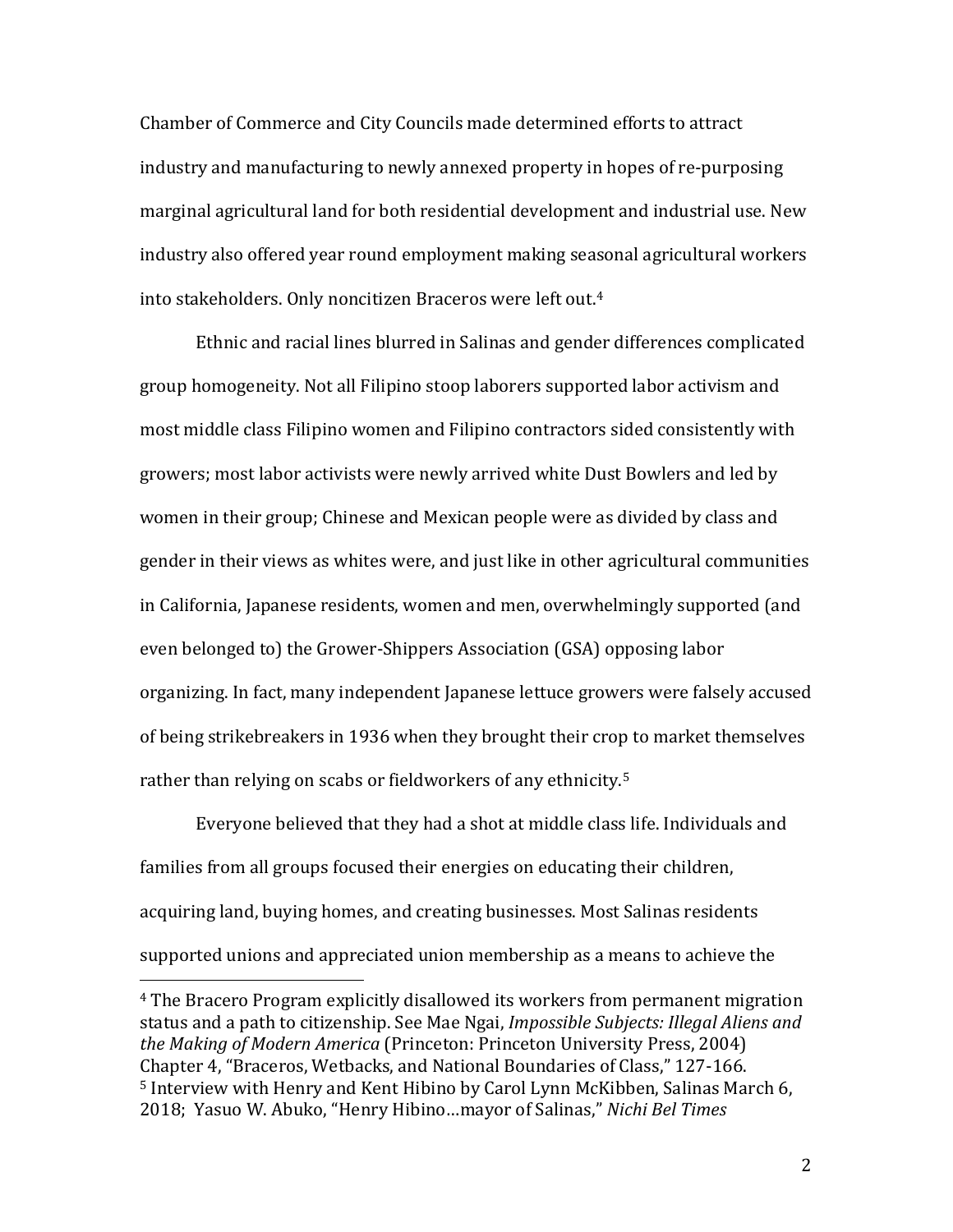American Dream, even as they feared and disdained the more radical activism of the era. *The East Salinas Pioneer* on May 9, 1940 noted that Salinas Mayor Ed Leach proclaimed "Union Label Week: Insomuch as the union label is the best consumers assurance that the article so marked is made in America under fair working conditions by adult workers receiving American standard of wages."[6](#page-2-0)

Salinas's government officials and city planners promoted Salinas as the Central Coast's urban hub not only by expanding its footprint but also by aggressively marketing its geographical location as a center point in the region. Built on a vast wide and flat plain with plenty of water and without contiguous borders with any other municipality (still unique in the nation for a city of its size), Salinas appeared to be the perfect spot for industrial development. Under the auspices of the Monterey County Industrial Development Committee (MCID) Salinas's business community enticed industry into the newly annexed outskirts of town. Also important, annexations and increased population made a compelling case for federal and state investment in highways and infrastructure in Salinas and Monterey County. [7](#page-2-1) They succeeded all too well. New industries meant increased

<span id="page-2-0"></span> <sup>6</sup> *The East Salinas Pioneer* on May 9, 1940, 1.

<span id="page-2-1"></span><sup>7</sup> N.a., *Salinas: City in a Hurry*, 1940, Local History Collection, Economic Conditions Folder 1, Steinbeck Library, 1. See Robert O. Self, *American Babylon: Race and the Struggle for Postwar Oakland* (Princeton and Oxford: Princeton University Press, 2003), 23-61. Robert Self famously described the ideology behind Oakland's regional development as an "industrial garden", in which city leaders believed a carefully constructed mosaic of commercial ,retail, and industrial development surrounded by suburban living would support a thriving city center. In a similar way, Salinas's city leaders conceived of a clear and determined strategy of urban development based on agricultural productivity, commerce and industry that added population and ,provided a solid tax base, which in turn supported the development of the town itself, its schools, parks, recreation centers and transportation systems.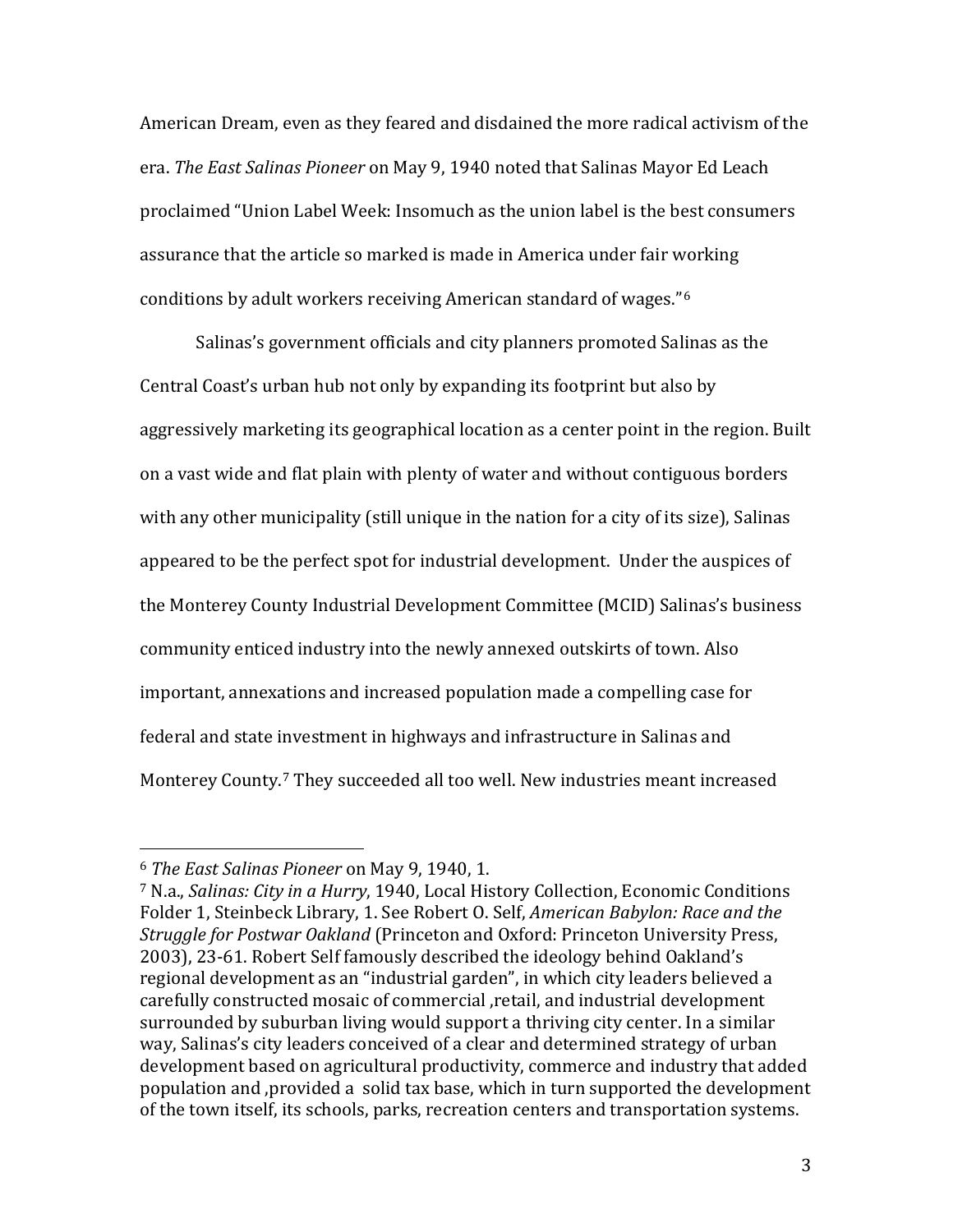pollution, leading to strong pushback from an energized, but loosely organized group of environmental activists, mostly made up of middle class white women who successfully challenged industrial giants such as Standard Oil, often in direct conflict with their husbands who were members of MCID.

One of the most important of Salinas's annexations, Alisal, emerged as a surprise. A vast, sparsely settled area for decades, it became a clearly defined community between 1933 and 1941 (and a most attractive space for annexation), with its own newspaper, *The East Salinas Pioneer*, a special section in the main Salinas newspaper, the *Salinas Index-Journal*, ever expanding business and residential developments, and a thriving social milieu. Its school system grew almost exponentially every year, requiring the hiring of teachers and administrators who appropriated almost any available structure as classroom space. Nonetheless, many Alisal residents opposed annexation by Salinas and voted it down in 1949, 1950 and 1955 before finally agreeing to join Salinas in 1963. Many Alisal residents saw annexation as a threat and an attempt to control them by an entity (Salinas) that they resented as condescending and even hostile. Intense feelings about power, taxes, and control, but also disputes about what defined community drove debate in Salinas throughout the post-war years and into the crucial next decades.

## THE CONSEQUENCES OF WAR

i<br>I

World War II allowed Salinas's residents to shift their collective focus away from labor conflicts and put their energies behind the war effort. International

Like Oakland's city builders, Salinas's leaders expected federal and state support as well in everything from urban development to the construction of highways.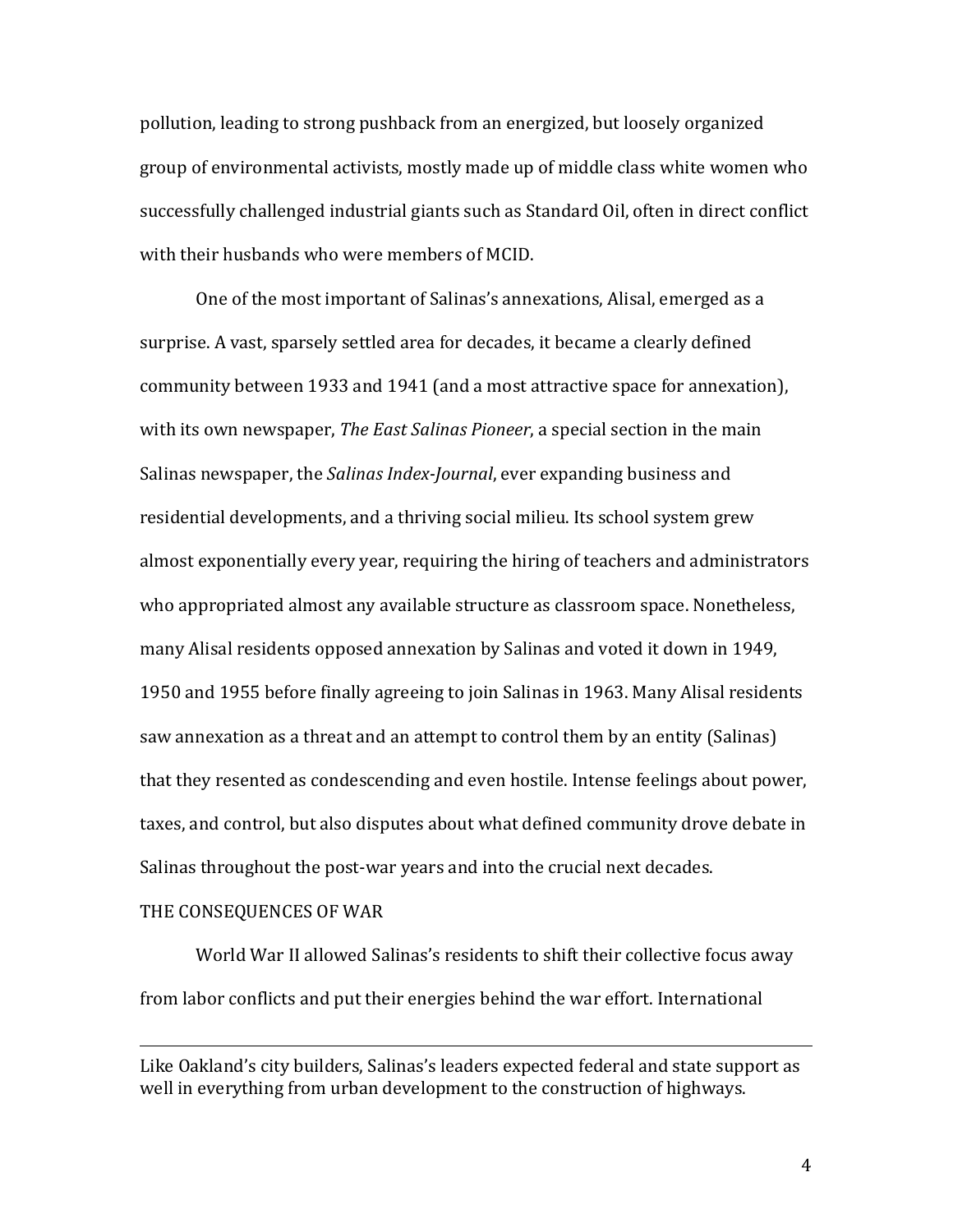politics and the progress of the war replaced labor issues and enthusiastic reporting about Filipino festivals and Salinas shopping days on the front pages of the main local newspaper, *The Index-Journal*, which acquired the *Monterey County Post* and renamed *The Salinas Californian* during the 1940s. The union paper, *The Independent*, ceased publication at the outset World War II because (like the *East Salinas Pioneer*) its editor and publisher were drafted into the military.

The profound moment of Pearl Harbor on December 7, 1941 papered over differences of class and ethnicity in Salinas as it did elsewhere in the country and promised to fulfill the dream of common purpose, which was now defined as supporting the war effort wholeheartedly whatever one's racial or ethnic identity or class status. Young men of draft age joined the military. *The Salinas Californian* enthusiastically reported on the diverse citizenry now enlisted in every branch of the armed forces, tracked their whereabouts, and printed excerpts from letters home, often on the front pages.

The Gattis family had arrived as part of the Dust Bowl migration and settled in Alisal but like other Dust Bowl refugees had been marginalized as transient farm laborers in the 1930s. Nonetheless, they found acceptance when their family members joined the Navy. In later decades, Jim Gattis became one of the most important leaders in Salinas city life, a real estate developer, one of the founders of the Steinbeck Center and one of its leaders in the capital campaign to fund it, and also board member of Salinas Valley Memorial Hospital among other numerous distinctions. It began with the war: "We had four boys and two fighting age, " recalled Jim Gattis, "My oldest brother went into the Navy and went into Normandy.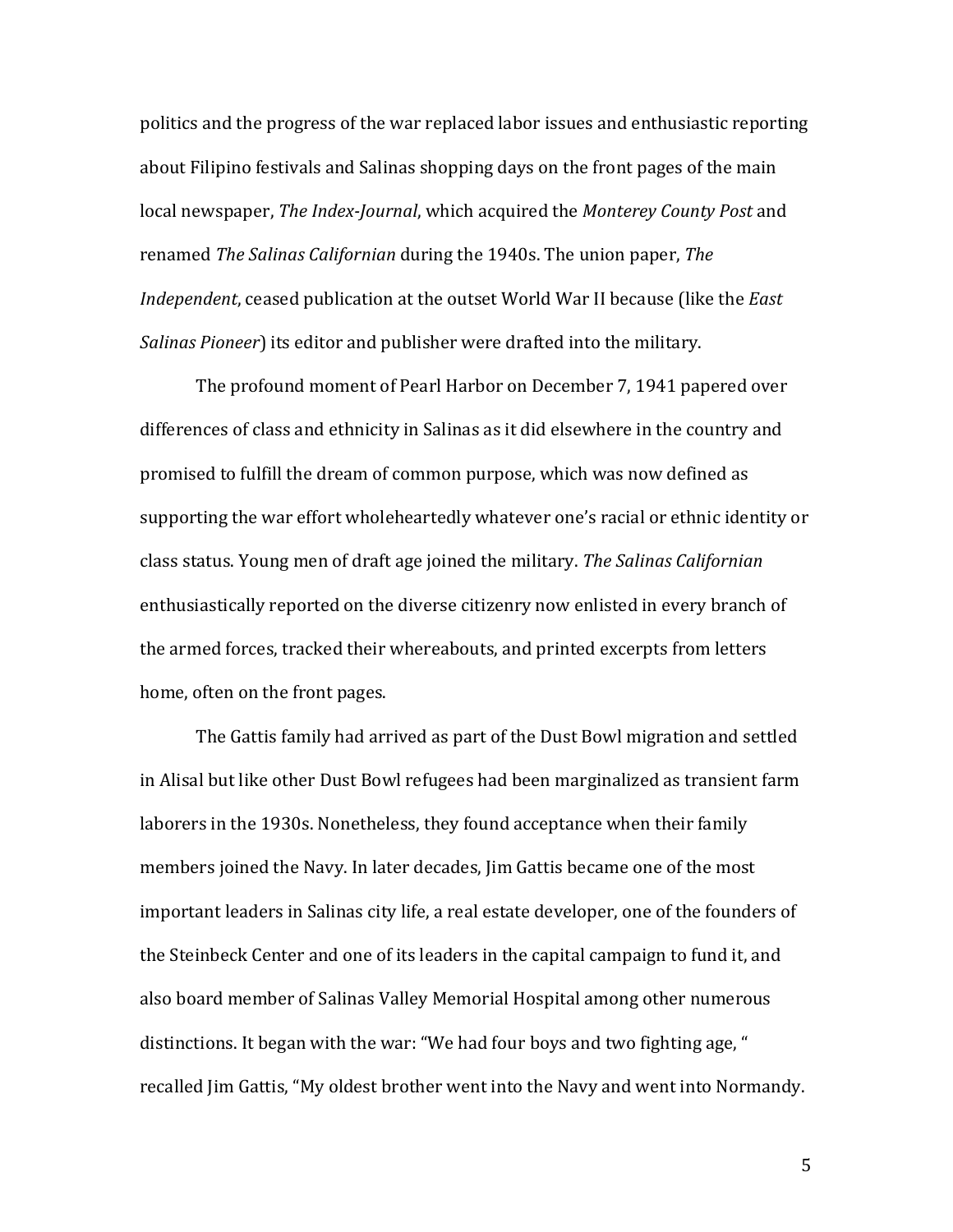My second oldest brother [also Navy and stationed on the USS Alaska] did not see combat. Both survived." Jim recalled his wide-eyed impression of the impact of the proximity to military training grounds to his home in Northeast Salinas: "We lived at one point on Natividad Road. It was out behind the Rodeo grounds. They were training medics out in the field. It was fascinating as a kid to see the military operating." Jim went on to become one of the founding members of the annual California International Air show Salinas, which celebrated military prowess through demonstrations from such groups as The Blue Angels and The United States Air Force Thunderbirds, and in the very same place in Alisal that he recalled as a child.[8](#page-5-0)

Albert Fong, born and raised in Salinas but too young to remember the war, nonetheless emphasized the collective support of Chinese Americans for the war effort, "The fathers, uncles, brothers [of most] Chinese families in Salinas served in the military. There were the Chin Brothers, the Cho's, the Ahtye's, the Lee's and many, many others," he stated. Fong, a leader in Salinas's Chinese community and in the city itself is currently president of the Chinese Association of Salinas and also serves on the City of Salinas Library Community Service Commission. He emphasized both the enduring community of Chinese Americans in Salinas and also their collective integration in Salinas's economic, cultural and social life in large part because of their close connection with other Salinas residents during World War II.[9](#page-5-1) He noted that the U.S. policy relaxing immigration restrictions on Chinese people during and after the war made a difference, too, if not in numbers of new

<span id="page-5-1"></span><span id="page-5-0"></span> 8 Interview with Jim Gattis by Carol Lynn McKibben, September 18, 2017, Salinas. <sup>9</sup> Interview with Albert Fong by Carol McKibben, March 7, 2019, Salinas.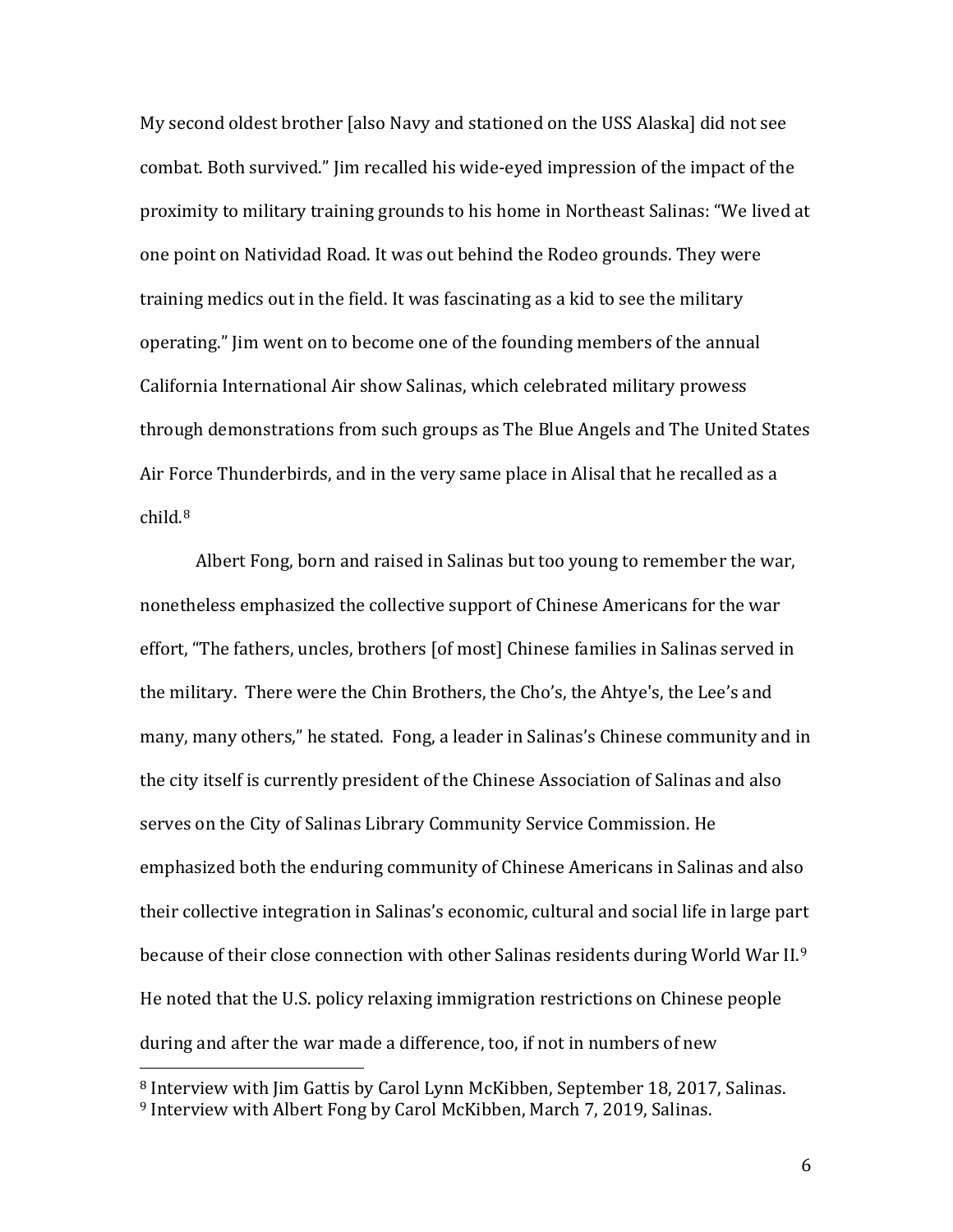immigrants, then in a collective feeling among Chinese Americans that they now really belonged to the community as Americans. York Gin, prominent businessman and, like Fong, also from a long established Chinese family in Salinas spearheaded the effort to persuade Alisal's residents to join Salinas during the fights over annexation in the 1950s.[10](#page-6-0)

Newspapers in Salinas featured prominent photos of young men of Italian, Jewish, and Mexican descent. Just like the rest of America, Salinas's residents felt fully integrated into the mainstream because of their collective identity as Americans (without hyphenation) with the advent of war.[11](#page-6-1) That embrace included unreservedly surrendering their Japanese friends and neighbors to the federal government's (clearly unconstitutional) program of internment, which Nikkei prefer to call "incarceration," a more accurate descriptor for what happened to them. [12](#page-6-2) Although editorials in the local press had strongly opposed the mistreatment of Filipinos a decade earlier, the silence was deafening when thousands of Salinas's Japanese residents, citizens and noncitizens alike were rounded up, registered at the Armory (located in the center of town), and forcibly incarcerated for an indefinite period. Non-Japanese residents of Salinas remembered the pivotal event of arrest and incarceration not as something traumatic for the community, but as a natural consequence of the bombing of Pearl Harbor and the subsequent U.S. declaration of war against Japan (and Germany). Many residents recalled the moment matter-of-

<span id="page-6-0"></span> <sup>10</sup> "Gin and Cislini Give C of C Statements on Alisal Consolidation," *Salinas Californian*, June 12, 1963, 1.

<span id="page-6-1"></span><sup>11</sup> Interview by Carol Lynn McKibben (by phone) with Everett Alvarez, August 24, 2018

<span id="page-6-2"></span><sup>12</sup> The term "Nikkei" refers to anyone of Japanese descent.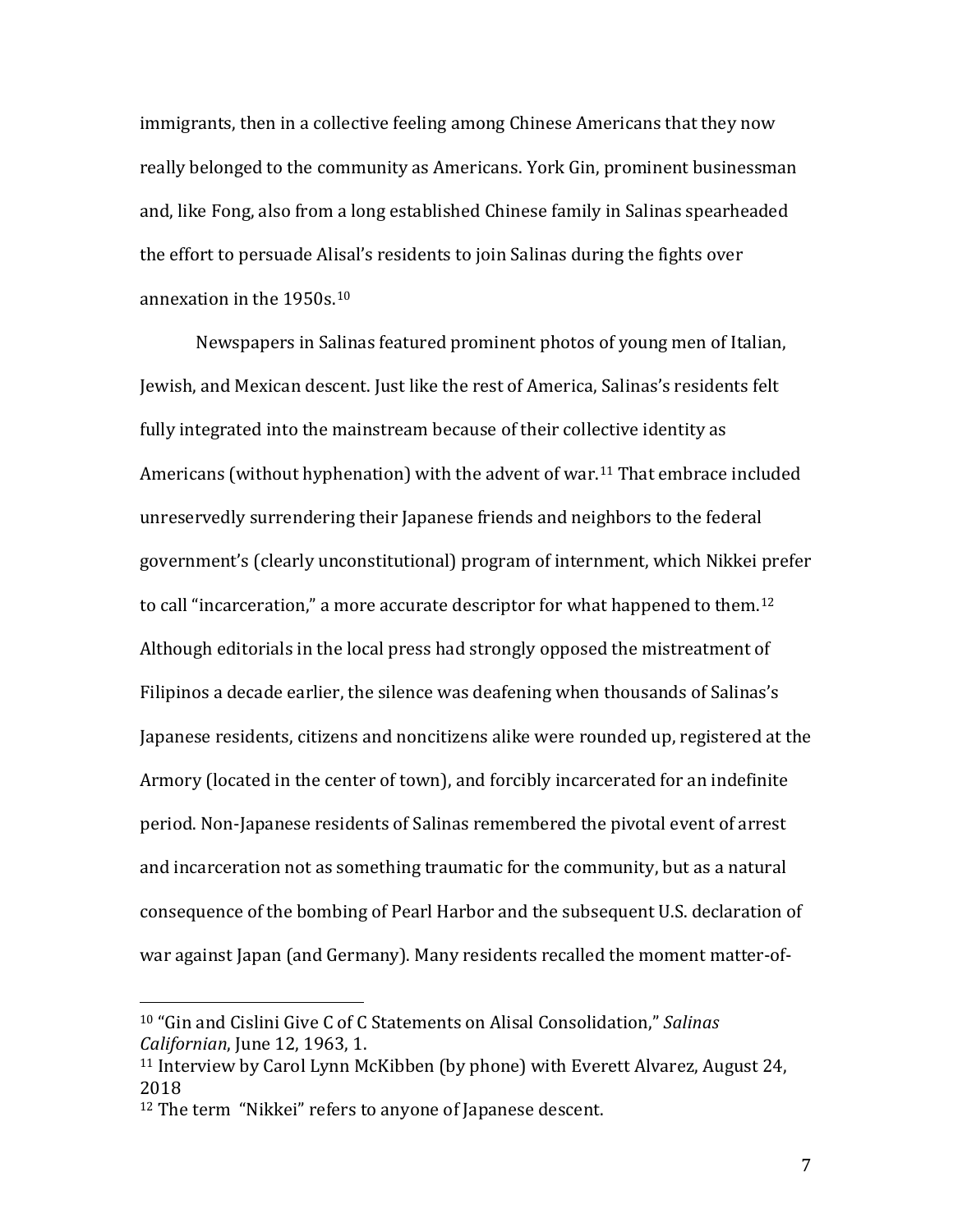factly. According to one resident, who was a child at the time, "We had gone to church. After church my cousins and I were sent up to a little candy store and we heard the Japs had bombed Pearl Harbor. Obviously they were the enemies."[13](#page-7-0) It was "obvious" to all that the "they" included Japanese nationals living in Salinas who had nothing to do with Pearl Harbor as well as Japanese American citizens--men, women, children, young and old people alike--who lived and worked in the community as friends, neighbors and fellow countrymen since the 1890s.

It was as though they evaporated in plain sight. As shown in earlier chapters, Nikkei in Salinas integrated themselves into every aspect of Salinas's community life by 1940, but it was always tenuous. Admired as much as they were resented and envied for their collective work ethic that made them innovative and successful agriculturalists (despite restrictive legislation), and as outstanding scholars and athletes in the local schools, Nikkei individually and collectively became embedded in Salinas's complex community culture. Japanese cultural celebrations and events made the front pages of the newspapers and were routinely treated with the same respect and admiration as other groups. Not only that, but the newspapers regularly printed positive stories about visits from Japanese dignitaries and officials who sought to calm fears about Japanese aggression in the Asia-Pacific region, which Salinas's residents appeared to accept at face value, even when Japan invaded Manchuria in 1931 and in the aftermath of the infamous Rape of Nanking in July 1937. "We always got along fairly well with our fellow townsfolk," recalled James Abe, a former lettuce grower and long-standing Salinas resident who returned from

<span id="page-7-0"></span> <sup>13</sup> Interview with Bill Ramsey by Carol McKibben, October 15, 2018, Salinas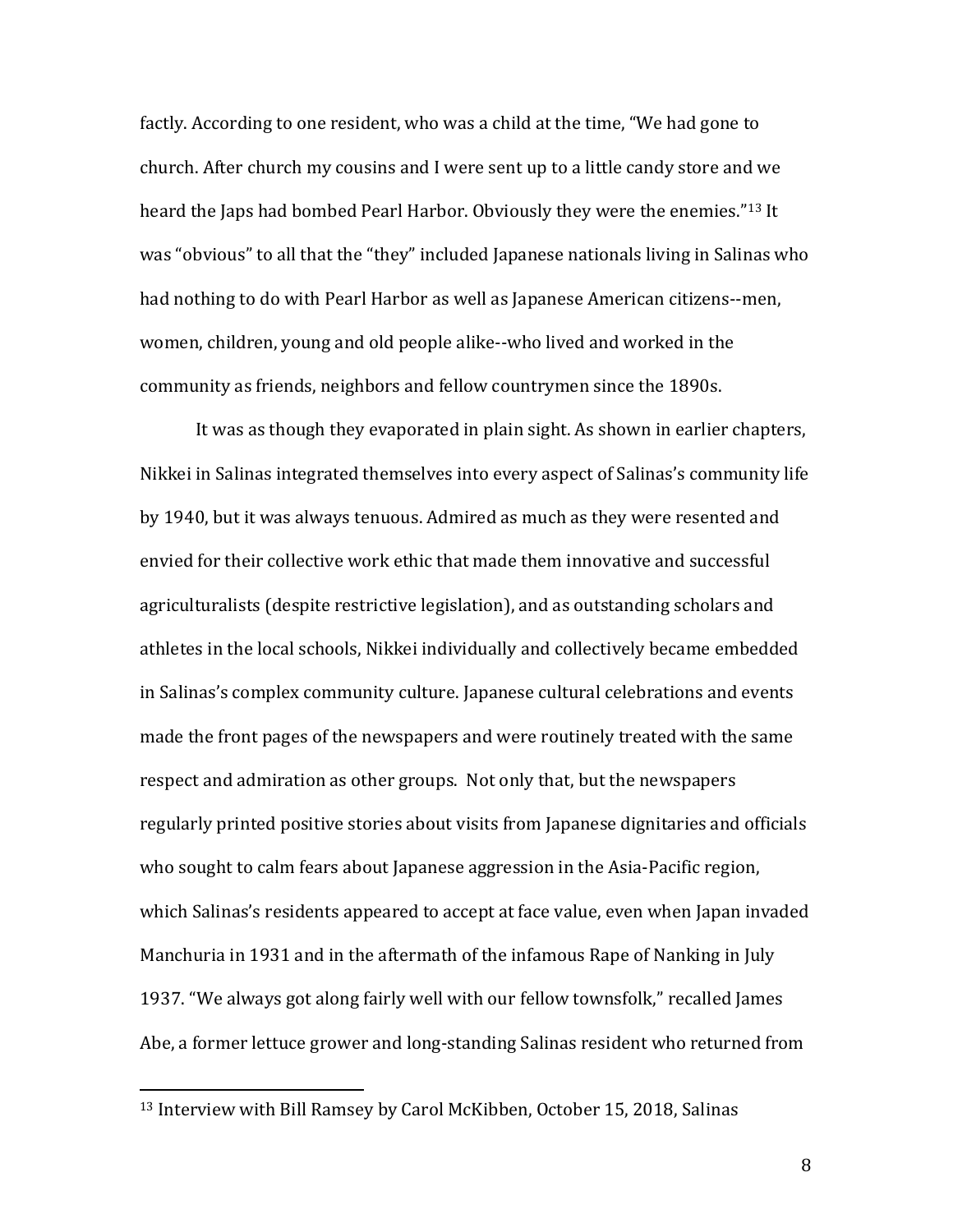incarceration to become harvesting chief for Bud Antle, a large shipper and important member of the Grower Shippers Association (GSA). [14](#page-8-0)

However, actions by the Japanese such as the Rape of Nanking were well publicized and influenced Americans' perceptions of Japan as an aggressor long before Pearl Harbor, including in the minds of many Issei.[15](#page-8-1) When a former picture bride, Nami Hashimoto returned to Japan with her husband's ashes in 1940, she refused to register her two youngest sons with the Japanese government citing her opposition to Japanese aggression in the Pacific and specifically the Rape of Nanking to explain her reluctance, even though her two eldest sons were already living in Japan, registered as Japanese citizens, and enlisted in the Japanese military. One returned with her and the other was killed in action fighting for Japan during the war.[16](#page-8-2)

Many Nikkei dismissed or overlooked evidence of racism directed against them and usually sided with growers and shippers (mostly whites) in labor disputes, even as tenant farmers and laborers. As shown earlier, although Nikkei maintained membership in the GSA, white members raised the specter of enforcing the Alien Land Act behind their backs as a means of preventing Nikkei farmers from claiming newly available farmland (even as tenants) for lucrative lettuce production.

<span id="page-8-0"></span> <sup>14</sup> Yasuo W. Abuko, "Henry Hibino…mayor of Salinas," *The Nichi Bei Times* January 1, 1974*,* Henry Hibino collection.

<span id="page-8-2"></span><span id="page-8-1"></span><sup>&</sup>lt;sup>15</sup> The term Issei is used to describe the first generation of Japanese immigrants. Due to racial restriction in immigration policy, Issei were deemed ineligible for naturalization and citizenship. See Mae Ngai, *Impossible Subjects: Illegal Aliens and the Making of Modern America* (Princeton: Princeton University Press, 2004), 37. <sup>16</sup> Interview with Mas and Marcia Hashimoto by Carol McKibben, Watsonville, March 27, 2019.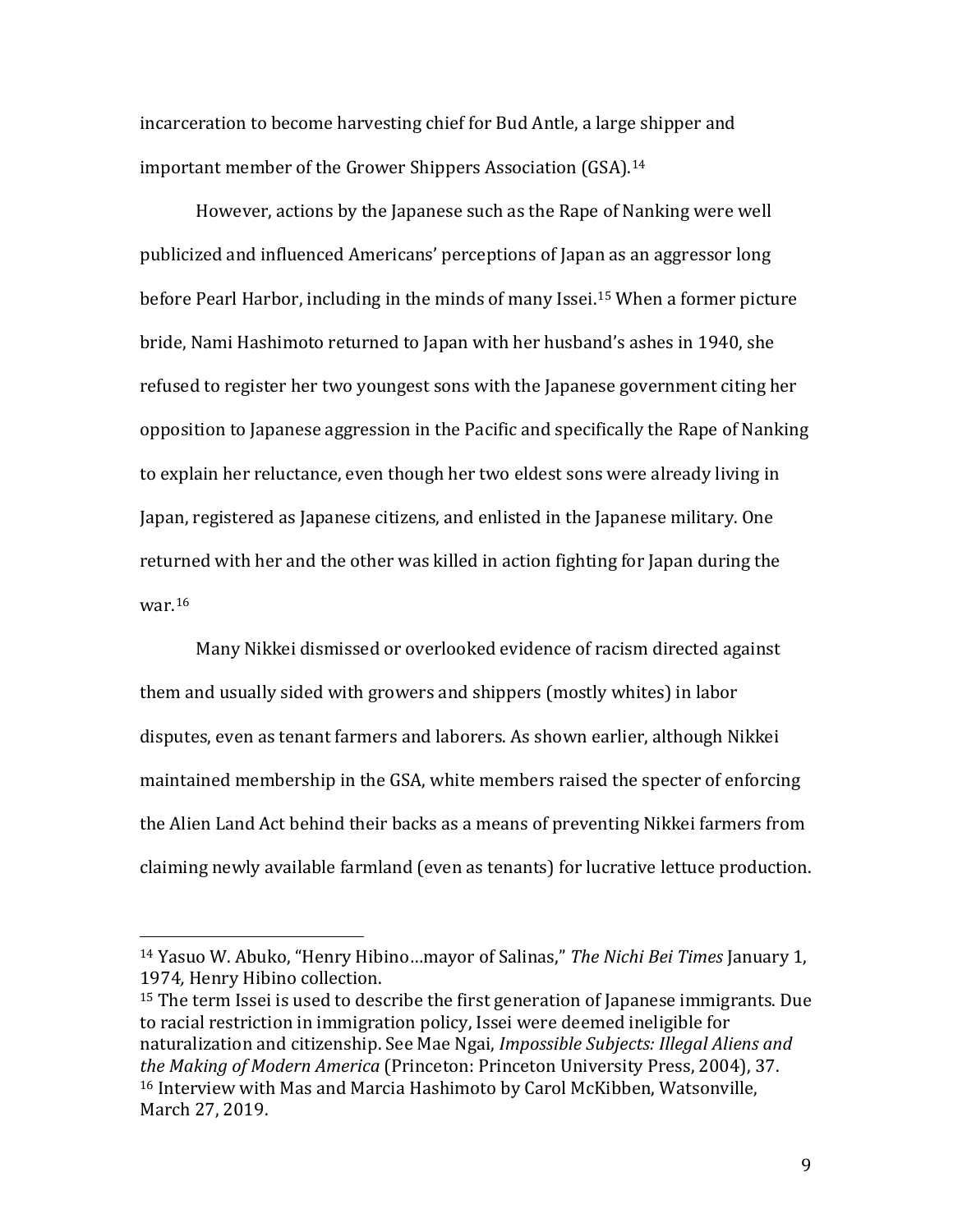One notable exception to the mistreatment of Salinas's of Nikkei at the height of anti-Japanese fervor came in the form of one Gertrude Waterman, Dean of Girls at Salinas high school. According to her friend and contemporary, Ruth Andresen, "She was very determined that the Japanese children going to graduate in 1942. They were all out at the Rodeo grounds so she got all the caps and gowns and diplomas and handed them out. It was very important. I'm not sure she even had the school boards support. She got the principle [Albert M. Davis] to go along with her." Described by Andresen as "A clear thinker, a good decision maker, and a very logical person," Waterman was a formidable figure among Salinas's community of women, considered both "nice" and "practical," and resolute in adhering to a moral compass that would not allow her to disparage or deny the humanity of her Japanese students: "She was willing to be forthright. If something needed to be done she did it. She probably would have told the principal [at Salinas High school in 1942] this is what were going to do and would have set about doing it. She was extremely loyal to her students [including those of Japanese descent]…You don't often use the term noble with respect to a woman but I thought Gertrude Waterman was noble."[17](#page-9-0)

Thus, although it might be tempting to see a linear path of racial hatred and exclusion based on later events, the historical relationship between Salinas's Nikkei and non-Japanese people was a complicated mixture of acceptance, admiration, resentment, and apathy. Just like relationships among everyone else in Salinas, the experiences and relationships between Nikkei residents and others depended on gender, class, occupation, and places of residence, but generally Nikkei participated

<span id="page-9-0"></span> <sup>17</sup> Interview with Ruth Andresen by Carol McKibben, June 28, 2019, Salinas.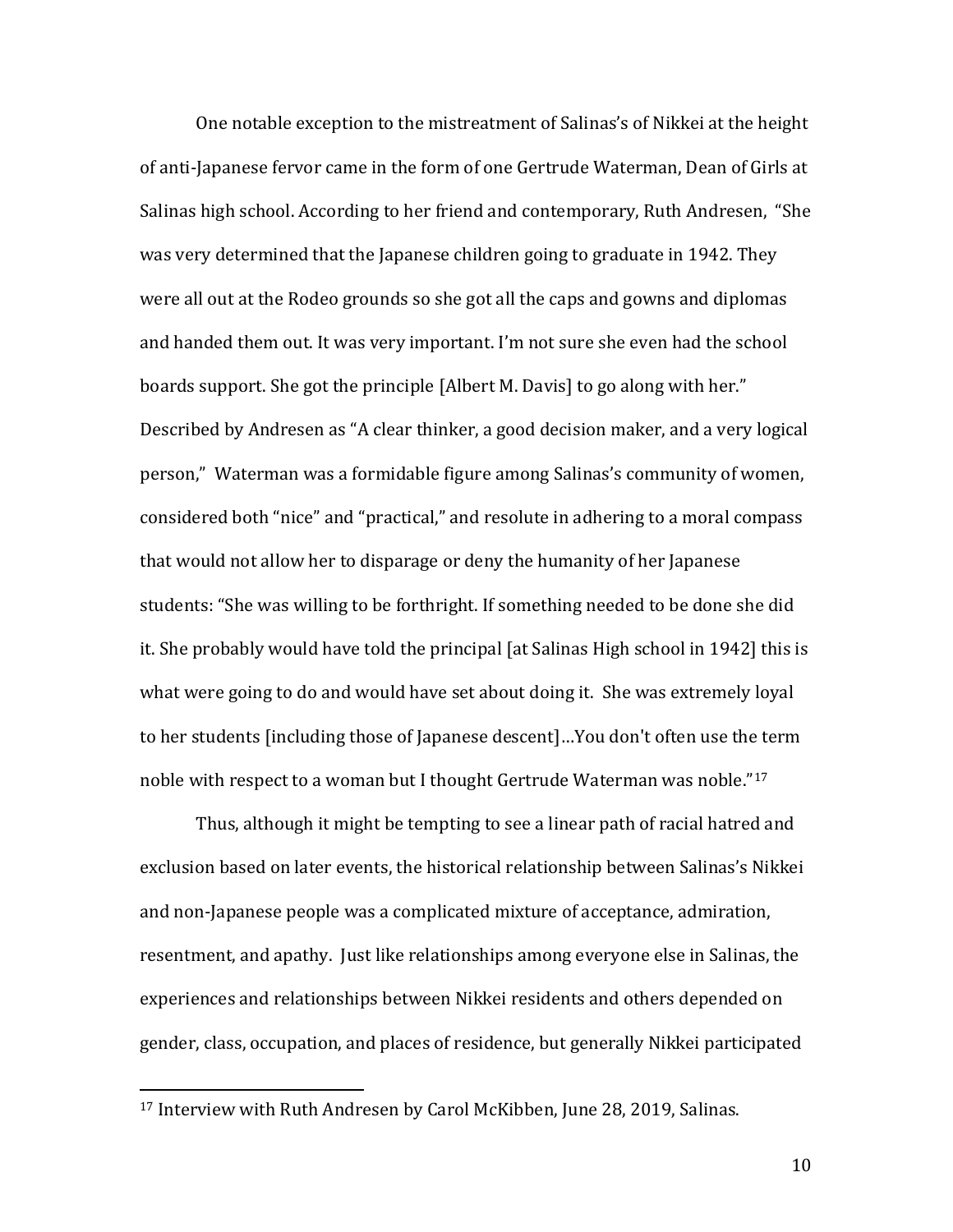fully in the Salinas communal enterprise whatever their citizenship status. Nikkei families interacted intimately with whites, Filipinos, Chinese, and Mexicans especially when they lived on outlying farms and unincorporated areas, but also in integrated neighborhoods between the 1890s and 1941. The 338 Nikkei families in Salinas mostly rented homes although ten families were listed as property owners.<sup>[18](#page-10-0)</sup>

Asian groups (mostly Chinese, Japanese, and Filipinos but also some Sikhs and Koreans) shared boundaries in neighborhoods and patronized one another's stores. They also sought one another out for professional services. Doctors, dentists, accountants and attorneys of Chinese or Filipino descent, for example, depended on Nikkei to support their respective professional practices, and in turn, Nikkei shopkeepers and professionals counted on a clientele from the larger community of Asians more than from whites or other ethnic groups to sustain their businesses. <sup>[19](#page-10-1)</sup>

On the other hand, many Nikkei residents recalled antipathy between Asian groups. Kay (Endo) Masatani's "parents did not allow her to associate with the Chinese. Likewise, the Chinese families did not encourage their children to associate with the Japanese. [Masatani] had a Chinese childhood friend, Helen Lee. After they left Chinatown, on the way to Lincoln School they would walk together and be friends at school. Until they returned to Chinatown when they no longer spoke to each other. Their parents did want them to associate. [Masatani] went to Japanese School at the Buddhist Temple after school Monday, Wednesday and Friday. Along

<span id="page-10-0"></span> <sup>18</sup> Source: 1930-1940 City Directories for Salinas.

<span id="page-10-1"></span><sup>19</sup> Interview with Dr. Byron Chong and Alfred Fong, Chinese Christian Church, Salinas, March 19, 2019; See also Jean Vengua,

<https://voicesofmontereybay.org/2019/05/02/stories-of-chinatown/> for an overview of the ways Asian communities in Salinas interacted personally and professionally over time in Salinas.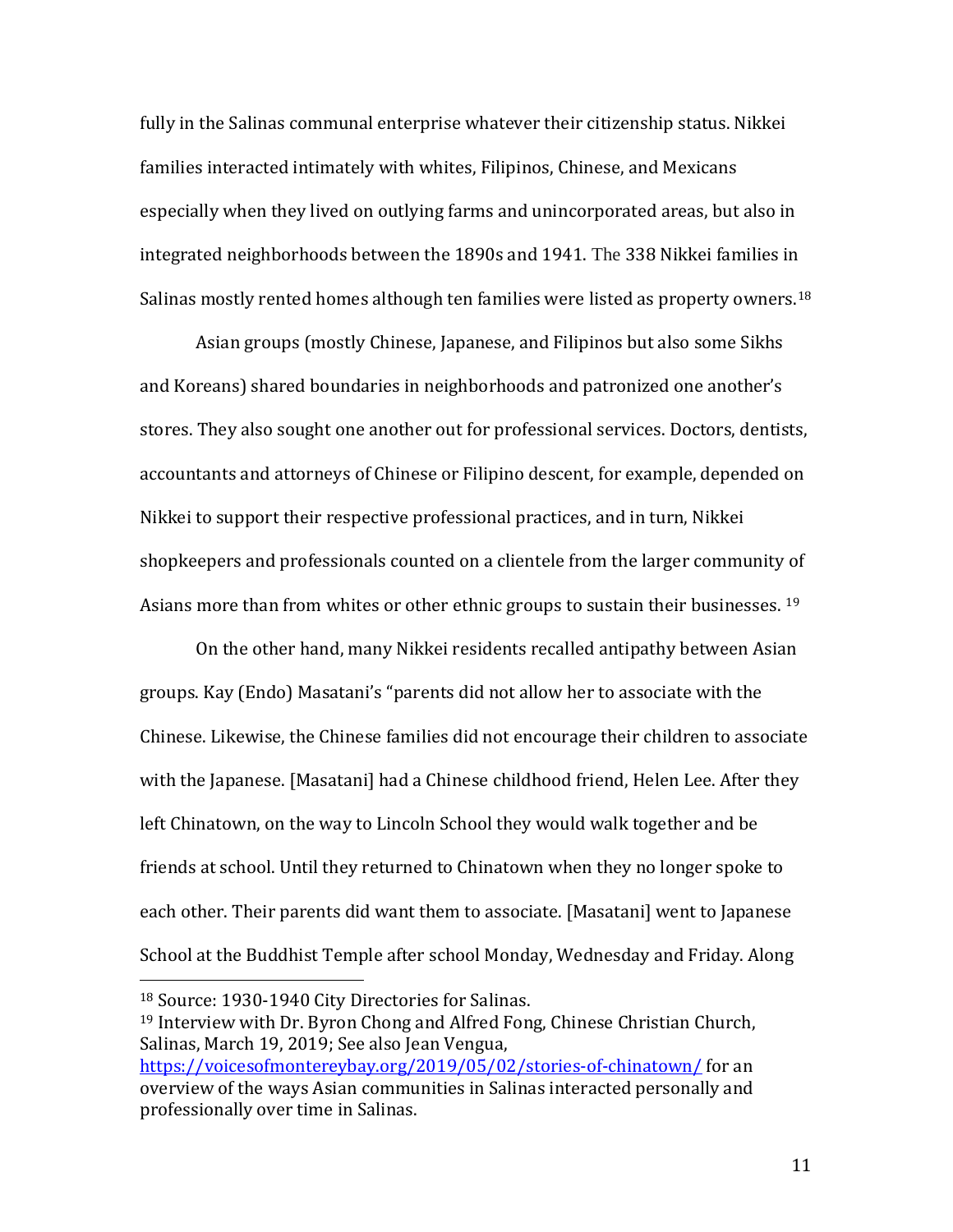the way to school she stopped at Aki Toya Store…to buy senbei (Japanese rice cracker treats). Since her family had businesses, she was able to take lessons in tap dance and piano. [She] played with other Japanese children at Central Park or Urabe Park."[20](#page-11-0)

After Pearl Harbor, however, and regardless of class, gender, or citizenship status, all Nikkei appeared as imminent dangers to the security of the nation. In the wake of the attack by Japanese fighters in Hawaii, and in the hysterical aftermath that followed, Asian, Mexican, and white Salinas residents no longer hid their resentment and fear of Nikkei but supported Franklin Delano Roosevelt's Executive order, 9066, issued on February 19, 1942, which called for the compulsory incarceration of all Nikkei, citizens or not. Within two months of that order, over 120,000 Nikkei were forced out of their homes and businesses up and down the West coast, even though over 70 percent of them were American citizens. They had less than a week to dispose of all of their property. One survivor of the incarceration commented on the sense of extreme isolation Nikkei felt at that moment: "The only national group that supported us were the American Friends, the Quakers, not even the ACLU (American Civil Liberties Union).["21](#page-11-1)

In rare instances non-Japanese Americans took responsibility for safeguarding Nikkei property. The Hashimoto family had the good fortune to retain their family property with help from a local attorney: "We boarded up our house and put our car on blocks and stored it in the garage with our appliances. We had a

<span id="page-11-1"></span><span id="page-11-0"></span> <sup>20</sup> Interview with Kay Endo Masatani, by Larry Hirahara March 3, 2019, Salinas. <sup>21</sup> Interview with Mas and Marcia Hashimoto by Carol McKibben, Watsonville, March 27, 2019.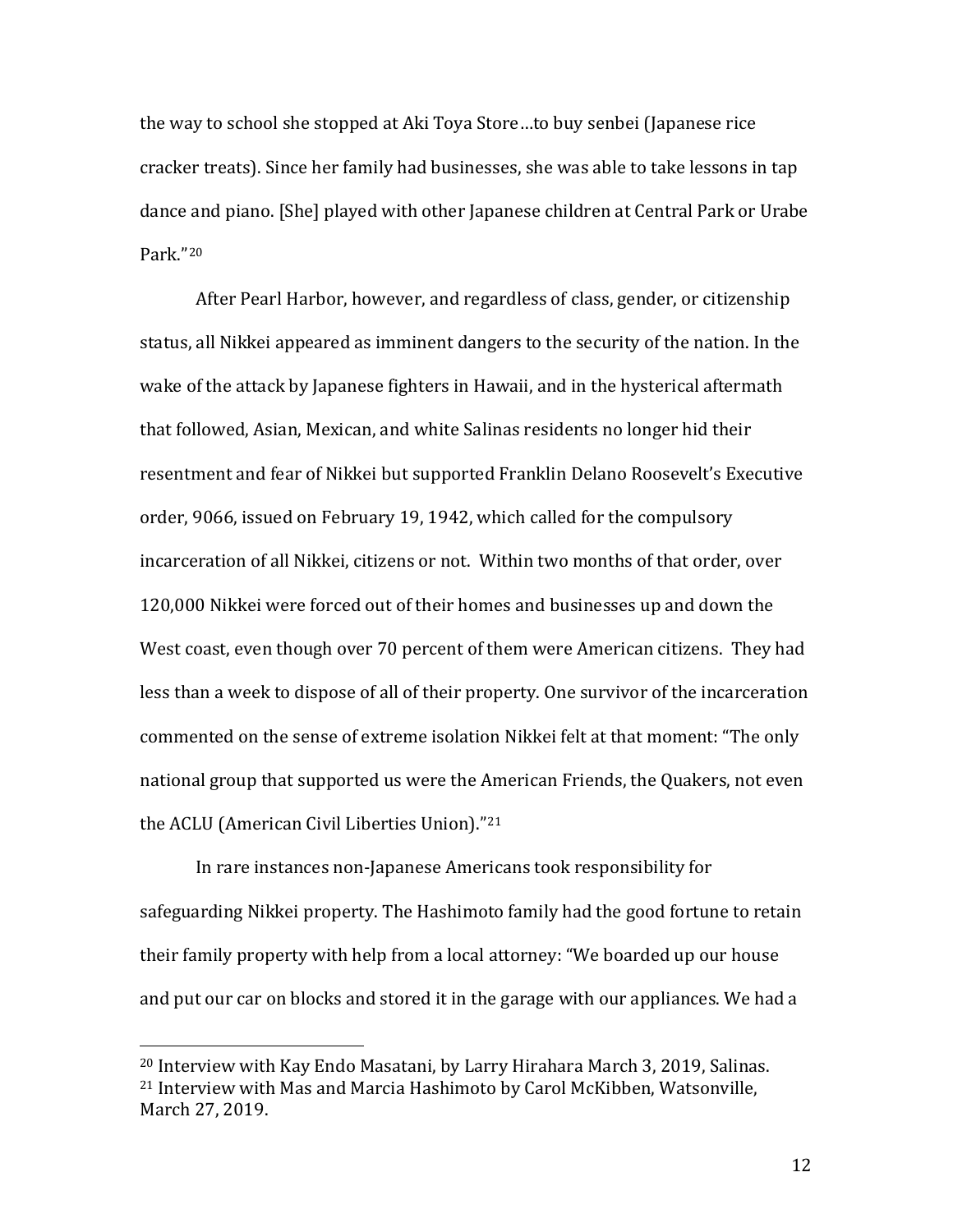refrigerator and other appliances. We owned our house. We didn't sell it. We gave the keys to a trusted friend, Stacy Irwin." Irwin paid the property taxes on the home with money she received from the Hashimoto family who sent it to her out of the paltry salary they earned working in the camps, thus saving their home and property from seizure by the federal government for nonpayment of taxes as so many other Nikkei experienced. She also took care of young Mas Hashimoto's dog, which she sent to the Poston camp with help from Greyhound bus drivers, a circumstance Hashimoto recalled with gratitude decades later. It meant a lot to an imprisoned child to have the comfort of his pet.<sup>22</sup> It was more common for families to lose everything, however, even after their neighbors promised to safeguard their possessions. According to Marcia Hashimoto, whose family lived in Woodland, California when Pearl Harbor occurred, "The Woodland, California sheriff told my parents to store everything in a warehouse and he would guard it. But then he died of a heart attack. When my family returned from Amache camp, everything was gone. We had nothing left."[23](#page-12-1)

Salinas's residents turned on their Japanese neighbors as a response to the news of the capture of 108 Salinas members of Company C, 194th Tank Battalion stationed in Manila who were then forced to join the infamous "Bataan Death March" (only 47 of the Salinas guardsmen survived).<sup>[24](#page-12-2)</sup> Although most Salinas

<span id="page-12-0"></span> <sup>22</sup> Interview with Mas and Marcia Hashimoto by Carol McKibben, Watsonville, March 27, 2019.

<span id="page-12-1"></span><sup>23</sup> Interview with Marcia Hashimoto by Carol McKibben, Watsonville, March 27, 2019.

<span id="page-12-2"></span><sup>24</sup> The march began on April 9, 1942 and was characterized by extreme abuse and deprivation of Filipino and Americans captives on the part of Japanese soldiers. After the war, the march was judged a war crime by the Allied military commission.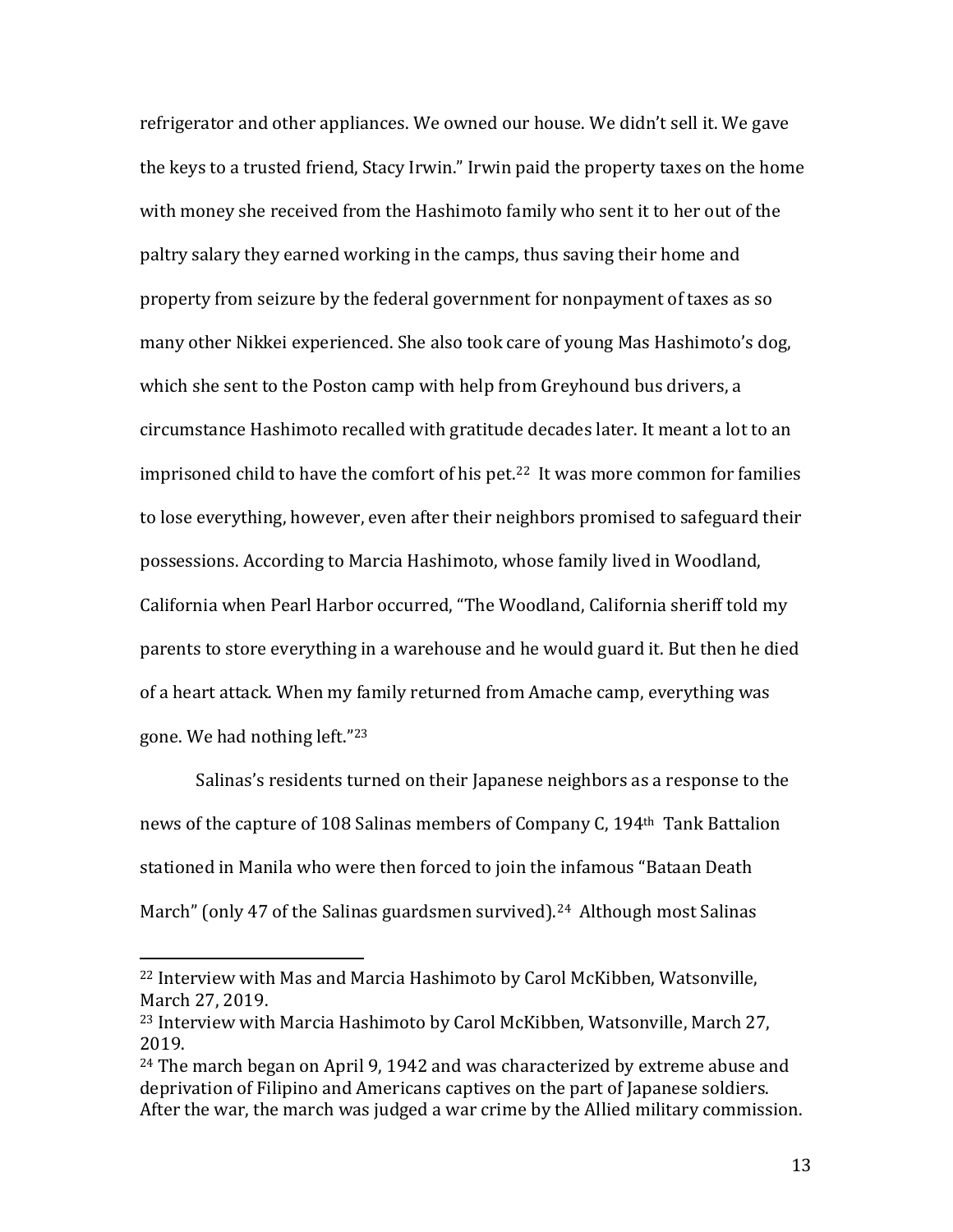residents understood that the Battalion was stationed in Manila, news about the death march did not leak into the press (and public knowledge) until after the end of the war, so hostility against Japanese cannot be attributed to that event alone.<sup>[25](#page-13-0)</sup> Once the news of the Bataan Death March came out, however, it only intensified Salinas's residents' collective scorn for Nikkei and opposition to their return to the Salinas community in the postwar. According to a Japanese community newspaper, the *Nichi Bel Times,* in something of an understatement, "The fact that a federalized California National Guard artillery unit was stationed in the Philippines when World War II broke out and many of the men were captured on Bataan didn't help the feeling back home against Japanese Americans."[26](#page-13-1)

The event of Pearl Harbor had the opposite impact on Filipinos. When the Japanese attacked Manila on the same day as Pearl Harbor, any doubts about Filipinos as loyal Americans disappeared. Filipinos were welcomed (even celebrated) on the Monterey Peninsula. Special training grounds were built for the Philippine Scouts at nearby Fort Ord, who joined their American counterparts in training there. The Philippine Naturalization Act passed Congress in May 1942 allowing Filipinos to become U.S. citizens, which they did en masse. The Fort Ord military newspaper, *The Panorama*, included a special section for Filipinos, known as "FILIPINOTES" that highlighted their exploits as brave fighters in the common cause of defeating Japan, and also informed Americans about Filipino culture and

<span id="page-13-0"></span> <sup>25</sup> Colleen Finegan, "Incarceration for Profit: The Role of Central California Farmers in the Incarceration of the Japanese," unpublished paper, private collection, Finegan Family, August 1, 1986, 4.

<span id="page-13-1"></span><sup>26</sup> Yasuo W. Abuko, "Henry Hibino…mayor of Salinas," *The Nichi Bei Times* January 1, 1974*,* Henry Hibino collection.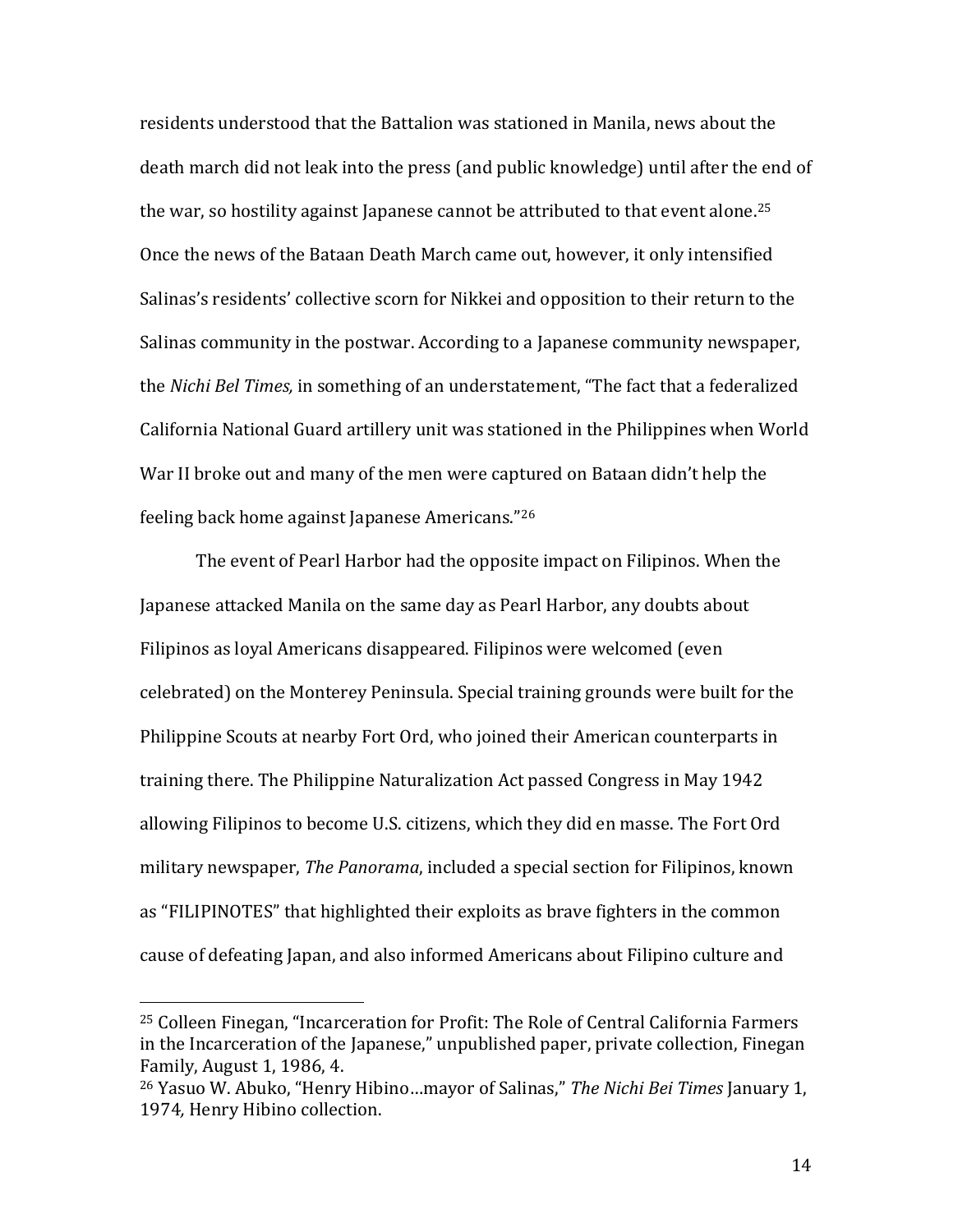community life. [27](#page-14-0) Some Filipinos befriended Nikkei neighbors and friends before incarceration and after the war, but most did not and remained solidly identified with the American community united against all Nikkei, citizens or not. <sup>[28](#page-14-1)</sup>

The experience of incarceration disrupted life in the most profound ways for Nikkei residents of Salinas. There is no evidence of organized resistance to the Executive Order on the part of Salinas's Nikkei community, who, with notable exceptions, appeared to have complied with sadness. Those who objected were referred to as "No-No's," "Resisters" and "Pro-Japan," within the confines of the camps. Nikkei who wished to show solidarity as loyal Americans saw the objectors as a cause of tension. When the War Relocation Authority separated the objectors from the rest of the prisoners and sent them off to a separate camp at Tule Lake, one survivor recalled, "We were happy when the pro-Japan group was sent to Tule Lake so we loyal Americans could get on with the war effort, [which included] selling war bonds**."**[29](#page-14-2)

The vast majority of Nikkei remained loyal to the United States in spite of the banishment and ostracism they experienced. Marcia Hashimoto recalled that her parent's adamant loyalty included a clear understanding that the treatment of Nikkei was morally wrong, unconstitutional, and a lesson to their children to remain civically vigilant: "My mother wanted us to remember this incarceration and understand that we are American citizens and have the right of protection under the

<span id="page-14-0"></span> <sup>27</sup> Carol Lynn McKibben, *Racial Beachhead: Diversity and Democracy in a Military Town*, Stanford: Stanford University Press, 2012, 56-57.

<span id="page-14-1"></span><sup>28</sup> Interviews by Larry Hirahara with Kay Masatani, Sus Ikeda, and Mae Skasagawa March 3, 2019, Salinas.

<span id="page-14-2"></span><sup>29</sup> Interview with Mas and Marcia Hashimoto by Carol McKibben, Watsonville, March 27, 2019.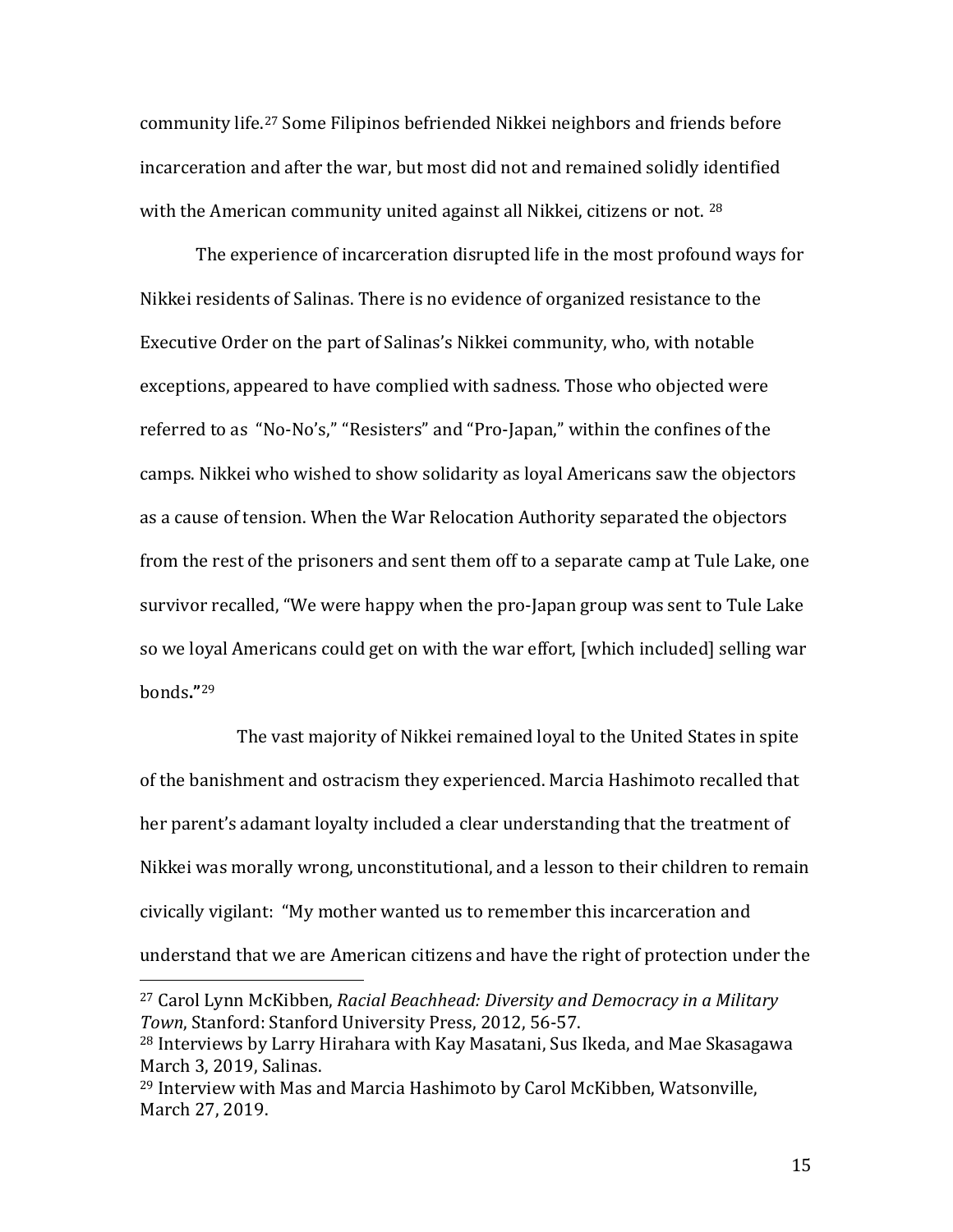Constitution. We should not let this happen to anyone else."[30](#page-15-0) Although most survivors did not join actively in the Civil Rights movement on the Monterey Peninsula, championed largely by African Americans from nearby Fort Ord and Seaside, they clearly sympathized with its aims.<sup>[31](#page-15-1)</sup>

It was striking that the Armory, located right in the middle of Salinas's downtown became one of the most important registration centers in California. The famous Salinas Rodeo grounds were also one of the most significant detention centers and departure points in California for Nikkei sent to incarceration camps. Yet, this huge event right in the middle of the city was largely ignored in the local press. The Minutes of the Grower-Shippers Association noted on June 22, 1943 that a Dr. Lechner would "speak at the Salinas High School at 8:15 on the Japanese situation," but did not indicate the content of his talk, or identify who Dr. Lechner was or represented.[32](#page-15-2) Bill Ramsey recalled the matter-of-fact acceptance of Japanese incarceration among Salinas's residents and its small blip on the radar of the community: "They were our neighbors before the war. Then the war happened. Then they were our neighbors after the war."<sup>[33](#page-15-3)</sup> Nine years old at the time, Ramsey could not have fully appreciated the tremendous suffering, the tension, and continued animosity directed at his former neighbors and friends, especially when some returned to Salinas in the postwar years.

<span id="page-15-0"></span> <sup>30</sup> Interview with Mas and Marcia Hashimoto by Carol McKibben, Watsonville, March 27, 2019

<span id="page-15-1"></span><sup>31</sup> Carol Lynn McKibben, *Racial Beachhead: Diversity and Democracy in a Military Town*, Stanford: Stanford University Press, 2012.

<span id="page-15-2"></span><sup>32</sup> Regular Meeting of Shippers," June 22, 1943, Minutes, 1943-1949, Grower-Shippers Association basement.

<span id="page-15-3"></span><sup>33</sup> Interview with Bill Ramsey by Carol McKibben, October 15, 2018, Salinas.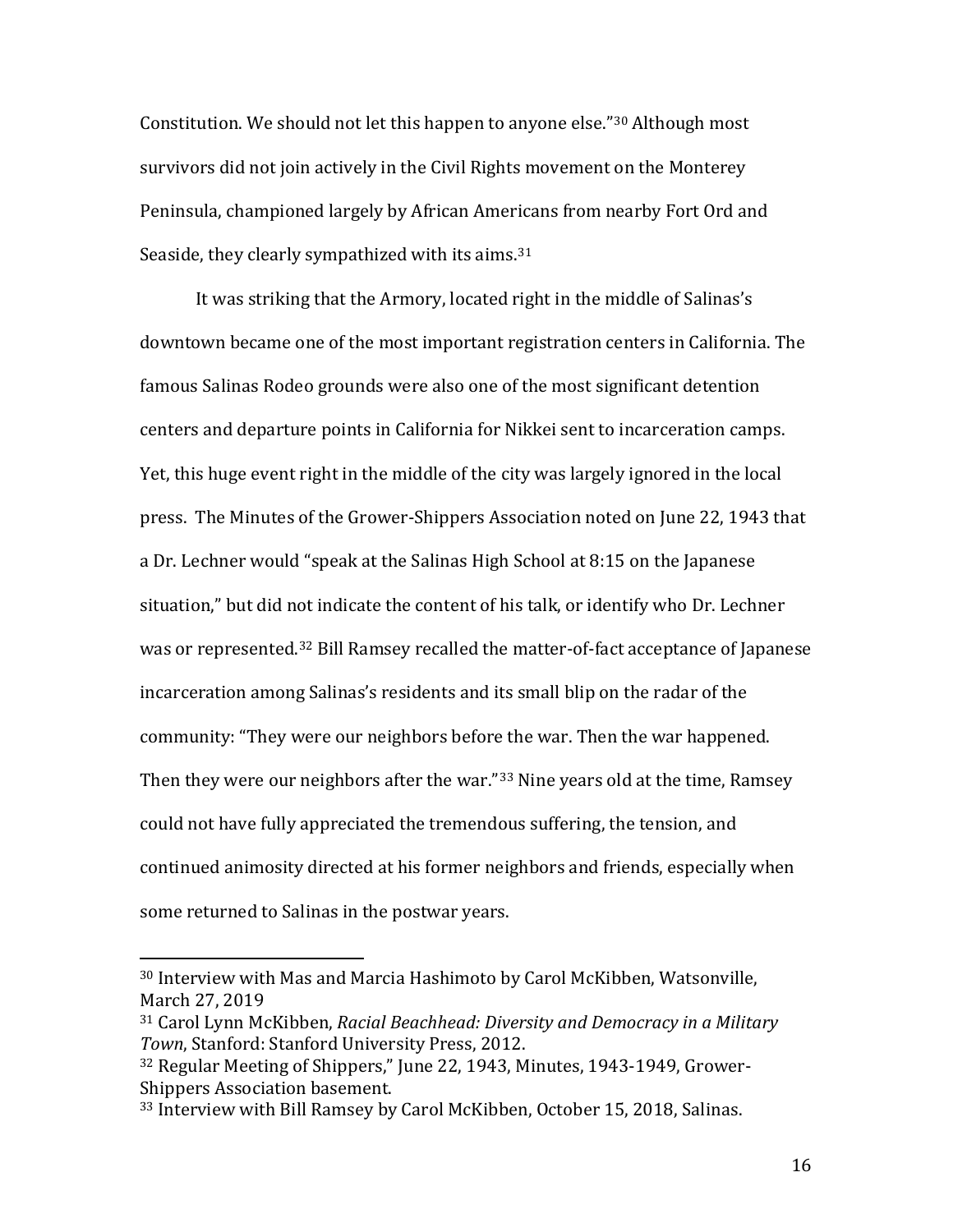Mas Hashimoto understood all of it. Like Bill Ramsey, he was a child at the time of Pearl Harbor and he remembered in painful detail his older brother's death at the Salinas Assembly Center, which he referred to as "our first prison.["34](#page-16-0) Hardly a neutral way station, it was a terrifying place for its Nikkei inmates who had absolutely no idea what would happen to them or how long they would be away from their homes and businesses. Hashimoto's mother had recently been widowed. She had to manage on her own as a single parent with three underage sons, a situation that was emotionally agonizing for her. One of her sons, Noriyuki, aged 13, suffered a severe head injury while playing baseball at the Salinas detention center, but "didn't want to worry [my] mother so he went under the barracks and quietly died…we left his ashes in the mortuary in Salinas. The first thing we did when we returned was [to] pick up his ashes for burial."[35](#page-16-1) Noriyuki was obviously aware of his mother's anguish in finding herself in the Assembly Center, and was willing to "quietly die" rather than add to her troubles by complaining about his injury. This tragedy, ignored in the local press, represented a dark symbol of how Salinas's larger community rendered Nikkei lives inconsequential and invisible after Pearl Harbor.

Mas Hashimoto vividly remembered life in Poston, Arizona where he spent the next three years and three months of his childhood. "We lost our privacy along with our civil rights. Our family of six lived in a room that was 20 x 25 (feet). We ate dust. We lived with dust. Privacy was nonexistent. We did have flush toilets though.

<span id="page-16-1"></span><span id="page-16-0"></span> <sup>34</sup> The center was constructed on the Salinas Rodeo Grounds at the north end of Salinas. It is a California Registered Historical Landmark, No. 934. <sup>35</sup> Interview with Mas and Marcia Hashimoto by Carol McKibben, Watsonville, March 27, 2019.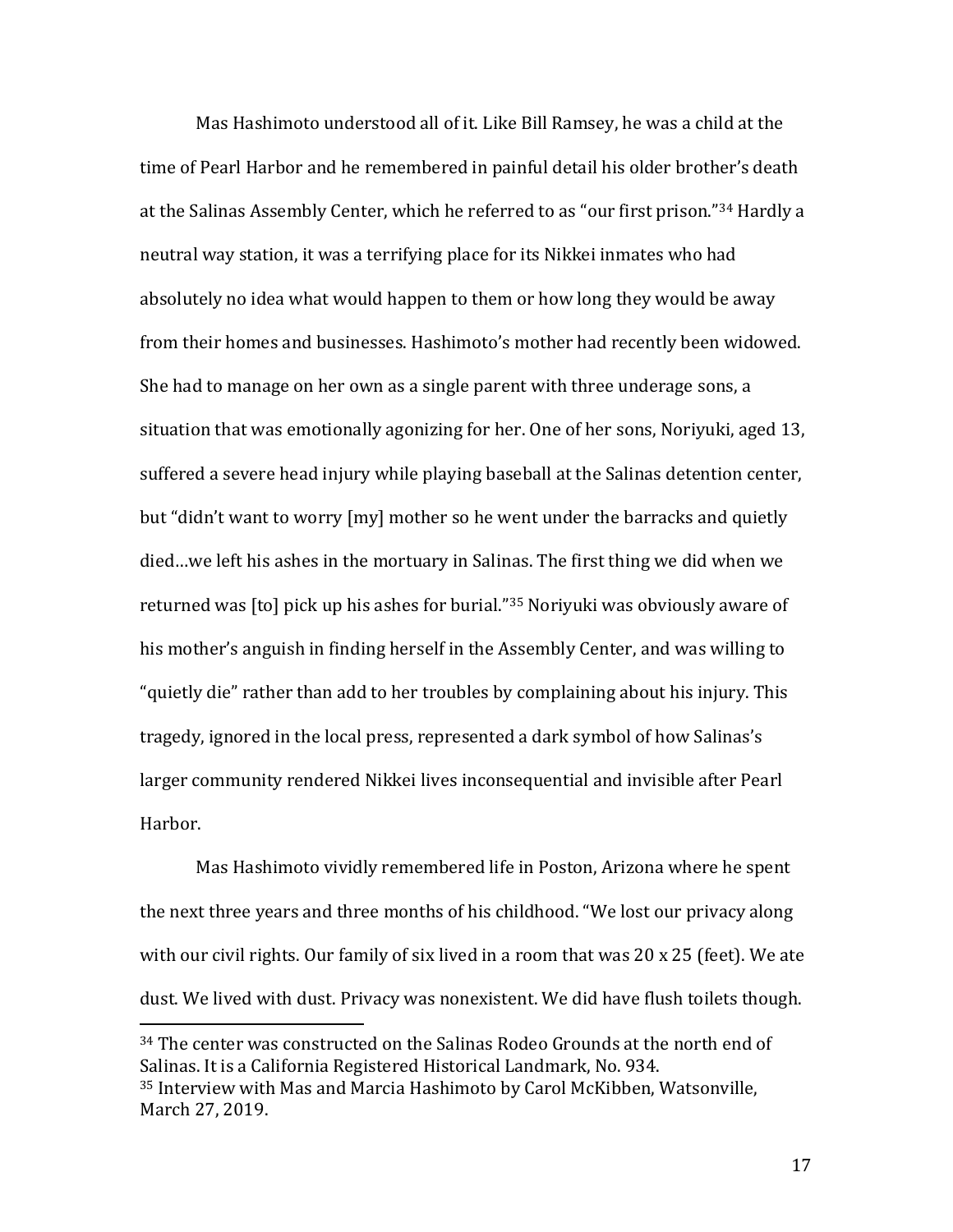[By contrast, the Salinas Assembly Center had outhouses, which women and men were forced to share]. After we were there for a year, they [military authorities] must have thought 'Well we should have education for the children.' Hashimoto described how the War Relocation Authority hired local teachers to teach the incarcerated children, "The [teachers'] pay was better [in the camps] than in the local area [so] white teachers came to teach us…most of them were kind and considerate." He emphasized the creativity of incarcerated Japanese in making the best of a terrible situation. Inmates found building materials in the "wood piles [leftover from building barracks] and made furniture." Marcia Hashimoto kept a woodcarving made from scrap wood, a gift to her parents from a friend who was also incarcerated in Amache, Colorado. In several camps, incarcerated women made brooches from seashells they collected and presented them as gifts of appreciation to family members, friends, and the medical staff. [36](#page-17-0)

Incarcerated Nikkei installed irrigation systems in the camps to grow vegetables to supplement their meager government rations and taught irrigation techniques to Native Americans living on a nearby reservation. Native Americans viewed the plight of the Japanese as similar to their own forced removals and formed a close bond with the incarcerated Nikkei. "They saw what happened to us as the same thing that happened to them," Hashimoto said.[37](#page-17-1)

Nikkei families clearly comprehended the hostility against them that remained in the aftermath of the war. Only 25 of the over 300 original Salinas

<span id="page-17-0"></span> <sup>36</sup> Interview with Mas and Marcia Hashimoto by Carol McKibben, April 16, 2019, Palo Alto.

<span id="page-17-1"></span><sup>37</sup> Interview with Mas and Marcia Hashimoto by Carol McKibben, Watsonville, March 27, 2019.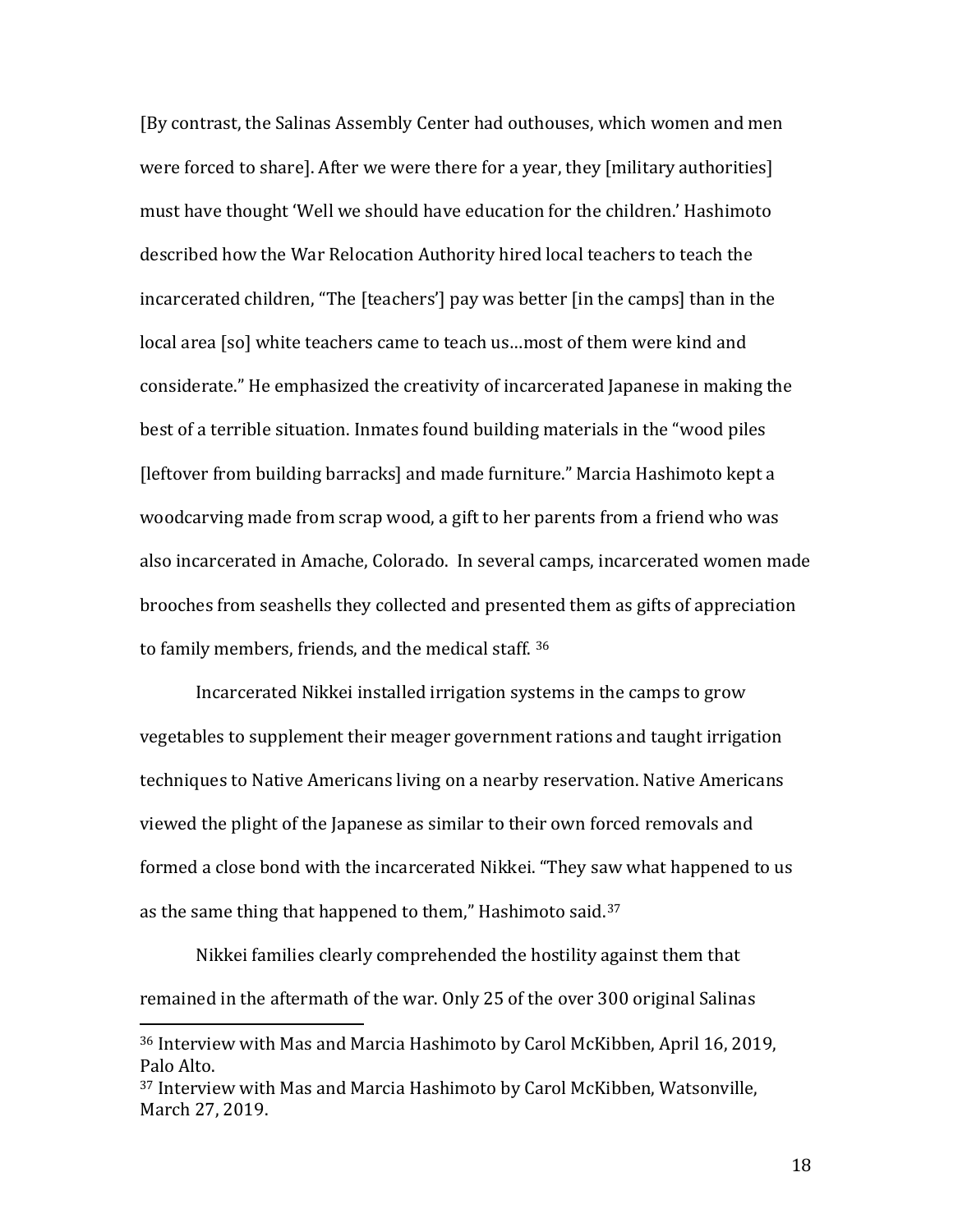Japanese families returned after incarceration when it officially ended in May 1945.[38](#page-18-0) The Salinas Chamber of Commerce conducted a poll of local residents to ascertain whether Nikkei survivors ought to return to Salinas. The Salinas community responded with nearly unanimous opposition to the prospect, and sometimes expressed great anger and bitterness against their former neighbors and friends, disregarding all evidence of Nikkei patriotism as well as the fact that most Nikkei were American citizens. The Salinas Chamber questionnaire was widely publicized, creating the (deserved) impression of general hostility for Nikkei in Salinas. [39](#page-18-1)

However, a petition signed by 440 Monterey County residents (including John Steinbeck, Jr. and Ed Ricketts), welcomed Nikkei back to the Monterey Peninsula in the name of "democratic values" that called into question the morality and constitutionality of the removal and incarceration of Nikkei in the first place. Noting that the War Department "has authorized all persons of Japanese ancestry whose loyalty has been investigated and attested by the Army or Navy Intelligence or the F.B.I. to return to their homes," the petition acknowledged that among the returnees "will be veterans of this war and relatives of Americans, who are now fighting for democracy on all our war fronts." The petition went on to assert that the Nikkei "had made their homes [on the Monterey Peninsula] for many years and had been part of the life of this community. Their sons are making the same sacrifices as our own boys." Finally, and in upper case for emphasis, the petition asserted that

<span id="page-18-1"></span><span id="page-18-0"></span> <sup>38</sup> Interview by email with Larry Hirahara, March 3, 2019 39Fred McCarger, "Survey of Attitudes of Salinas Citizens Toward Japanese-Americans," (Salinas: Salinas Chamber of Commerce, 1943).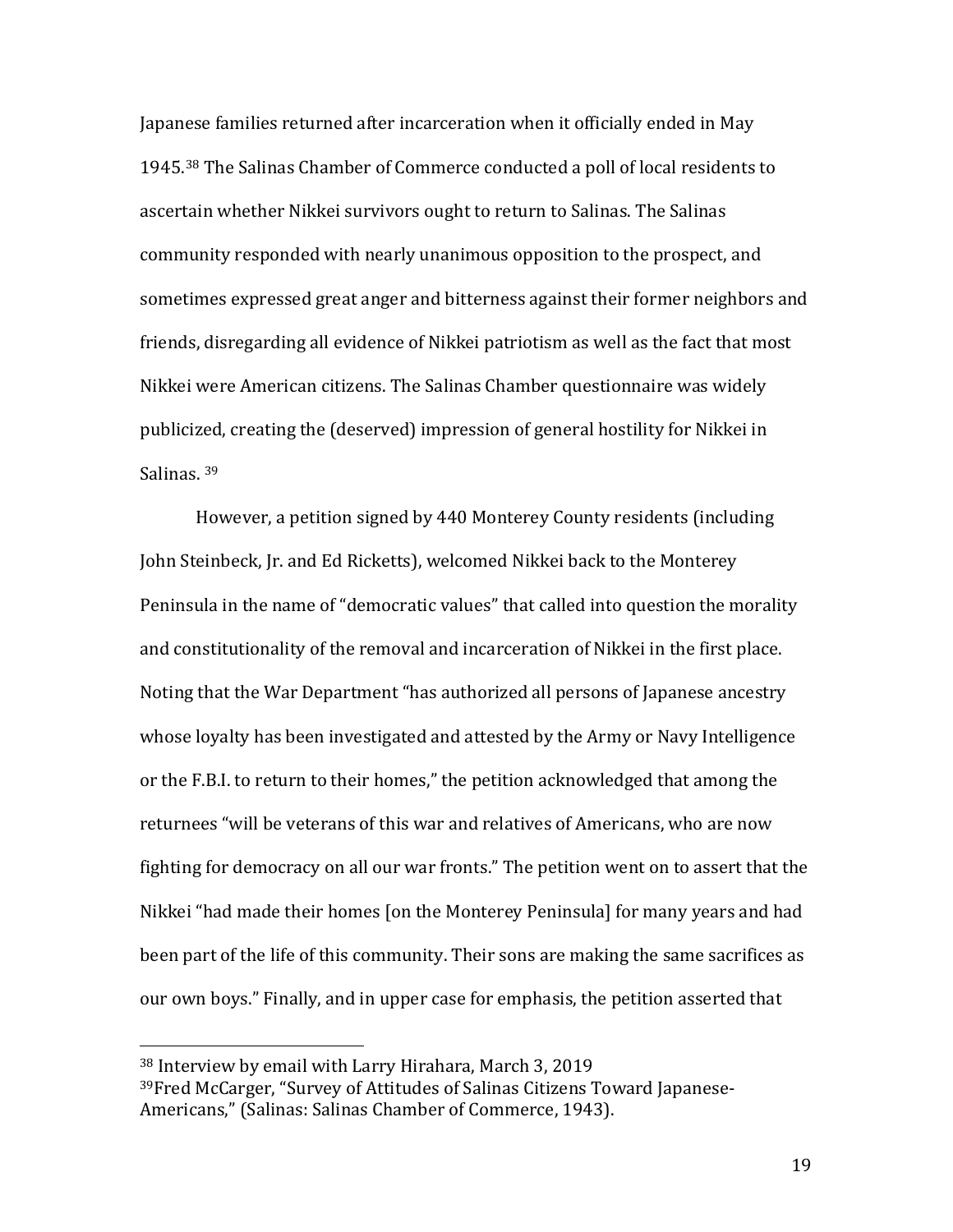those Nikkei enlisted in the armed services had shown unquestionable bravery and loyalty to the United States and the U.S. government believed in the absolute loyalty of the families as well: "We the undersigned then believe that it is the privilege and responsibility of this community to cooperate with the national government by insuring [sic] THE DEMOCRATIC WAY OF LIFE TO ALL MEMBERS OF THE COMMUNITY." *The Monterey Peninsula Herald*, the main publication for Monterey's residents published the petition. [40](#page-19-0)

Those few Nikkei who returned to Salinas initially found some refuge in a hostel located at the Salinas Japanese Presbyterian Church located on Lincoln Avenue, which James Abe, a Buddhist leader, and Reverend Thomas Woodbury Grubbs, a Presbyterian minister, co-directed in an effort to re-integrate survivors back into the community. "We heard rumors that an attempt would be made to keep us from opening," Abe remembered, "A city health department officer came and told us we couldn't have people living at the church as toilet and bathing facilities would be inadequate. He told us he would be forced to order the hostel closed if we violated the city health laws." Public health officers were not alone in their opposition to the hostel. "Several others who said they were city officers also inspected the place and told us not to open," Abe explained. However, both Reverend Grubbs and Abe stood firm in supporting Salinas's returning Nikkei in offering transitional housing: "[Reverend Grubbs] said he wasn't convinced that officials would move in to block what was clearly an emergency situation, but if they did he was perfectly willing to go to jail."

<span id="page-19-0"></span> <sup>40</sup> "Democratic Life for All" *Monterey Peninsula Herald*, May 11, 1945, p.9.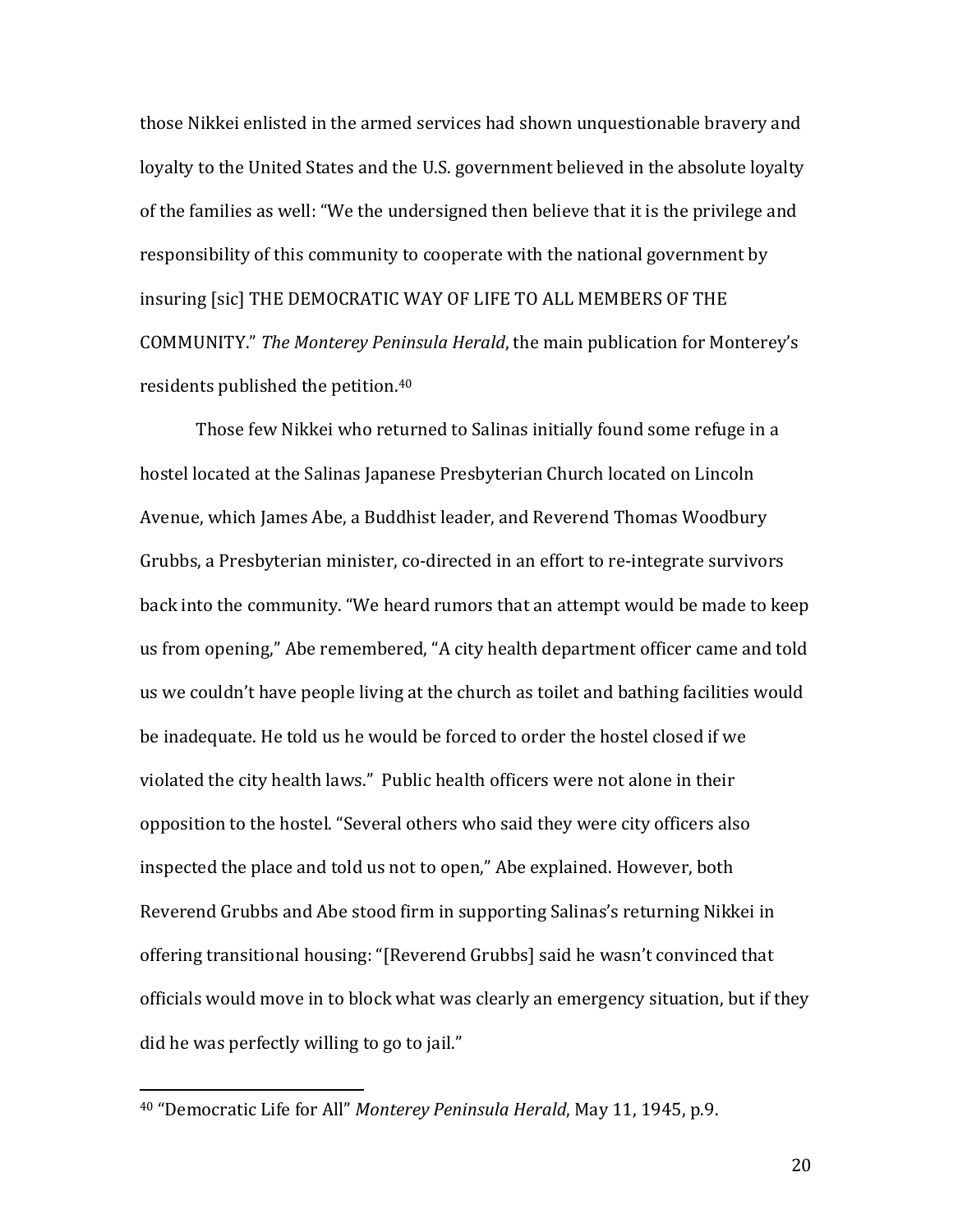Three men who had been prisoners of war in Bataan and also high school friends of James Abe, approached him about the community's resistance to the hostel at Salinas Japanese Presbyterian Church: "They had heard some talk about [people] coming around to the hostel and preventing 'them' from returning. They said 'Jim, if anyone comes around and lifts a hand to bother you, you just call us up and let us know. We'll take care of them.' Fortunately [according to Abe] no one else came and the hostel was open, housing people until everyone was settled. "I never told anyone about those fellows visiting me because I didn't want to put them on the spot. Everything wasn't rosy in those days, but it was a wonderful thing those men did in giving me their support."[41](#page-20-0)

These few positive examples of welcome hardly dispelled the overwhelming hostility to Nikkei who returned to Salinas after the war. Many Nikkei who had been incarcerated found some refuge in San Jose.<sup>[42](#page-20-1)</sup> Many others originally from Monterey and Salinas regrouped and established a new community in nearby Seaside. They formed small businesses, usually in landscaping or gardening rather than engage in either farming, or, as was the case of the Monterey families, in fishing, which was their primary means of livelihood before the incarceration.

Seaside, adjacent to Fort Ord, more easily incorporated Nikkei and other minorities (especially those in multiracial families) into its community culture in the immediate postwar years. Fort Ord (and its affiliate community, Seaside) was designated as a "Compassionate Duty" military base to signify that it was a more

<span id="page-20-0"></span> <sup>41</sup> Yasuo W. Abuko, "Henry Hibino…mayor of Salinas," *The Nichi Bei Times* January 1, 1974*,* Henry Hibino collection.

<span id="page-20-1"></span><sup>42</sup> Interview with Sus Ikeda by Larry Hirahara, March 3, 2019, Salinas.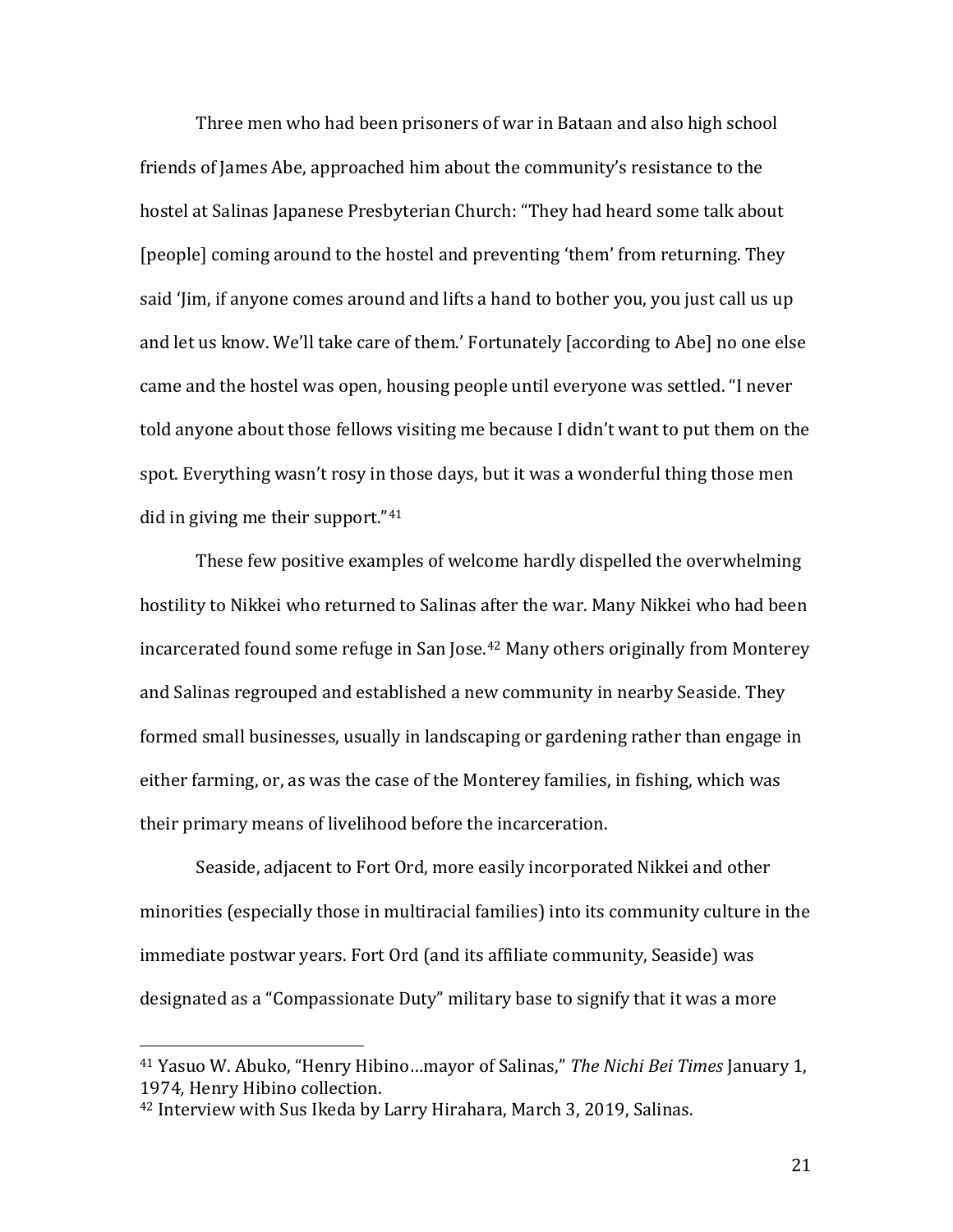welcoming destination for interracial and minority families than other bases or places in the United States at midcentury. Thus, mostly black but also other minority and multiracial families were deliberately stationed there, creating a far more diverse town with integrated neighborhoods well in advance of towns or cities in the nation as a whole, but also in many ways similar to the more mixed race and integrated populations in military towns elsewhere in the country and abroad.[43](#page-21-0) The postwar Nikkei community in Seaside included interracial couples and families, particularly Japanese women married to American military personnel (often minorities themselves) who had been stationed in Japan.

Those Nikkei families who returned to Salinas focused on rebuilding their lives and supporting their elderly Issei family members. They resumed educations and found employment where they could. One teenager, alone in Salinas, "had no place to stay. [So] she became a House Girl. Like a nanny, she cooked, cleaned and took care of a [white] family's children. She was also attending Salinas High at the time. She felt discrimination [at school]. Only… 6-7 Asian girls…would associate with her. But she graduated and later completed business school. The family of the house she stayed at had family friends that would often visit. Those friends were a family that was affected by the Bataan Death March. When this family visited, she was told to hide in the back room and not come out."[44](#page-21-1)

Nikkei survivors generally repeated their earlier settlement patterns of living in Salinas proper and in integrated neighborhoods. According to one longtime

<span id="page-21-0"></span> <sup>43</sup> Carol Lynn McKibben, *Racial Beachhead: Diversity and Democracy in a Military Town*, Stanford: Stanford University Press, 2012.

<span id="page-21-1"></span><sup>44</sup> Interview with Kay Masatani by Larry Hirahara, March 3, 2019, Salinas.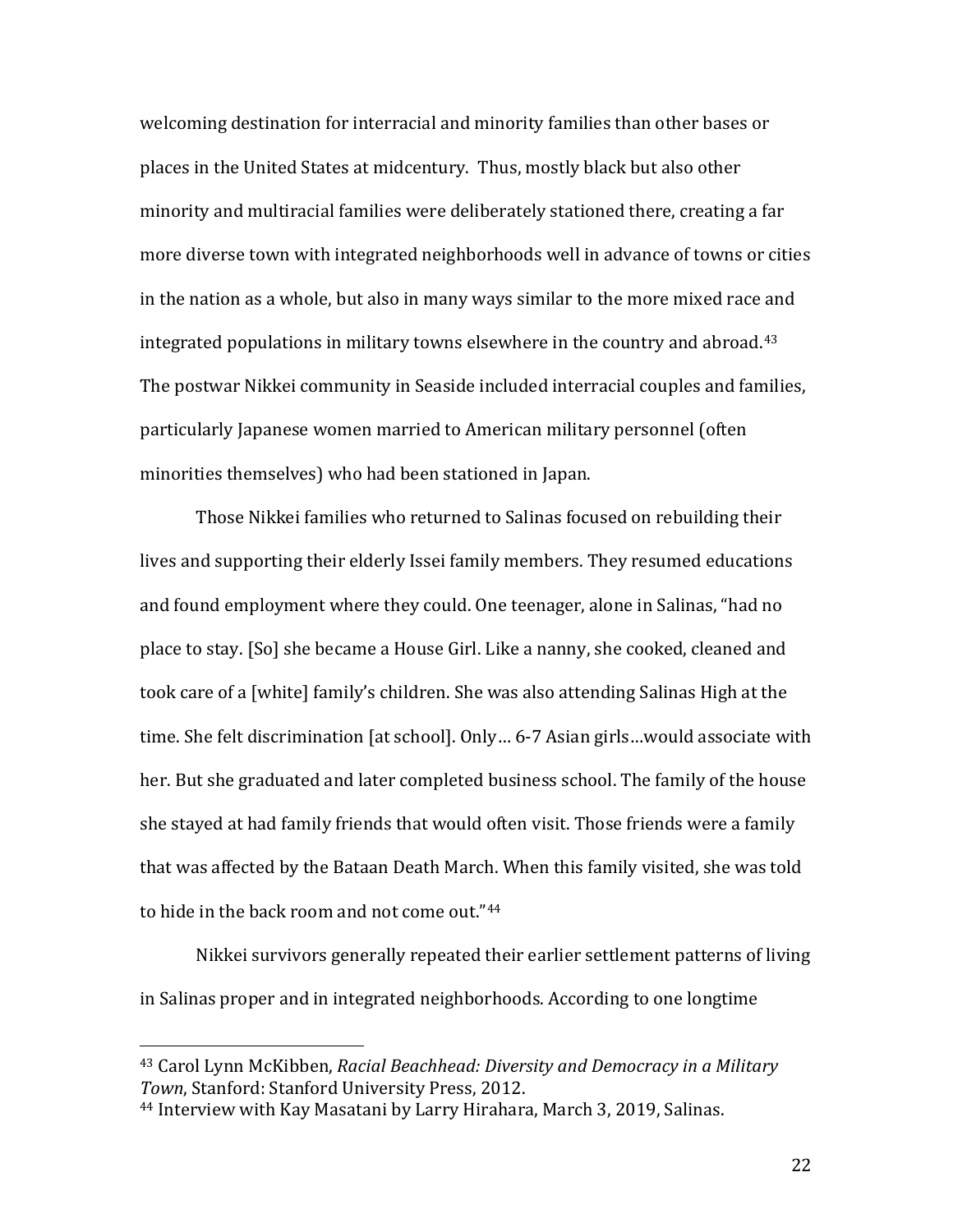Salinas resident: "Most of [the Japanese] lived [within] Salinas [city limits] when the families came back. They were agriculture folks," suggesting that Nikkei who chose Salinas also returned to positions as tenant farmers and employers rather than field workers.[45](#page-22-0)

During wartime, non-Japanese Salinas's residents focused their attention and energy on the building of the first USO in the United States.<sup>46</sup> The establishment of the USO drew soldiers and residents of the larger Monterey Peninsula to Salinas, not just for entertainment but for shopping and business too. Located in the heart of city center on Lincoln Avenue, Mayor Leach declared a city holiday to celebrate the dedication on December 9, 1941, which happened just two days after Pearl Harbor.<sup>[47](#page-22-2)</sup> "Because of our proximity to Fort Ord it was quite a feather in the cap of Salinas. We were just a small agricultural town, so having the first USO became an important indicator that we were on the map," recalled one longtime Salinas resident whose family roots began at the turn of the last century.<sup>[48](#page-22-3)</sup> The USO quickly became the social focal point for Salinas's residents: "Young ladies were invited to attend the dances and they were encouraged by church groups and school groups to do so. They were carefully were chaperoned by the group that had organized them.

<span id="page-22-0"></span> <sup>45</sup> Interview by Carol Lynn McKibben (by phone) with Everett Alvarez, August 24, 2018; Casey Sakasegawa Wong (by phone) September 17, 2018; Salinas City directories, 1940-1950. Nikkei worked to overturn the law that kept them as tenant farmers rather than landowers in their own right according to The Alien Land Law whichwas challenged in the post war era but not overturned until the California Supreme Court did so in *Fujii v. California* (1952).

<span id="page-22-2"></span><span id="page-22-1"></span><sup>46</sup> This facility was called The Salinas United Service Organization Clubhouse and was the first government-constructed permanent USO center in the United States. <sup>47</sup> Robert B. Johnston, Salinas: From Village to City (Salinas: Fidelity savings & Loan Corporation Publication, 1980) 23.

<span id="page-22-3"></span><sup>48</sup> Interview with Ruth Andresen by Carol McKibben, June 28, 2019, Salinas.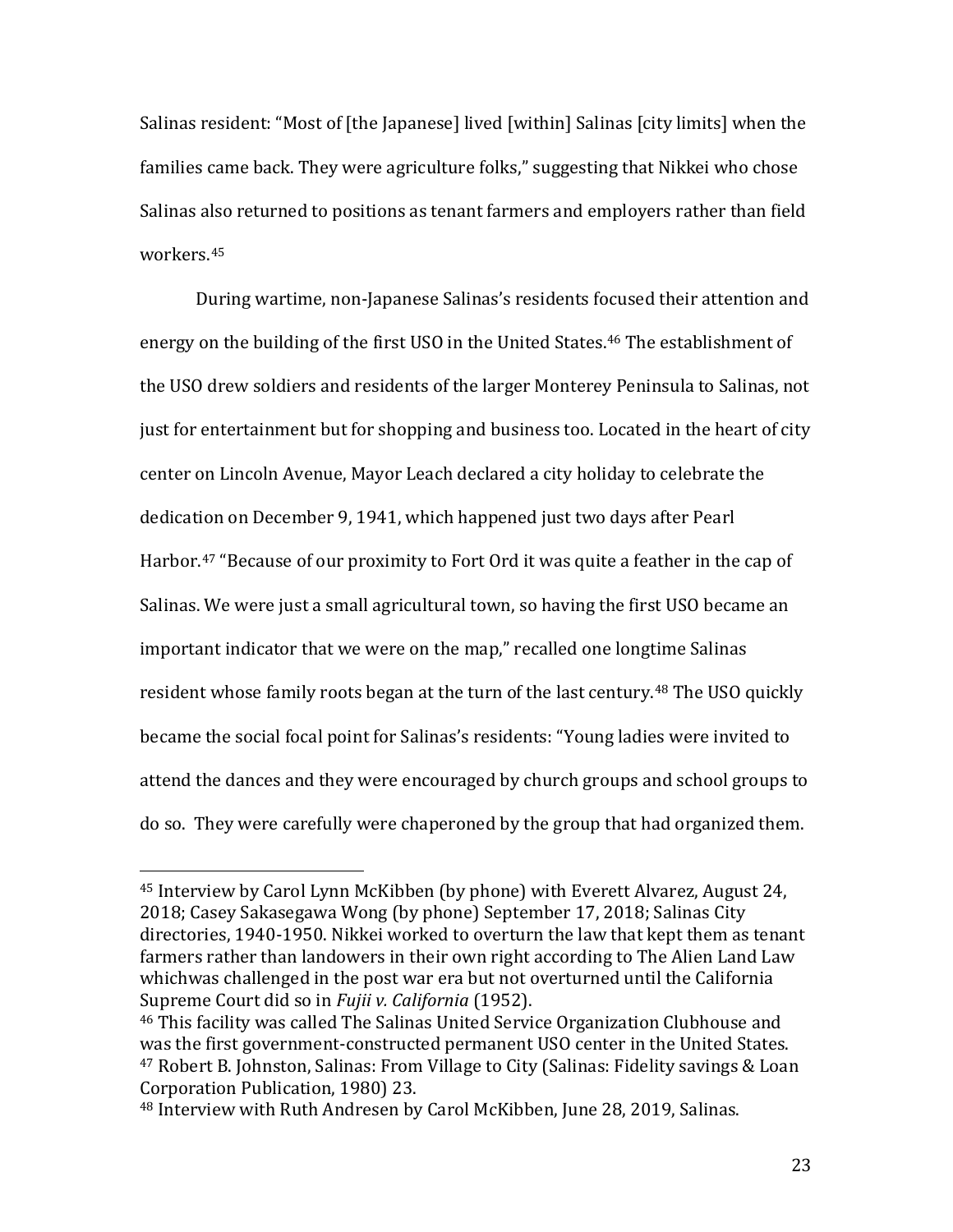Women in the various church organizations would accompany them and while they danced with soldiers stationed at Fort Ord, the older women served refreshments. Everything was kept very proper. "[49M](#page-23-0)ultiple announcements of wedding engagements between soldiers and residents appreared regularly in the *Salinas Californian.*

More concerning to Salinas's residents, the area around Lake Street on the outskirts of town proliferated with houses of prostitution, gambling parlors, bars, and liquor. The high rates of sexually transmitted diseases regularly announced by the Monterey County Department of Public Health showed that for better and for worse Fort Ord impacted every city in the county. One report issued in July 1944 noted a measles epidemic with 22 cases reported that month, but syphilis came in second with 15 new cases and gonorrhea third with 11 new cases, far surpassing any other communicable disease in Monterey County, even when a serious typhoid epidemic broke out in the labor camps located nearby. Equally concerning, local police department struggled with the issue of "victory girls." In a meeting in Salinas celebrating the fourth year of the presence of the USO in Salinas, Judge C. Lloyd Colby informed the group of the work of Traveler's Aid in assisting young women drawn to the Salinas USO. He reported that he saw "8-10…cases per week…girls from 18 to 27 years of age [in his courtroom], who follow soldiers from their hometowns are without funds and often have to be taken into police custody for their own protection…Whenever possible Travelers Aid takes responsibility in sending the girls to their homes or takes a hand in rehabilitation of those who wish

<span id="page-23-0"></span> <sup>49</sup> Interview with Ruth Andresen by Carol McKibben, June 28, 2019, Salinas.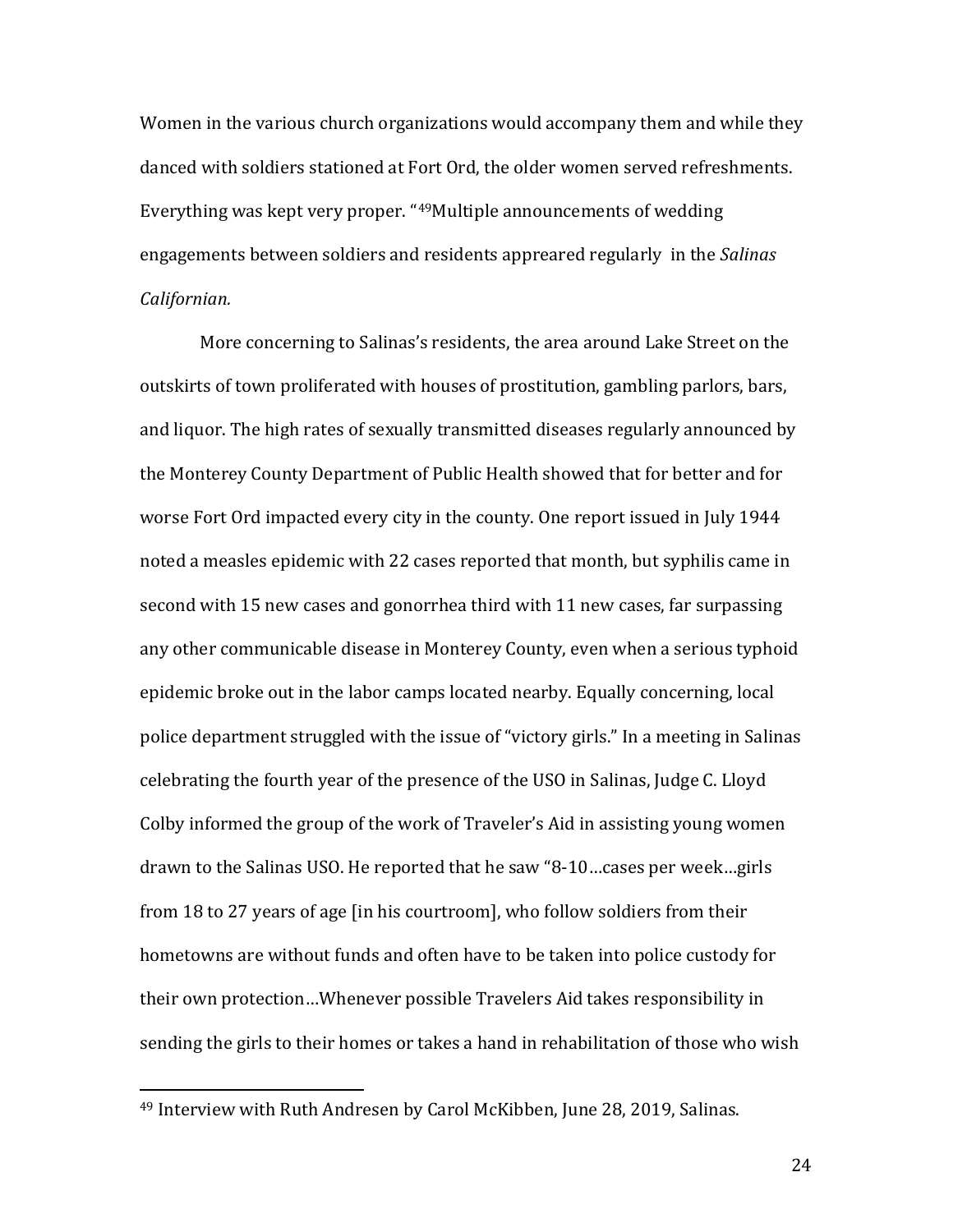to go to work and become useful citizens."[50](#page-24-0) Thus, the support for soldiers stationed on the Peninsula that generated widespread good feelings in the city of Salinas through the USO had some obvious negative impacts too.

Economically, the entire county benefited from federal attention and largesse, and Salinas's leaders took advantage of it as a way of enriching the city's coffers and expanding the city's footprint. However, as a place with an agricultural economic base, the primary interaction between local and federal government agencies dealt with the sales and marketing of lettuce, carrots, and sugar from sugar beets among the multitude of products grown throughout the Salinas Valley under the auspices of the GSA, who were also important members of Salinas Chamber of Commerce.

Although the GSA operated haphazardly throughout the 1930s, everything changed with the war. Suddenly, they organized and strategized. Almost every meeting involved members reporting on how to deal collectively with a host of new state and federal agencies and the challenges of agricultural production in wartime from prices for crops, to wage rates and labor, to production, transportation, and marketing of agricultural products.

FROM CHAOS TO CONTROL: THE GROWER-SHIPPERS ASSOCIATION IN WAR AND POSTWAR SALINAS

 After several strikes by mostly Filipino fieldworkers in the late 1920s, growers, shippers, and packers responded by creating their own version of a union (association), in which they might negotiate collectively with workers associated

<span id="page-24-0"></span> <sup>50</sup> "USO Council Enters Fourth Year in Salinas, Making Bigger Plan for Future,"*Salinas Californian*, January 26, 1944, 2.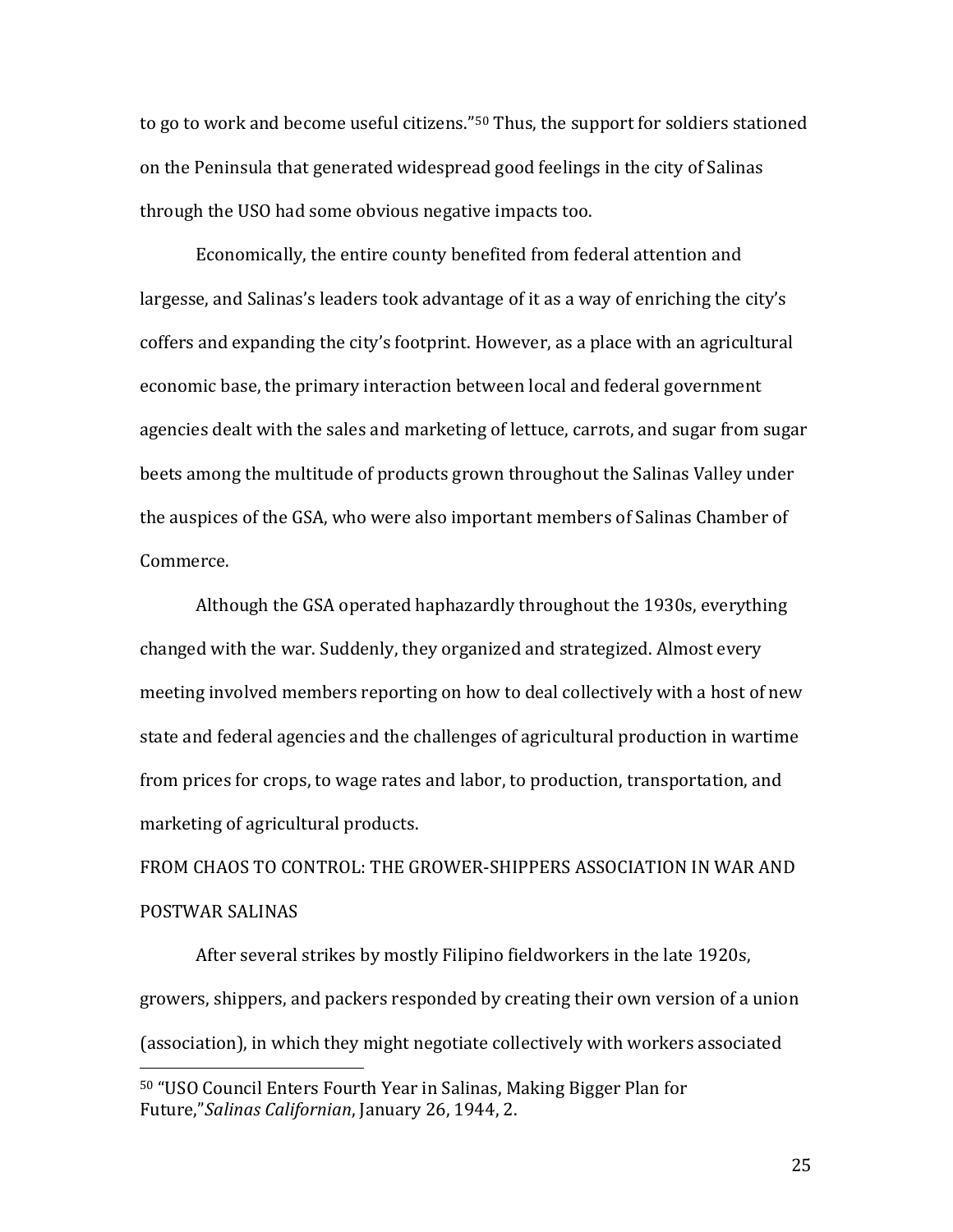with the American Federation of Labor (AFL) and the Congress of Industrial Organizations (CIO). In fact, they even referred to themselves as a "union."[51](#page-25-0) The GSA formed in 1930 and incorporated in 1935. However, as shown earlier, the GSA of the 1930s hardly constituted a powerful or even unified force. Infighting dominated almost every meeting as members divided in their responses to labor issues as well as over how best to transport, market, and price their crops, frequently undercutting and undermining one another. This chaos within the GSA led in part to the constant strikes and threats to strike throughout the 1930s, as workers could not depend on them as anything like a trustworthy negotiating partner. The minutes revealed that GSA members disagreed amongst themselves over everything from whether to hire a marketing broker to what any given crop was worth to how much to pay workers, whether field laborers (who were subdivided according to task and expertise) or packing shed workers (who were subdivided by gender and by wages determined hourly or by piece rate). Some members, such as Bruce Church, stood out as advocates for labor, endearing themselves to workers. When Church passed away suddenly in 1958, former workers including many who had been part of the Bracero program, also known as the Mexican National Program, attended en masse (and wept openly) at his funeral.[52](#page-25-1)

<span id="page-25-1"></span><span id="page-25-0"></span> <sup>51</sup> GSA usually referred to itself as an "association" but not always. Concerning the payment for dues for membership in GSA Bruce Church announced the following: "If dues for the first quarter of 1943 have not been paid, the member is not in good standing to maintain his membership in the union [meaning GSA]." July 14, 1943 <sup>52</sup> The Minutes of meeting from the GSA consistently referred to Mexican temporary workers as Mexican nationals. The term Bracero is never used.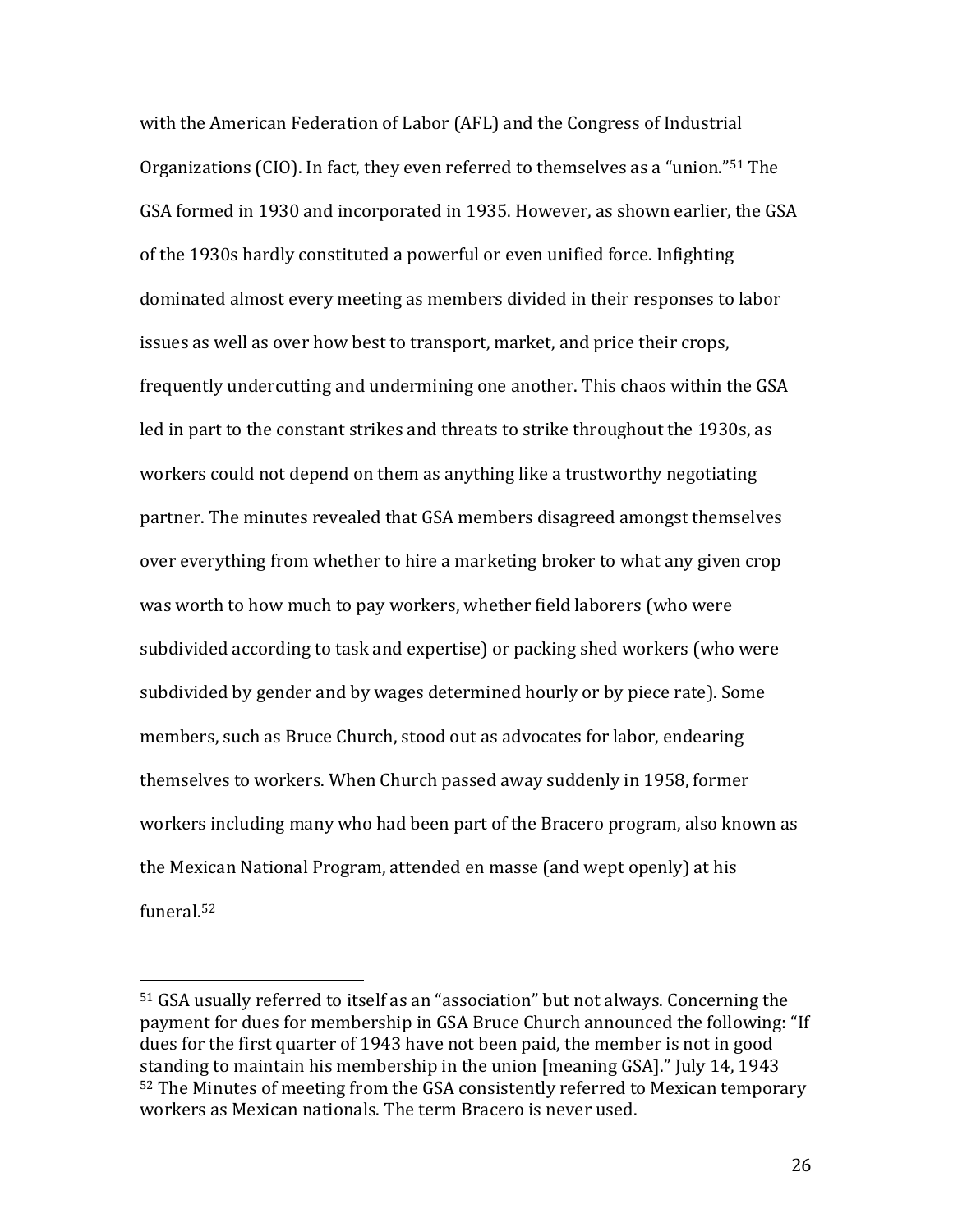Growers, shippers, and packers contributed to the expansion and development of Salinas during the war and postwar with philanthropic works supporting schools, libraries, and most importantly, marshaling forces and raising substantial funds to construct Salinas Valley Memorial Hospital. They also reached out to nearby universities such as the University of California, Davis and Stanford to improve technology in growing and harvesting produce. It was during this postwar era that GSA members organized a research committee to create partnership projects with "various scientists from the University of California" who established sites in Salinas to experiment with new, more efficient technologies growing and harvesting produce that might reduce costs, especially for labor.

Throughout the war years and into the 1950s, the GSA set up a formal public relations program to counter what was perceived as a negative image.<sup>[53](#page-26-0)</sup> It became formidable and strategic, connecting to power centers in Washington, D.C., Sacramento, Los Angeles, and San Francisco. Minutes from monthly meetings during these transitional decades recorded frequent visits by designated GSA representatives to these centers of government, and active involvement in policymaking with important agencies such as the Office of Price Administration (O.P.A.) concerning price setting and rations during the World War II years and with the Immigration Service concerning labor negotiations with Mexico throughout the decade. In one meeting held shortly after the end of WWII, then GSA Secretary Jack E. Bias reported "There were over 500 bills effecting [sic] agriculture in the

<span id="page-26-0"></span> <sup>53</sup> Minutes, GSA, June 25, 1954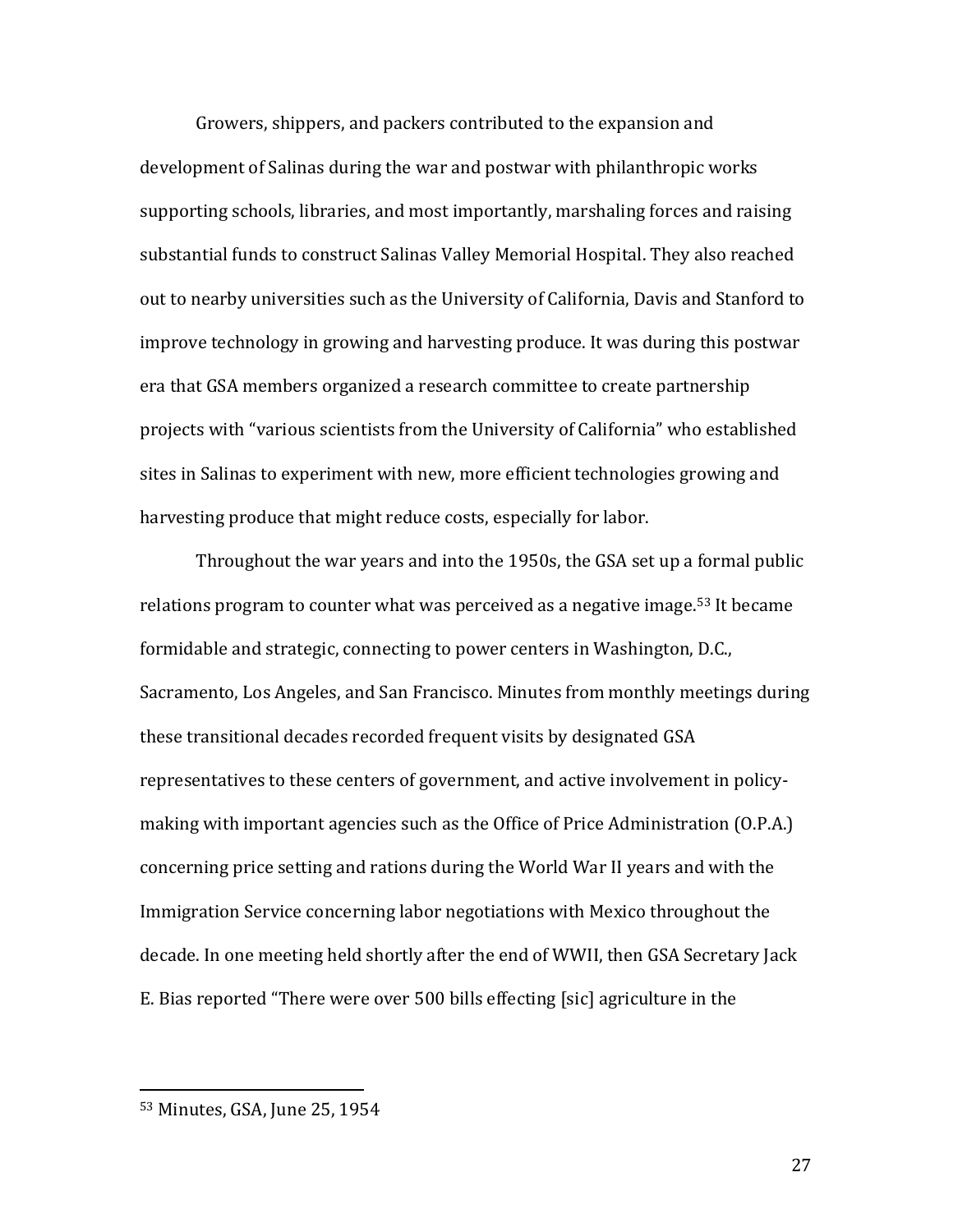legislative field this past year."[54](#page-27-0) Although GSA members concluded that it was in their best interest to work with (rather than against) state and federal government agencies and legislators in creating regulations that impacted them, they nonetheless remained deeply suspicious of government control, especially with regard to labor: "C.B. Moore talked [to the GSA] on Mexican labor and the chances of securing such labor for another season…he felt agriculture was going to have to fight control as… Washington wanted to control agriculture so long as the war lasted and even after the war was over if possible."[55](#page-27-1) This became a recurring theme throughout the 1940s and 1950s as tensions over federal and state involvement in labor issues increased. Again and again, GSA minutes showed that the group regarded any federal or state regulation over labor, production costs, or transportation as "really a regulation of profits," and because of that perception of government as a sinister force determined to control them, the group believed that they needed to remain vigilant.<sup>[56](#page-27-2)</sup> More concerning, the GSA routinely sent one of its members to Mexico City to negotiate directly with "officials in Mexico City in regard to Mexican nationals,"[57](#page-27-3) an action which appeared to go behind the back of the federal government and was quite possibly illegal.

The membership of GSA had been haphazard during the 1930s, but membership "more than doubled [between] 1941 and 1946 [from] 23 members to 52."[58](#page-27-4) By 1949, the GSA included 100 percent of all growers, shippers, and packers

<span id="page-27-0"></span> <sup>54</sup> Minutes, Grower Shippers Association June 12, 1946

<span id="page-27-1"></span><sup>55</sup> Minutes, Grower-Shippers Association October 7, 1943.

<span id="page-27-2"></span><sup>56</sup> Minutes, Grower Shippers Association, December 7, 1944

<span id="page-27-3"></span><sup>57</sup> Minutes, Grower Shippers Association May 16, 1944

<span id="page-27-4"></span><sup>58</sup> Minutes, Grower Shippers Association June 12, 1946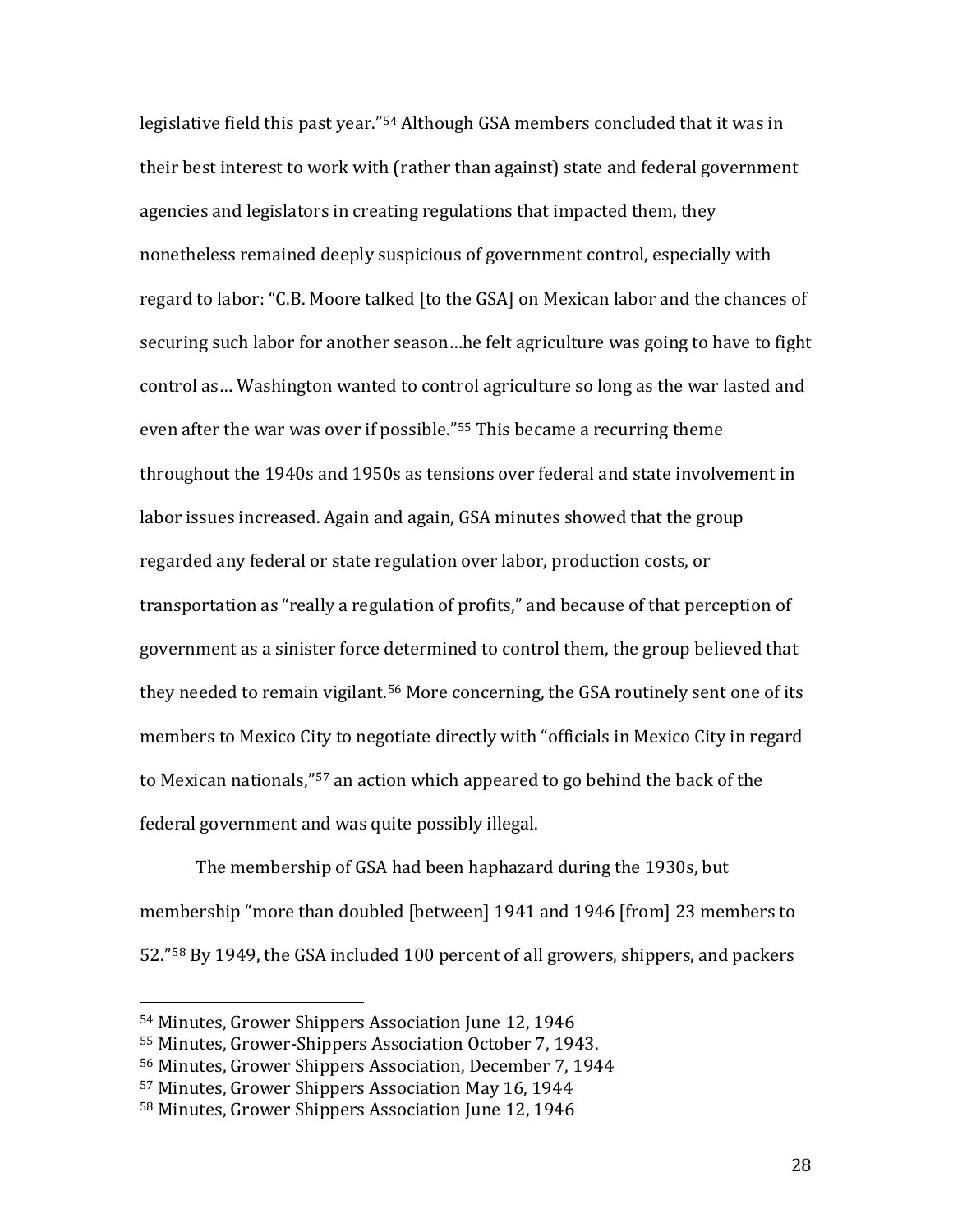in Salinas and Salinas Valley. The association grew ever more organized throughout the war and postwar years. In fact, the GSA created several committees, each focused on a particular problem or issue facing the group. There were committees dealing only with marketing issues, problems of securing "shook" (wooden packing box material) at reasonable prices, and committees focused only on ice, and only on traffic or on transportation. One committee dealt specifically with packing shed worker issues and a separate one handled issues concerning field workers. One committee concentrated entirely on legislation and policy-making at the federal level; one or two of its members made frequent trips to Washington, D.C. to lobby on behalf of the GSA and then to reported back to members to explain policy decisions to the larger body. The minutes are filled with these committee reports for the 1940s and 1950s. Furthermore, the GSA insisted on a united front in everything from facing off the federal government to labor disputes: "The purpose [of GSA] being to bring the buyers and shippers closer together for the purpose of having a mutual understanding and enhancing the cooperative attitude of the industry."[59](#page-28-0)

The Salinas GSA made sure that it coordinated policy, especially with regard to labor, with associations of growers and shippers in Arizona, Texas, and the Imperial Valley. At the annual business meeting held at the Cominos Hotel in June 1945, for example, the packing house labor committee reported on contract negotiations with the C.I.O. set to expire on December 1 of that year. "Contracts were also expiring in the Imperial Valley, Yuma, and Phoenix districts. It was then decided that joint negotiations with other districts might prove fruitful…the negotiations

<span id="page-28-0"></span> <sup>59</sup> Minutes, Grower Shippers Association June 15, 1944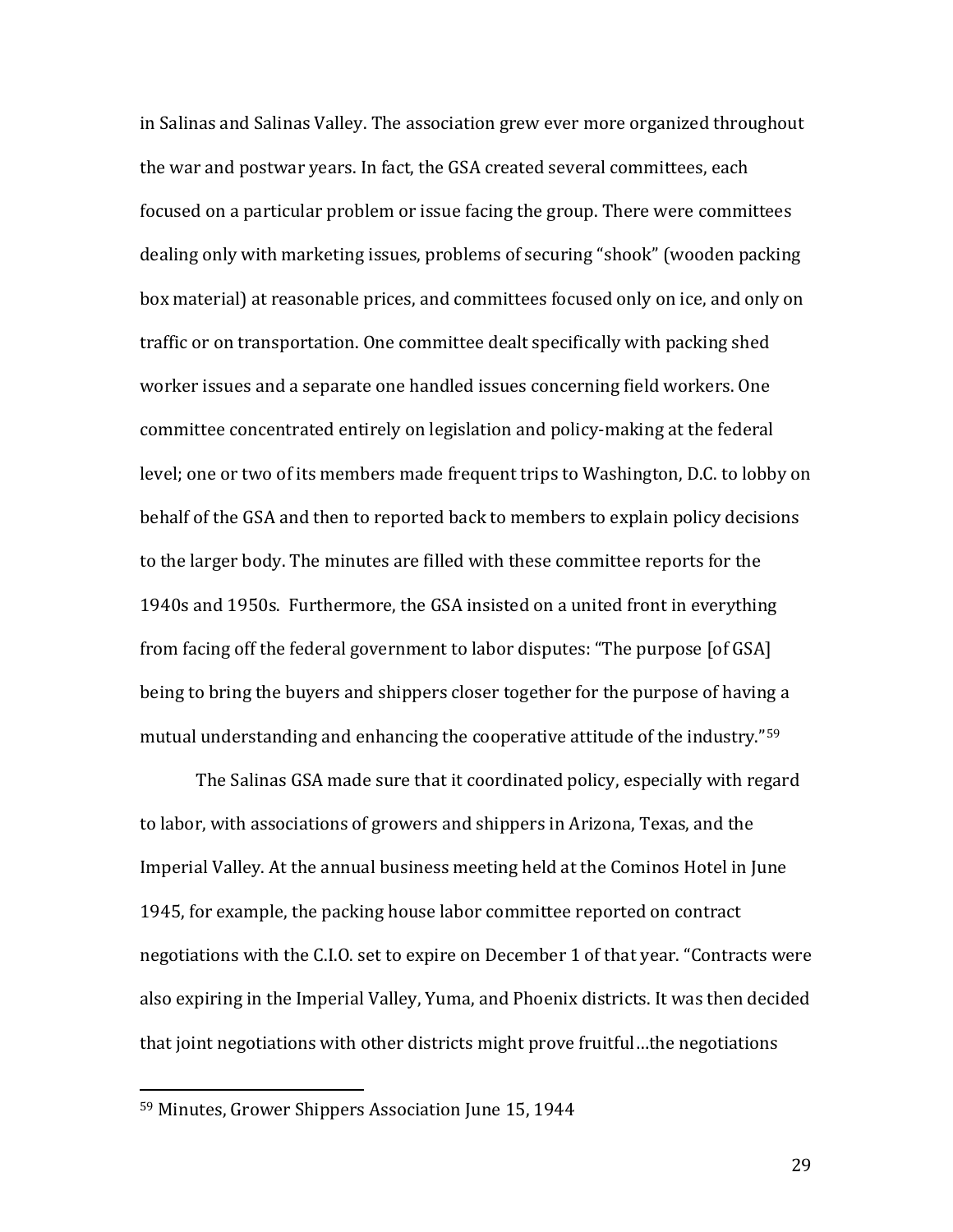resulted in a contract uniform to the Imperial Valley, Yuma, and the Salinas-Watsonville-Hollister districts." The Salinas group took credit for standing firm against concessions from the other districts: "Your committee feels that it prevented the employers in some districts from granting most anything the Union asked for in order to keep their crop moving."[60](#page-29-0) This kind of coordination with the Imperial Valley and districts in Arizona over wages but also over transportation and marketing became routine practice by the 1950s. Representatives from growershipper organizations in Texas also made routine visits and presented reports to the Salinas GSA.

By the 1940s, the GSA no longer disputed agricultural workers' rights to belong to unions, but remained deeply suspicious of them as cutting into profits with wage demands, particularly for overtime, and for impeding operations with demands for workers' breaks and time off, especially during busy harvest seasons. The association lobbied hard for the passage of the 1947 Taft-Hartley Act and any federal or state measure that might curtail unions' power. However, some GSA members countered that sentiment with efforts to accommodate union activism such as in 1944 when Bruce Church proposed a resolution "that no one work over eight hours before allowing a 2-hour dinner hour and opportunity to vote [for issues related to the union],"which passed unanimously. [61](#page-29-1) After one meeting in December 1945, Church advocated a pay raise for packing house workers of 15 percent and urged his fellow GSA members in Salinas to accept the deal.<sup>[62](#page-29-2)</sup> Church and his fellow

<span id="page-29-0"></span> <sup>60</sup> Minutes, Grower Shippers Association, June 15, 1945.

<span id="page-29-1"></span><sup>61</sup> Minutes, Grower Shippers Association, May 16, 1944

<span id="page-29-2"></span><sup>62</sup> Minutes, Grower Shippers Association December 3, 1945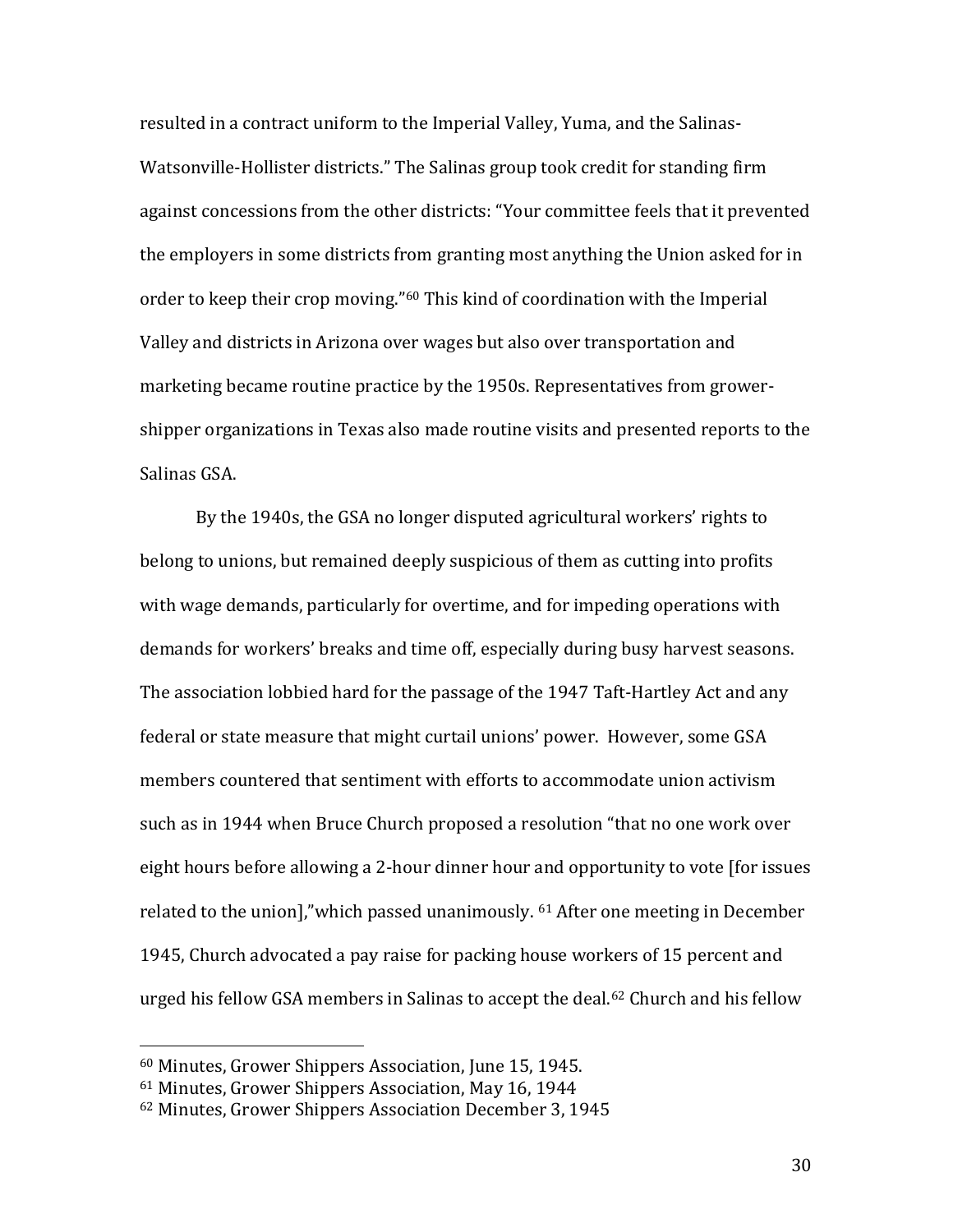GSA member Frank Kellogg also advocated for wage increases of 15 percent for field labor a few months later "which was a substantial rise and required approval by the California Wage Board." In order to afford increased labor costs, GSA member Art Sbrana (who had previously argued against Bruce Church on labor issues, but by the 1940s also supported higher wages), suggested requesting that O.P.A. allow "price ceilings on highly perishable [crops] be lifted as soon as possible."[63](#page-30-0)

Yet, in the immediate postwar era it was clear that growers had grown impatient and mistrustful, particularly with the CIO, which represented shed and field workers: ""Personnel …representing the shed union has not proved to be trustworthy. They have consistently refused to submit issues to arbitration as provided in the contract." By contrast, truckers represented by the Teamsters were more to GSA liking, "The Teamsters union, while difficult to deal with, adheres to the contract when it is signed."[64](#page-30-1) Still, growers showed support for unions too. They routinely offered time off for workers to attend union meetings: "The manager announced to those present [at the monthly GSA meeting] that the C.I.O. was to hold a mass meeting next Monday, June 15th, and it was his recommendation that the crews of the various sheds should be released from their work not later than 4:00p.m. in order that representation of the union membership should be available for the meeting."[65](#page-30-2)

The GSA minutes frequently alluded to the Mexican National Program, but never used the term "Bracero" in their meeting minutes. The program, started in

<span id="page-30-0"></span> <sup>63</sup> Minutes, Grower Shippers Association March 4, 1946

<span id="page-30-1"></span><sup>64</sup> Minutes, Grower Shipper Association, October 15, 1951

<span id="page-30-2"></span><sup>65</sup> Minutes, Grower Shipper Association, June 11, 1953.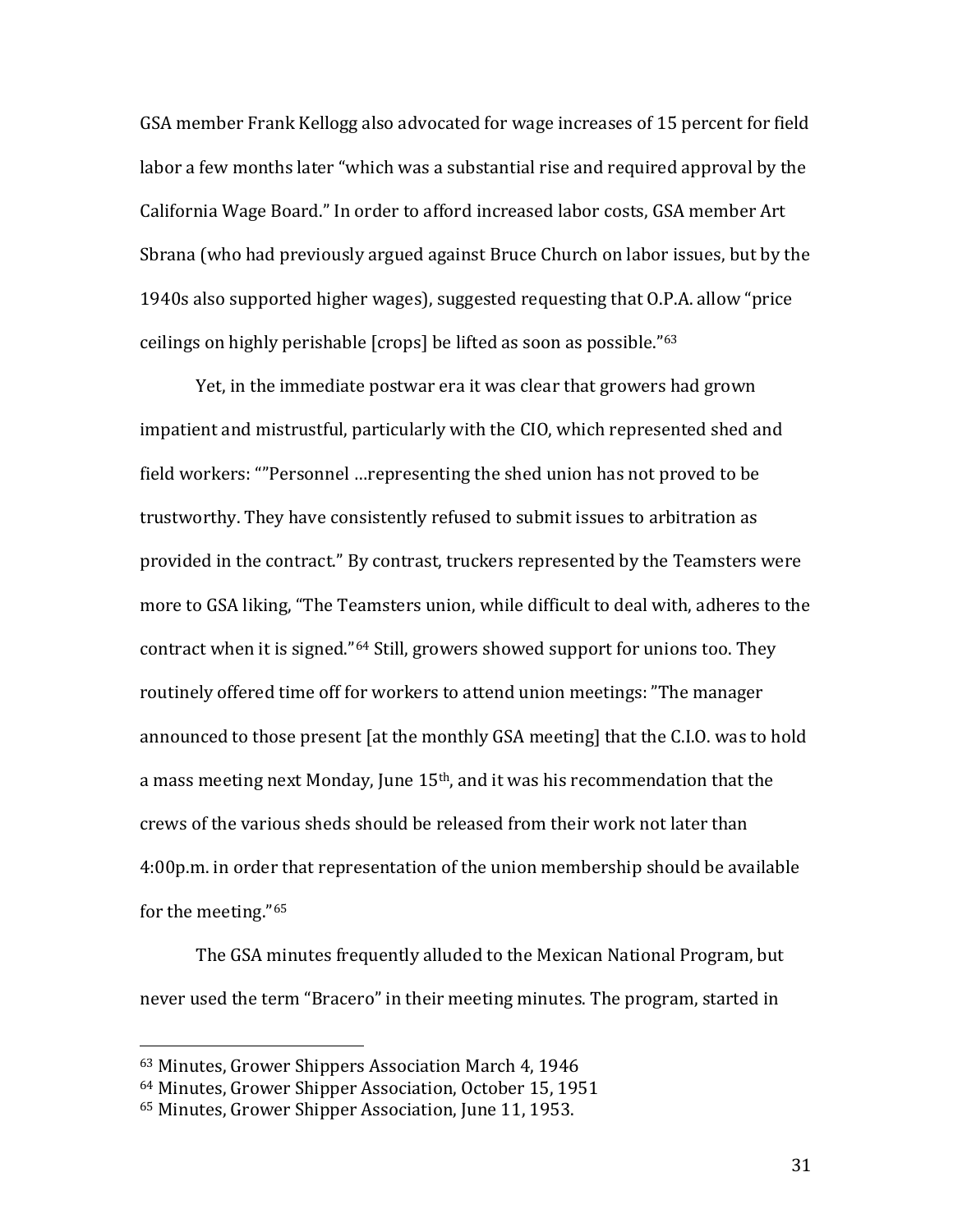1942 as an effort to replace native-born American workers who had enlisted in military service during World War II. The program brought a new population of workers into Salinas, but unlike their Filipino, Mexican, and Dust Bowl predecessors, they were explicitly left out of the life of the city. Mexican nationals who became part of the Bracero Program worked in the fields on a temporary basis to get the crops in, but had to return to Mexico afterward. They did not have standing as immigrants to follow a path to American citizenship or even permanent residency. Controversial from its inception until the program ended in1964, the Bracero program brought noncitizen workers into agriculture not just to fulfill a necessary gap in the labor market due to the loss of workers to military service during wartime, but in the eyes of labor, to undercut wages, reduce the negotiating power of unions and guarantee a labor force without making a commitment to workers' inclusion in the larger American community. Workers were issued temporary "passports" that allowed them access to work but also required that they leave the country when the crop was finished. Braceros were never on a path to citizenship like other international immigrant workers who had been arriving on American shores since the 1600s. That did not mean that some former braceros did not stay. They did. Others returned to the U.S. after an interlude in their home states in Mexico.

During the war and postwar years, growers grew so desperate for reliable labor that they created a special committee headed by J.T. Merrill to take charge of field labor. Merrill engaged in negotiations with both the Mexican government concerning the importation of Mexican workers and with the military concerning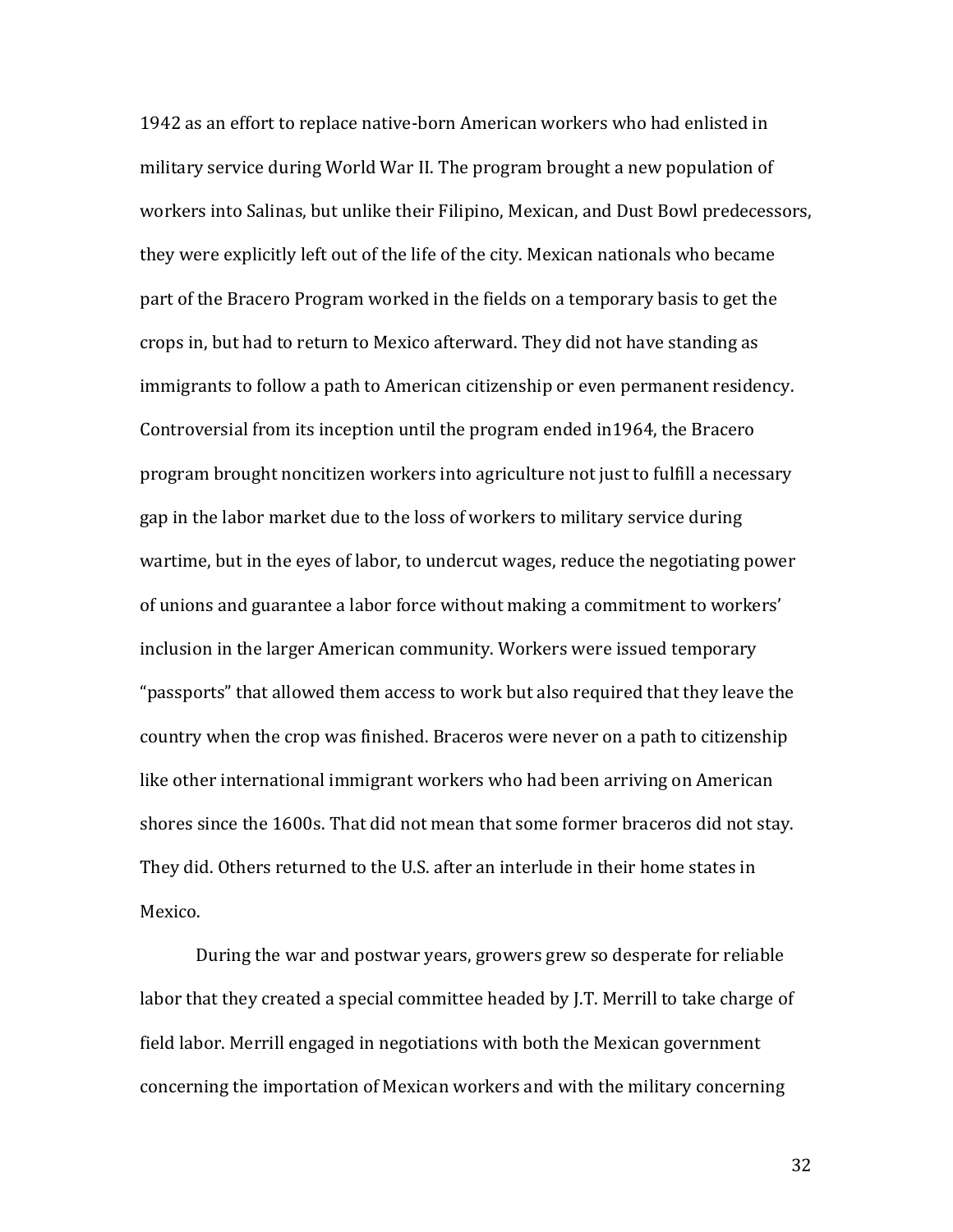the use of as many as 10,000 German POW's in the field, some put to work growing guayule, discovered in South America and considered a potentially profitable way to grow rubber to support the military.[66](#page-32-0) Also under discussion, the GSA considered importing Puerto Rican workers. By 1945, John Jacobs, representing the Western Growers Association in Phoenix reported to the Salinas GSA that "everyone in Washington looked favorably upon the importation of Filipinos from the Philippine Islands but stated that now it was necessary to secure the approval of General MacArthur."[67](#page-32-1) Apparently this plan did not pan out because in August 1945 the minutes highlighted that field labor was an ongoing problem: "The foreign labor problem is an important one. All foreign labor must be out of the country by January 1 and if Congress does not pass additional appropriation there will not be any recruitment of Mexican labor and at the moment there seems no other source to obtain field labor."[68](#page-32-2) Almost every month GSA members expressed fears about government ending the Mexican National Program that gave them a much-needed workforce. In the early 1950s, GSA members toyed with the idea of importing Filipino contract workers from the Hawaiian Islands to join Braceros and other undocumented, transient workers from Mexico: "The Secretary announced 4,000 or 5,000 alien Filipino laborers available in the Hawaiian Islands for contracting…the bond for these men would be about \$75.00 per head." This compared with the much less costly "\$10.00 per head for transportation" of Mexicans who were part of the

<span id="page-32-0"></span> <sup>66</sup> Minutes, Grower Shippers Association, February 15, 1944, September 5, 1944, and September 13, 1944.

<span id="page-32-1"></span><sup>67</sup> Minutes, Grower Shippers Association May 10, 1945

<span id="page-32-2"></span><sup>68</sup> Minutes, Grower Shippers Association, August, 24, 1945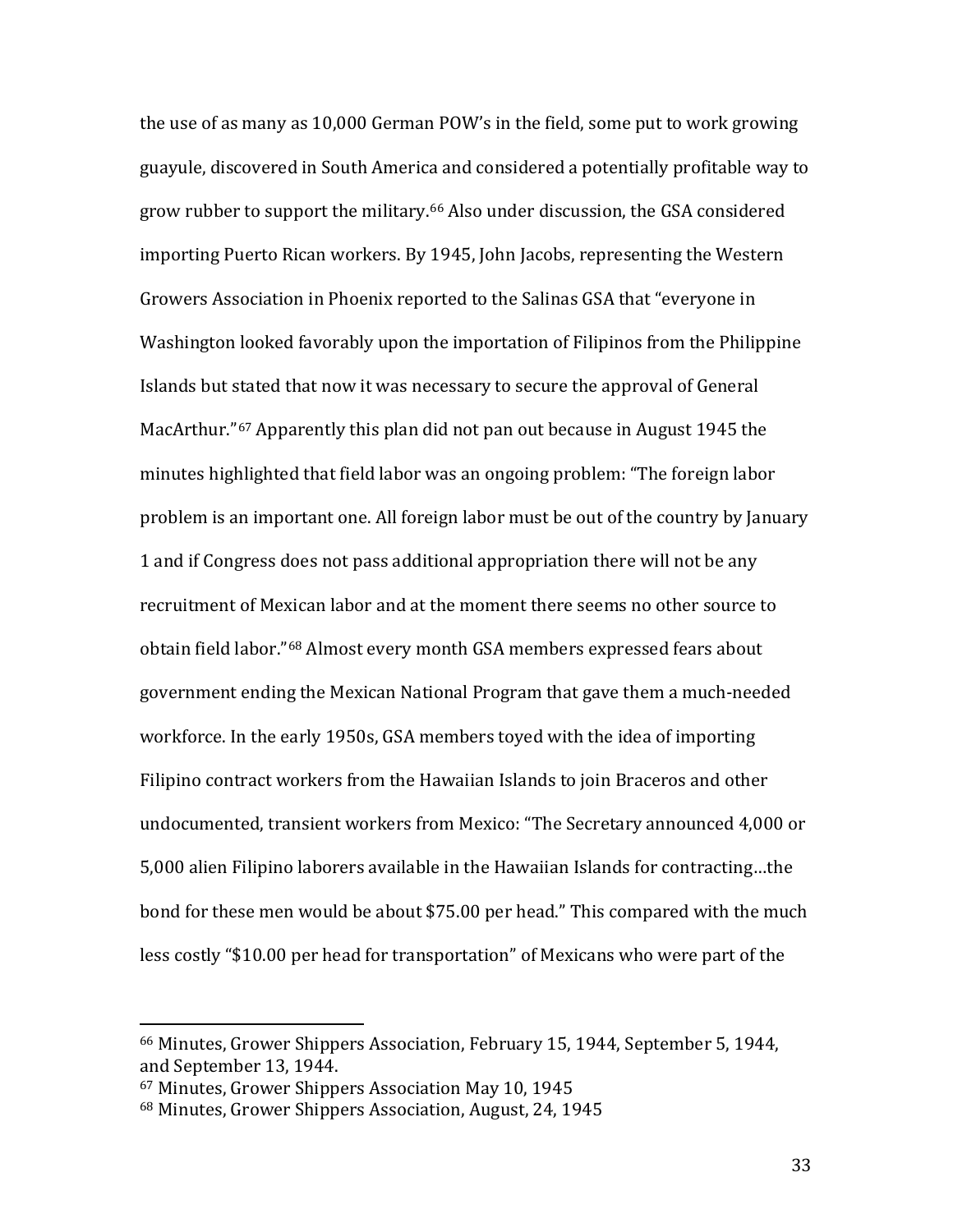Mexican National Program.[69](#page-33-0) Growers explicitly stated that the plan for recruitment of Filipinos from Hawaii would give them a competitive edge: "This competition with Mexican Nationals might result in an agreement with Mexico which would give growers a few advantages."[70](#page-33-1) However, after a visit by a GSA member S.V. Christierson to Hawaii, it became clear that it would be "a waste of time [and] practically useless to try to recruit these workers because wages in Hawaii had gone up after the war and unemployment decreased significantly, making it impossible for growers in Salinas to compete. Christierson concluded "To me, our only hope is federal legislation permitting contract workers from the Philippines, Korea, and Japan to come in under bond for a period of 2-3 years."<sup>[71](#page-33-2)</sup>

Growers also hired Mexican undocumented workers, referred to as "wetbacks" or "wets" to supplement what they feared was an ongoing labor shortage in the postwar years. However, visits to the fields by representatives from United States Government Employment Services (USGE) checking "the extent to which wetbacks are employed with the Mexican Nationals," alarmed members of the GSA because under the provisions of new legislation, "the Ellender and Poage Bills [made] it a felony to employ wets." Instead of ending the practice of employing noncitizen workers, "a group of grower representatives [lobbied] to have the felony provision amended to make it a misdemeanor rather than a felony."[72](#page-33-3)

The minutes of the GSA reflected members' conflicting feelings about the use of this transient labor force. At times they perceived and feared labor shortages, but

<span id="page-33-0"></span> <sup>69</sup> Minutes, Grower Shipper Association, February 8, 1951

<span id="page-33-1"></span><sup>70</sup> Minutes, Grower Shipper Association, October 15, 1951

<span id="page-33-2"></span><sup>71</sup> Minutes, Grower Shipper Association, February 7, 1952

<span id="page-33-3"></span><sup>72</sup> Minutes, Grower Shipper Association, May 23, 1951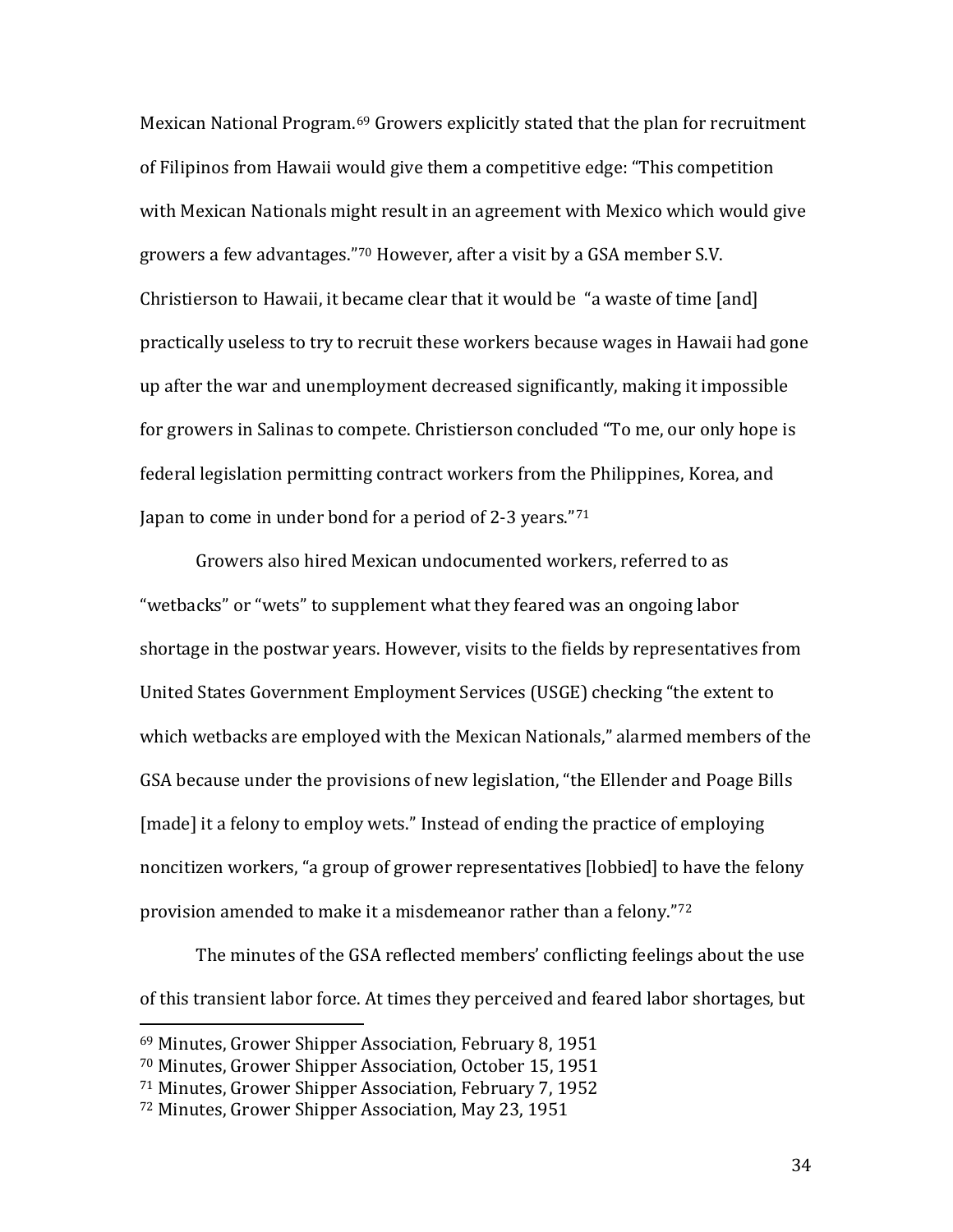this was countered by worries that if Mexican Nationals were "brought in too early…there would be an abundance of labor," which would leave growers in the position of supporting workers (or abandoning them to unknown fates). "It was also pointed out that there was some danger that the border [with Mexico] might be closed leaving workers stranded on the American side."[73](#page-34-0)

The presence of transient Mexican field workers alarmed Salinas's citizens of Mexican descent as well as workers of any race or ethnicity who rightly perceived them as a threat to unions' power to negotiate good wages and working conditions. Most Mexican Americans in Salinas generally resented the presence of these workers, who were men isolated from the cultural constraints of family or community. Supposedly, Mexico guaranteed that the men sent over to participate in this program not to be subjected to discrimination of any sort, including racial segregation in housing, and were to be paid the prevailing wage. However, growers who employed Braceros determined their wages, not American labor unions. Braceros were routinely housed apart from the community in racially segregated labor camps near fields. The 1949 Agricultural Act codified the program and the 1951 Migrant Labor Agreement (Public Law 78) further strengthened and legitimized it. The GSA in Salinas supported both pieces of legislation that guaranteed agriculture 200,000 Mexican national workers every year. Between

<span id="page-34-0"></span> <sup>73</sup> Minutes, Grower Shipper Association, March 15, 1951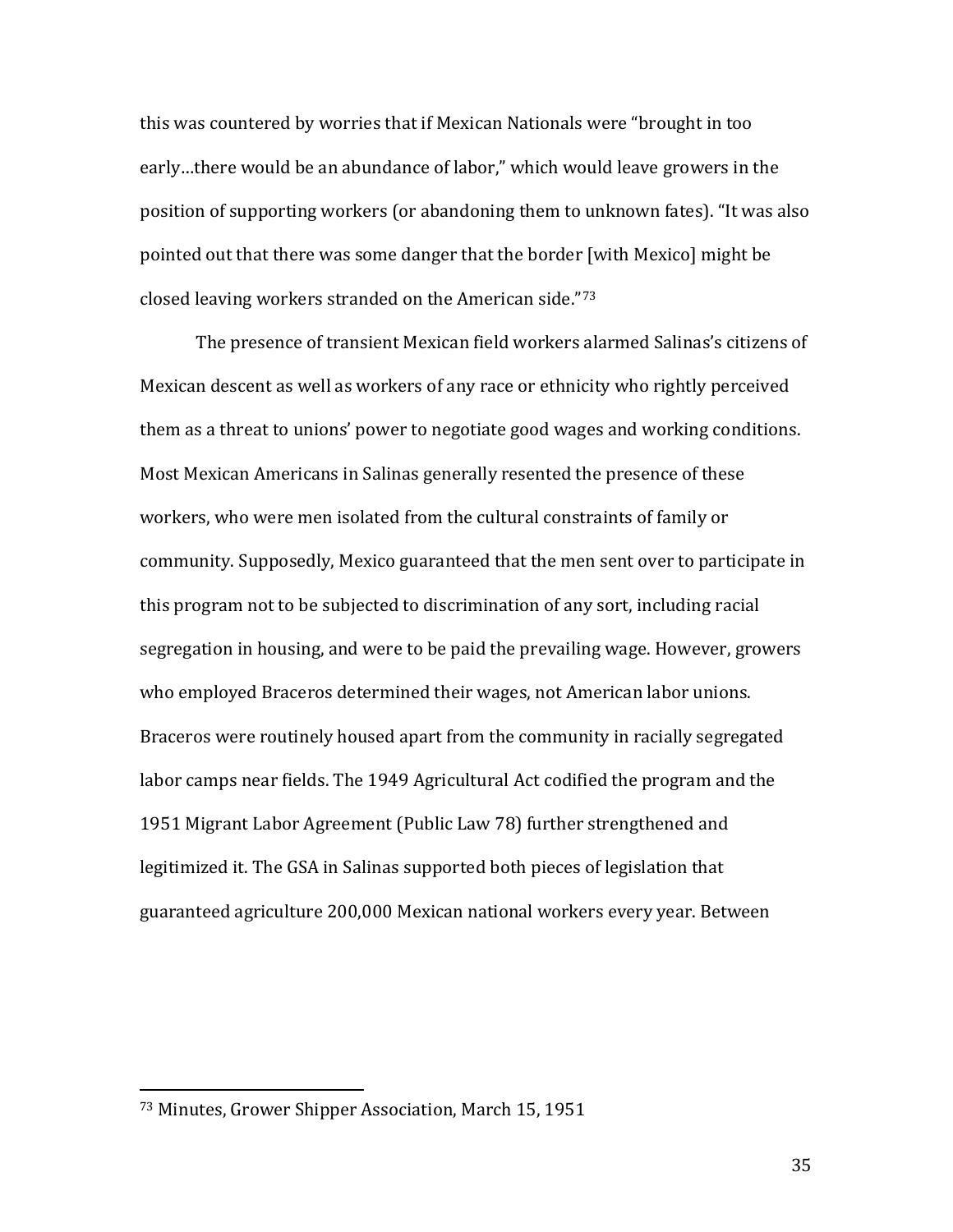1942 and 1964 some 4.6 million Braceros entered the United States to work in

agriculture throughout California and the southwest.[74](#page-35-0)

Still, Braceros made an impact on Salinas even though they formed a group

intentionally marginalized both by their employers and by Salinas's Mexican

American community. Diana Lizbeth Soria, a resident of Salinas and descendant of

Braceros on both sides of her family, recalled her grandfather's life and mostly

positive experience as a Bracero:

When I was younger I remember my grandfather talking about his travels to the U.S. as a Bracero. My grandfather Margarito Soria was born on October 11, 1930 in a small *ranchero* town located somewhere in the country side Sierra, which is Spanish for range of mountains. This little town was called El Moral, Zacatecas Mexico. This small town he called home was not even considered a pueblo, because it was so small, but it was still a beautiful place to live. You would feel the fresh early morning breeze to the sound of crickets at night. This was also known to be a small agricultural countryside town. It only had between 20 to 25 families living in this little community, and to present day it is now a ghost town. The nearest pueblo there was Juchipila, Zacatecas, Mexico, which required you to ride your horse down the mountain, then catch a bus if you were lucky to get down there on your horse on time.

At the age of 20 my grandfather had already been married with one child at the time, who happens to be my oldest uncle from my father's side of the family. At this age my grandfather had been contracted as a bracero and took the opportunity to work in the United States, to be able to earn money and provide more for his family. Even though he was only going to be away for a certain period of time, it was still a difficult transition for him not knowing what life was going to like on the other side.

My grandfather took his first step on American soil in the summer of 1950. He had left his small ranchero town in Mexico, and through the bracero program they had him imported to work at a cotton farm in El Centro, CA near the border. The farm work wage was only 30 cents per hour. It's hard to believe much hard work they would do and how low the pay wage was for it. My grandfather's second contract was imported to Salinas, CA to work in the lettuce, broccoli, and cauliflower fields. He was there for 6 months, which was how long his contract was.

<span id="page-35-0"></span> <sup>74</sup> For a thorough analysis of this program see Lori Flores, *Grounds For Dreaming: Mexican Americans, Mexican Immigrants and the California Farmworker Movement* (Yale: Yale University Press, 2016)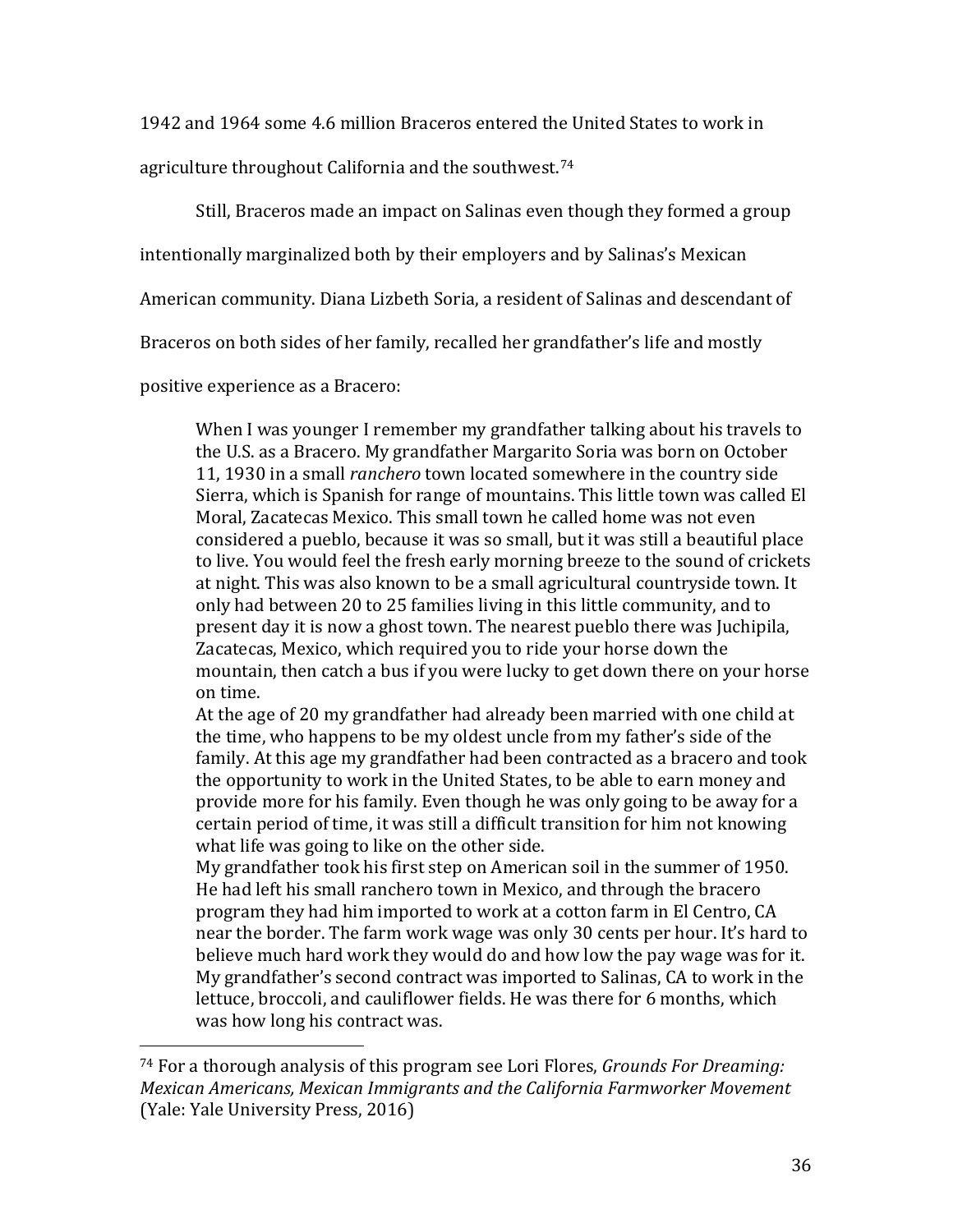Life in Salinas was good for him, braceros did not have to cook their own food, they would have a place where they would give them breakfast, lunch and dinner. There were only 2 braceros that were the same state from Mexico my grandfather is from, Zacatecas. There were about 200 braceros stationed where my grandfather was. They were divided into different groups and a bus would come each morning to take them to their work destination. Each group worked for different growers.

My grandfather describes himself as lucky because his *patron* a Spanish word for boss, made sure the Braceros were in good working conditions under his supervision. Their camps were isolated, which meant that my grandfather did not really go out and get to know the town of Salinas. The most effective way to communicate with my grandmother back home was by writing letters. The relationships my grandfather had and witness other Braceros from different parts of Mexico got along well.

Most Braceros did not associate with Mexican Americans. Mexican Americans who worked in Agriculture saw Braceros as a threat, and refused to communicate with them in Spanish. This made most of the Braceros feel discriminated towards their own people.

Although Diana Soria's grandfather clearly felt ostracized by the Mexican

American community of Salinas during his tenure as a Bracero, he returned to settle

permanently in Salinas. His family and extended family eventually became a

permanent part of the community. By contrast, Diego Ruiz's paternal grandparents

experienced extreme hardship as Braceros, but like Diana Soria's family, returned to

Salinas, raising their families and integrating into the Mexican American community

after their terms as temporary workers ended. According to her grandson,

"Herminia Alvarez Ruiz, wife of former Bracero Raymundo Ruiz, remembered the arrival of her husband as he returned from completing his contract in the U.S., 'I did not recognize him, he was very skinny, darker than usual, and was exhausted. I had to ask if it was really him.'"[75](#page-36-0) Ruiz's family blamed the Mexican government for the

<span id="page-36-0"></span> <sup>75</sup> Interview with Herminia Alvarez by Diego Ruiz, July 18, 2016, Salinas.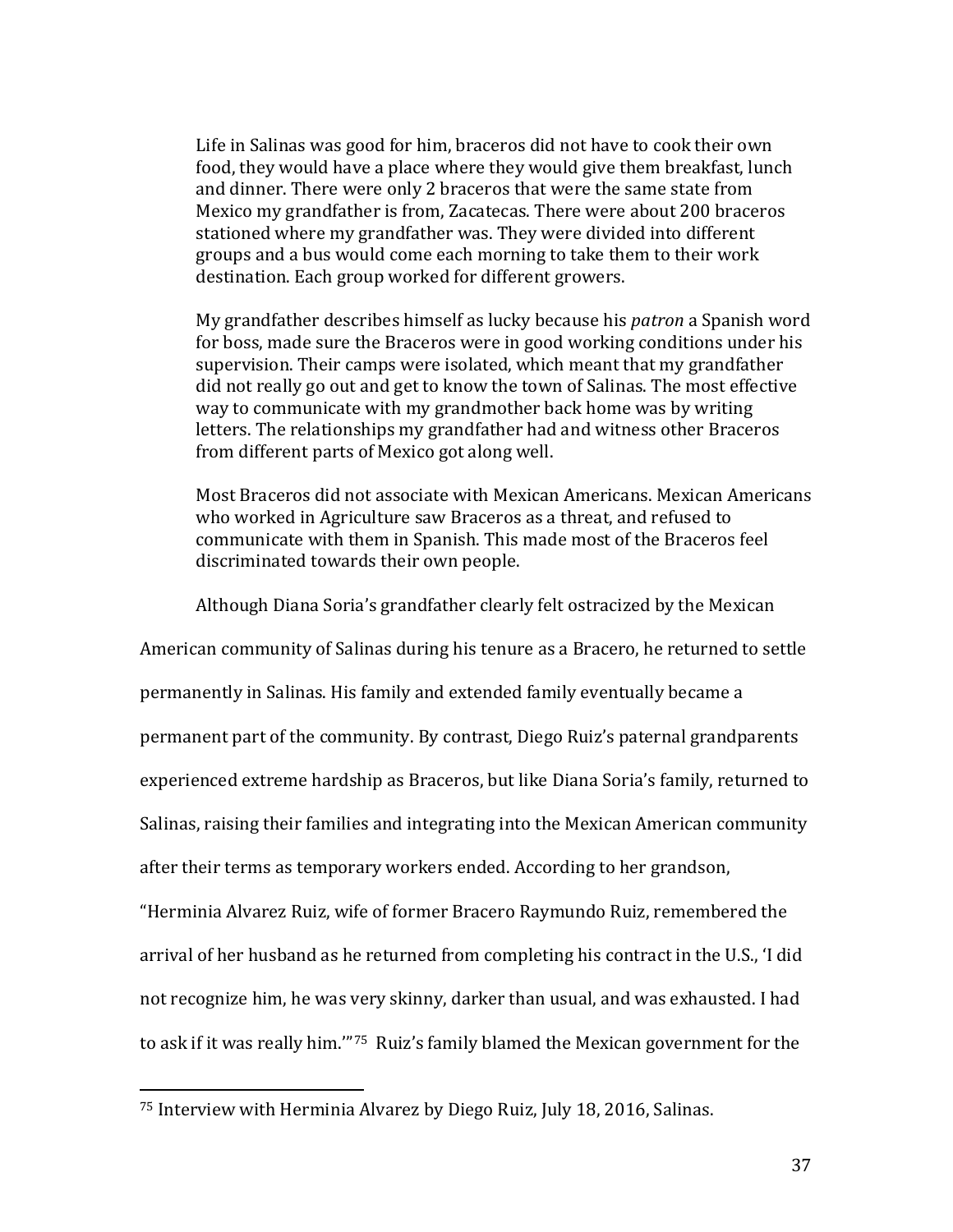plight of the Bracero's as much as American growers and the American federal government: "The Mexican government was also to blame. According to the agreement of the program, the government of Mexico withheld 10% of earned income from each Bracero in a special bank account that was never released. The reason for this deduction was to deter possible permanent settlement in the U.S. However, Braceros were never made aware of this "Bank account" and thus, the money mysteriously disappeared for them. In order to catch a ride back to his hometown of Santiguillo in the state of Guanajuato, Reymundo told his wife Herminia that he had to sneak into a train headed for Mexico. Upon his return home, he had only \$15 and a sewing kit for his wife to knit a dress."[76](#page-37-0)

Ruiz's maternal grandfather had a similarly negative experience in the Bracero Program, "Eugenio Martinez, who completed consecutive contracts in the U.S., recalled that his bi-weekly checks amounted to \$24. He was supposed to be earning an hourly wage of 50 cents. At the end of a 10-12-hour workday, Eugenio should have had \$5-\$6, and at the end of the 6-day work week he should have made approximately \$30-36, minus the 10% deduction from the Mexican government. My grandfather's bi-weekly check should have been in the range of \$50-55, according to his understanding of his contract. Instead, his paycheck was significantly reduced, which made it very difficult to send any money back home to his family. Hermina

<span id="page-37-0"></span> <sup>76</sup> Diego Ruiz, "The Exploitation of Our Guests," July, 2016; Lori. A Flores, *Grounds for Dreaming*, (New Haven*:* Yale University Press, 2016), 148; Interview by Diego Ruiz with former Bracero, Eugenio Martinez, July 15, 2016.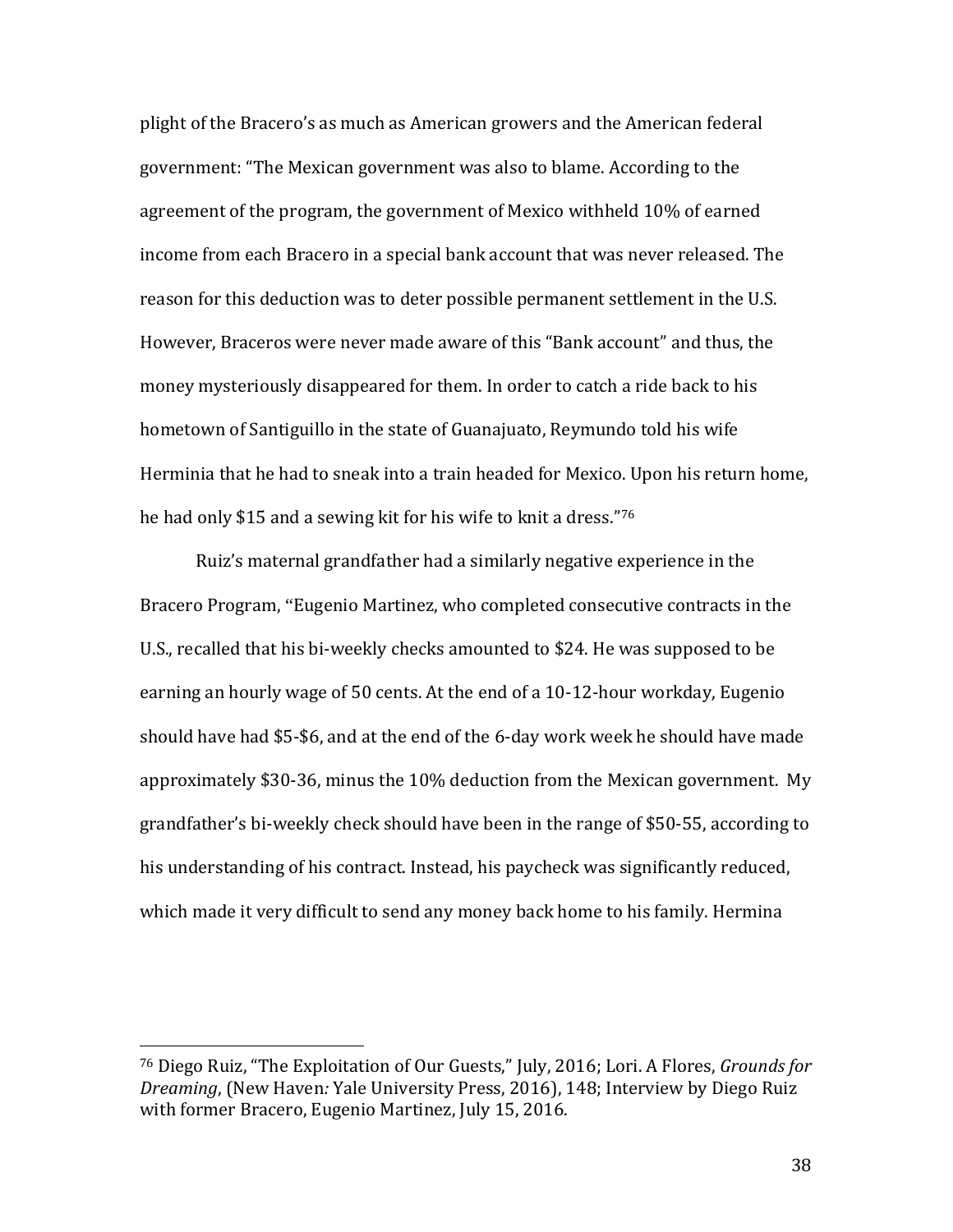Ruiz recalls never receiving any money…She wondered what her husband was doing on the other side of the border."[77](#page-38-0)

As both of these family stories illustrated, Braceros did not benefit much from their employment in the U.S. The fact that many Mexican American Salinas residents feared and resented the presence of the transient newcomers did not help, as Lori Flores ably documented in her work on Mexican and Mexican American experiences in Salinas and the Salinas Valley. However, on June 17, 1958 tragedy struck and brought Braceros into the collective conscience of Salinas's Mexican American community. A group of fifty Braceros being transported in an illegally converted truck suffered severe injuries and death when someone lit a cigarette, which ignited two gas cans nearby. The truck blew up, killing fourteen of the farmworkers and severely injuring seventeen others. It was the worst non-collision traffic accident in the nation's history according to the National Safety Council. According to Flores, the accident generated widespread indignation among Mexican Americans in Salinas as it showed how callously these men had been treated. The minutes for the GSA showed that GSA members felt little responsibility (or remorse) for the accident: "The Executive Vice President commented briefly on the recent bus accident in Soledad. He introduced Mr. Elliott Freeman, Safety Engineer for the State Compensation Insurance Fund who investigated the accident. It was pointed out that the bus involved was a new one and had nothing wrong with it…The testimony of the Union's Mr. Mitchell was released to the press before it was presented [at a hearing on the accident in Washington, .C. two weeks prior]. It was this publicity

<span id="page-38-0"></span> <sup>77</sup> Interview by Diego Ruiz with former Bracero, Eugenio Martinez, July 18, 2016, Salinas;Interview by Diego Ruiz with Herminia Alvarez , July 19, 2017, Salinas.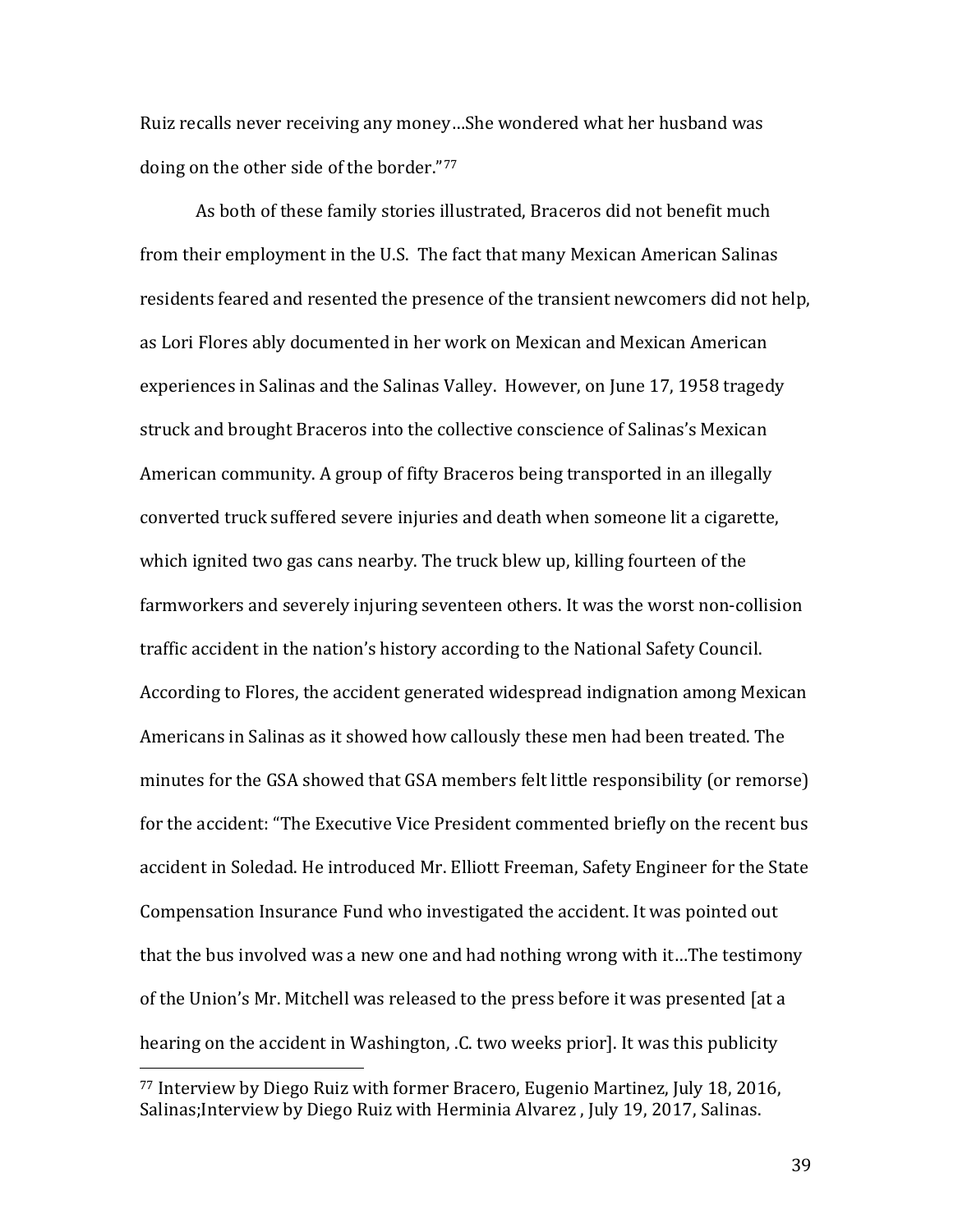that antagonized our Governor Knight which caused him to urge passage of P.L. 78."[78](#page-39-0)

A few years later, on September 17, 1963, a Southern Pacific train traveling north collided with an unregistered truck transporting fifty-eight Braceros at the intersection of Thomas Ranch Road and Highway 101. This time, thirty-two Braceros were killed and twenty-four others seriously injured. Again, the tragedy garnered national attention and condemnation by Salinas's Mexican American community for the heartless treatment of Braceros in their midst, according to Flores, but there is little other evidence in the local press to indicate much sympathy or attention to Bracero's living and working conditions. Mexican Nationals, unlike packing shed workers, remained outside Salinas's community culture and social life during their tenure as temporary, transient laborers under the Mexican National Program. Yet, when they returned to settle they found acceptance as stakeholders, just like every other group in Salinas.

The National Farm Labor Union led by Ernesto Galarza presented a threat to the GSA because it challenged the Mexican National Program head on. GSA spokesmen urged growers "to instruct their foremen or camp managers to expel any outside agitators who might come into their camps and to instruct their foremen to keep [the GSA] posted on any activities of the National Farm Labor Union."[79T](#page-39-1)he National Farm Labor Union (NFLU) nonetheless continued its activism, which distressed GSA members. In meeting minutes for September 1952, for example, a

<span id="page-39-0"></span> <sup>78</sup> Minutes, Grower Shipper Association, June 26, 1958. Public law 78 was a measure that had been passed in 1951. The GSA Minutes are incorrect in attributing the passage of this measure to the bus accident in 1958.

<span id="page-39-1"></span><sup>79</sup> Minutes, Grower Shipper Association, August 21, 1952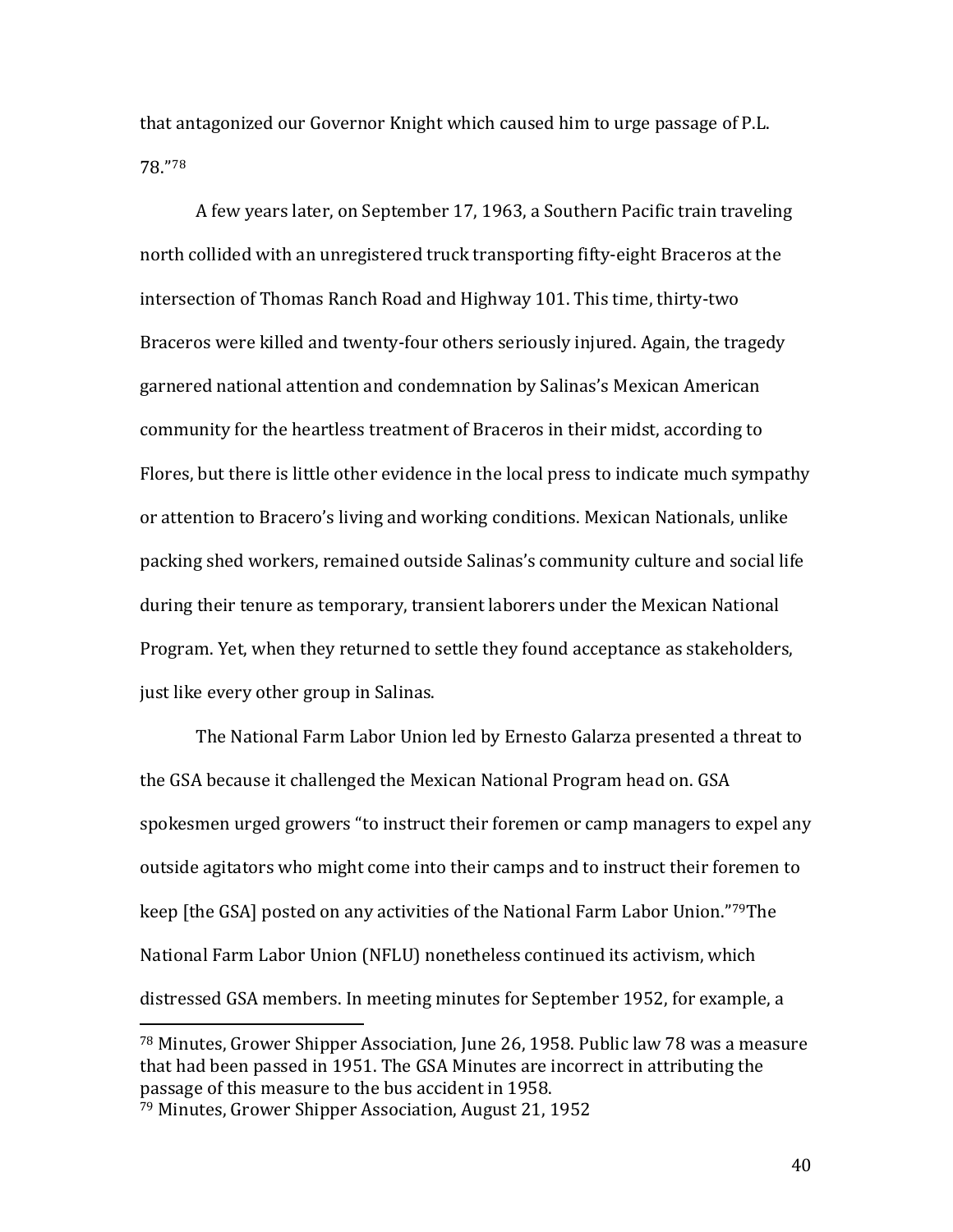spokesman identified only as "The Manager" reported to the association that "The National Farm Labor Union was still active in the district and that they had sent a contracted Mexican national to the Labor department in Washington with unfounded complaints against growers of bad food, pay, and working conditions. [The Manager] also said that the Work Agreement requires that each payroll check indicate the number of hours worked, rate paid, deductions made and amount in Spanish. The Mexican consul has conceded that if this information is in English it will suffice, but the Manager stated that next year it might be wise to have checks printed in this manner in Spanish."[80](#page-40-0)

The GSA specifically identified Ernesto Galarza, leader of the NFWU as culpable in influencing policy at the national level, which they believed jeopardized the entire contract labor system, something the GSA depended on by the 1950s:

The Shippers of the Salinas Valley have been most fortunate in obtaining a sufficient number of Mexican Nationals to care for their crops and harvest them this year…There has been less difficulty with labor…than for the past several years. But again, let me sound a note of warning…the vegetable workers union is frantically and persistently writing and wiring the Secretary of Labor Tobin, as well as the President, demanding that no more Mexican nationals be imported into Salinas Valley. Why? Because the shed workers feel that [packing lettuce in cartons in fields rather than in packing sheds] a great deal of work has been taken away from them and given to Mexican Nationals in the field.[81](#page-40-1)

The GSA believed that without Mexican contract workers, the crops could not be grown or harvested at all because citizen workers who lived in Salinas "do not wish to drive thirty miles to be in the field at 5:00 or 5:30 in the morning and [do]…a tremendous amount of stoop labor…working for only three hours then lay off the

<span id="page-40-0"></span> <sup>80</sup>Minutes, Grower Shipper Association, September 25, 1952

<span id="page-40-1"></span><sup>81</sup> Minutes, Grower Shipper Association, August 21, 1952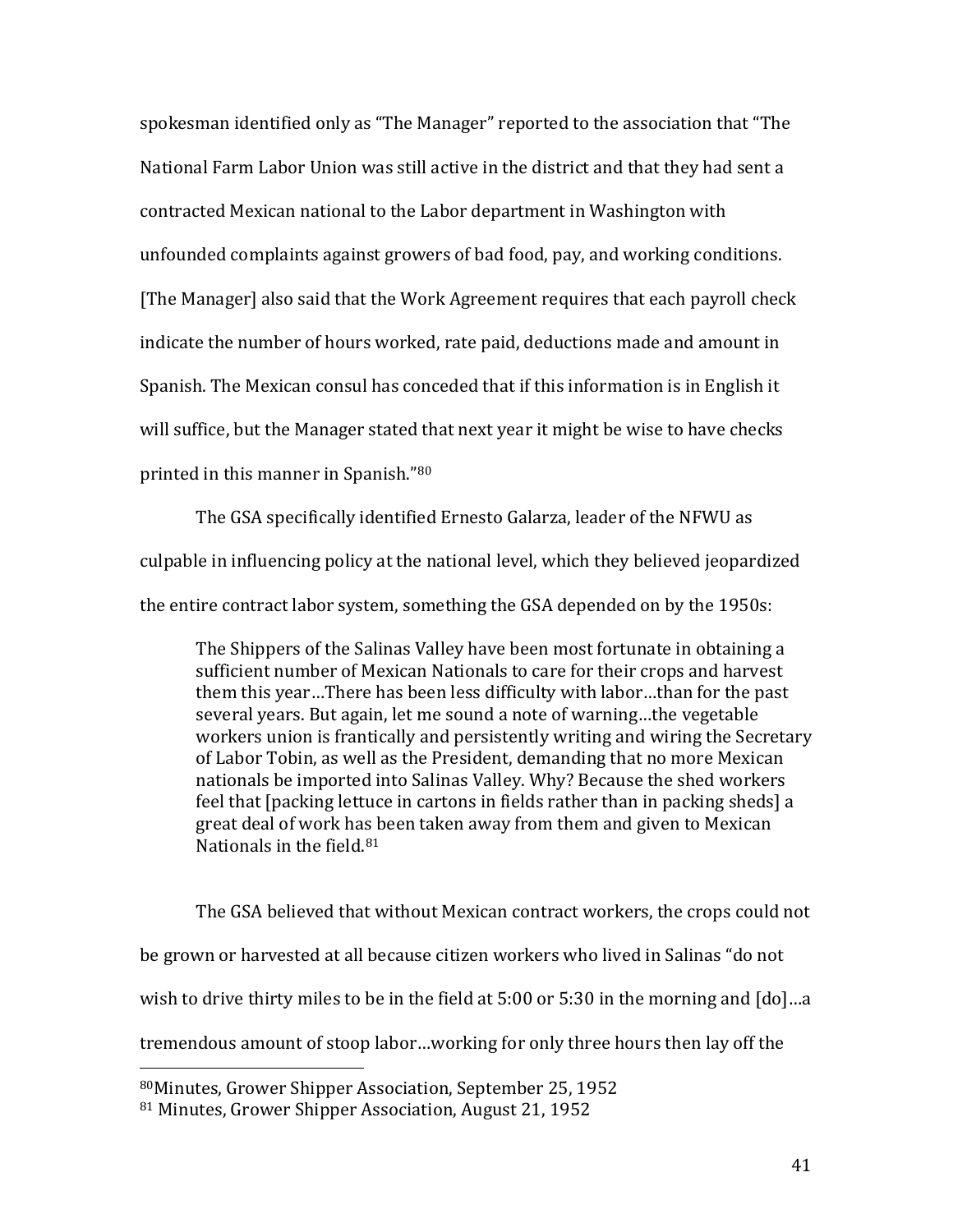rest of the day." Furthermore, the hiring of packing native shed workers to do field work would constitute "an absolutely prohibitive cost." Mexican nationals spent much of their workdays days in "weeding, thinning, [and] tying carrots," tasks for which citizen packing shed workers would have to be paid union wages. In a specific reference to Ernesto Galarza, the report continued, "Just within the last few days a Mr. Galarza, purporting to represent the field workers has filed a complaint with the U.S. Department of labor…The hearing…is just another effort on the part of the discredited National Farm Labor Union to cause trouble…we sincerely hope that the Labor Department will find no fault [with GSA] but no one knows, with the present labor-loving administration in Washington, what might happen."[82](#page-41-0)

For their part, packing shed workers protested any form of transient labor. At one board of supervisors meeting over the issue of housing for migrant farmworkers, the Central Labor Council hired attorney J.A. Bardin to argue against building labor camps because this would "invite excessive and cheap labor into this area, where ample labor already exists."[83F](#page-41-1)urthermore, "labor men pointed out that a camp would be an easy target for agitators." Council President A.S. Doss ratcheted up the argument against the board proceeding with the building of another labor camp for transient fieldworkers threatening that it would "be the focal point of disease, of strikes…its dynamite!"[84](#page-41-2)

<span id="page-41-0"></span><sup>82</sup> Minutes, Grower Shipper Association, October 16, 1952

<span id="page-41-1"></span><sup>83</sup> Board of Supervisors Meeting Minutes, March 22, 1945, The Alisal, Folder 1, Steinbeck Library Salinas.

<span id="page-41-2"></span><sup>84</sup> Board of Supervisors Meeting Minutes, March 22, 1945, The Alisal, Folder 1, Steinbeck Library Salinas.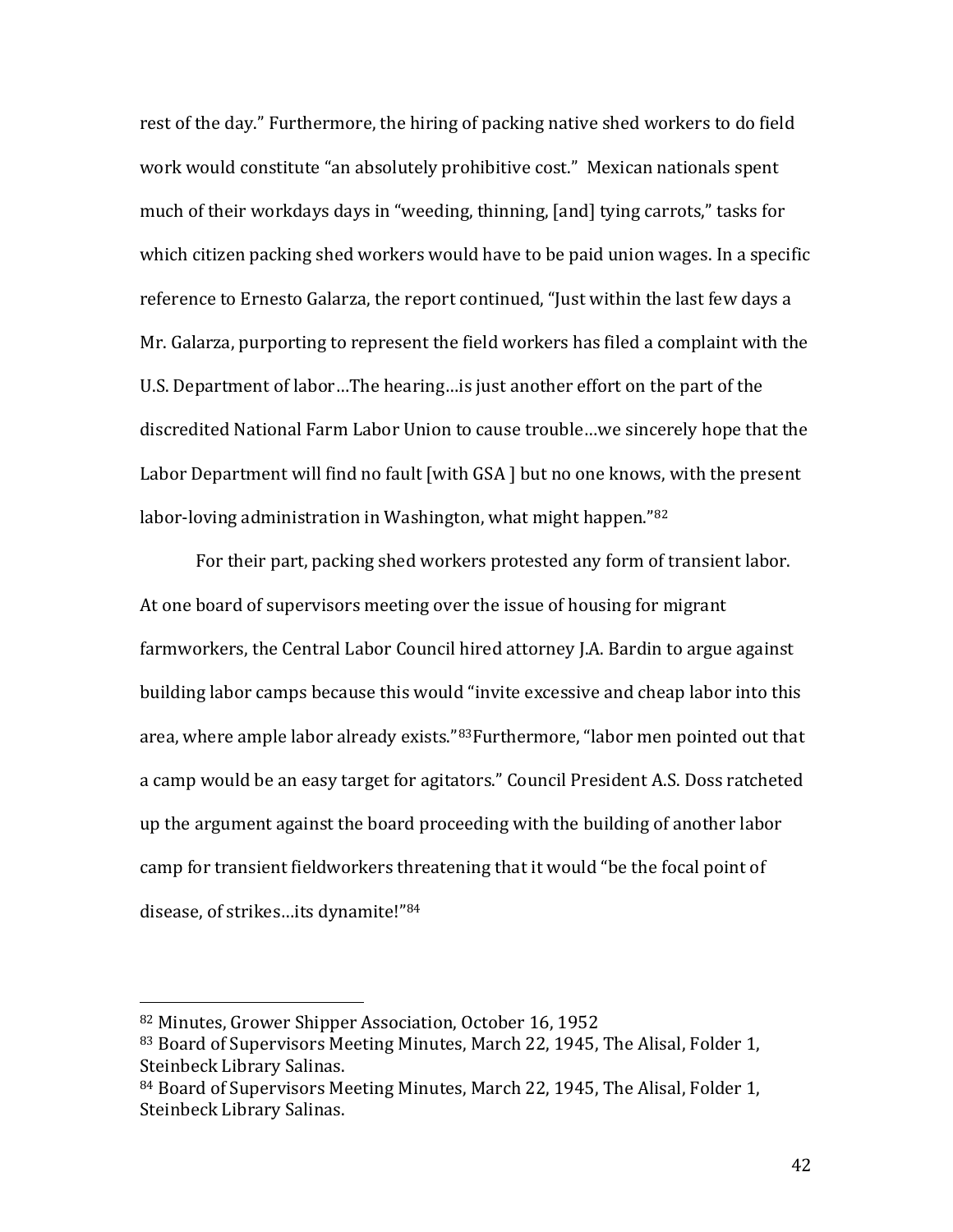The GSA understood from the conflicts of the 1930s how important it was to integrate workers in agriculture as stakeholders in the city. They created a committee to support CIO fundraising for cultural celebrations in Salinas and invested in a wide array of social welfare enterprises, support for increased housing construction, infrastructure, and roads to benefit their workers and the community as a whole. In 1952, growers donated funds to "be used for the erection of a building suitable for a Child Welfare Center," in nearby Watsonville. [85](#page-42-0) The workers in question, mostly working mothers, labored in packing sheds but mostly lived in the unincorporated Alisal (next to Salinas), and needed child care nearby when they were on the job.

Instead of labor rights, the postwar, mostly middle class Mexican American civil rights advocacy group, the Salinas Community Service Organization (CSO) together with CSO's in other California cities linked to one another largely through the efforts of organizer and activist, Fred Ross, mobilized to challenge discriminatory practices in Salinas's schools, especially over the issue of bilingual education and also focused on segregation in housing and public health within poorer sections of their community. The tragedies on the highways marked a turning point for the organization in Salinas. These middle class community organizers suddenly made efforts to support workers, even transient Braceros. As

<span id="page-42-0"></span> <sup>85</sup> Minutes, Grower Shipper Association, July 24, 1952.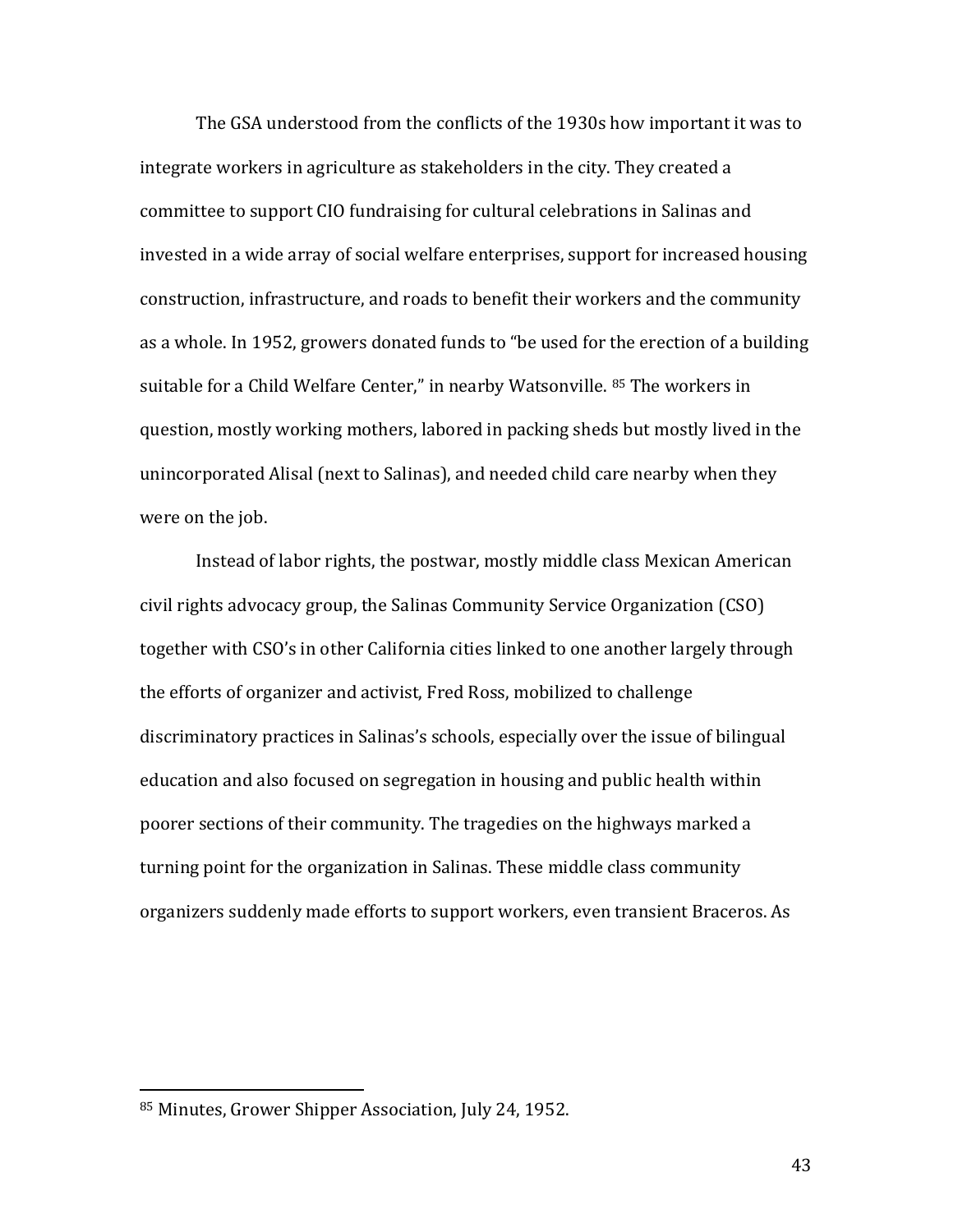middle class residents of the city, engaged in the common purpose of building community but also focused their activist energy on the needs of their own group.[86](#page-43-0)

Although experiences varied for Braceros who worked in Salinas during the war and postwar years, laborers in agriculture in Salinas were hardly limited to Mexican nationals but also comprised an array of racial and ethnic groups as they always had, including an increasing number of internal migrants from the American south and southwest (whites, Mexicans and African Americans). They usually started life in labor camps before moving into the least expensive part of Salinas, Alisal, which bound them up in a community all their own, apart from Salinas, but which became an increasingly attractive place as its population grew, almost matching that of Salinas, and as its residents built homes and businesses as they accumulated capital in the years of postwar prosperity. Alisal became part of the larger municipal project designed to solidify Salinas's place on the Central Coast region as the urban hub and to remake the area into a metropolitan center. URBANIZATIONAND INDUSTRILIZATION

"Since 1933 the city has been annexing outlying areas like mad," one report on the economic conditions of Salinas written in 1957 proclaimed, "and it's been difficult to keep up with the changes in the city limits." Russell Scott, Salinas city attorney who presided over the annexations during this important period oversaw as many as thirty-nine separate annexations that increased the city's footprint from 3,123 acres or only about .005 square miles in 1874 to .08 square miles by 1933

<span id="page-43-0"></span> <sup>86</sup> See Lori Flores, *Grounds For Dreaming: Mexican Americans, Mexican Immigrants and the California Farmworker Movement* (Yale: Yale University Press, 2016), 75- 107.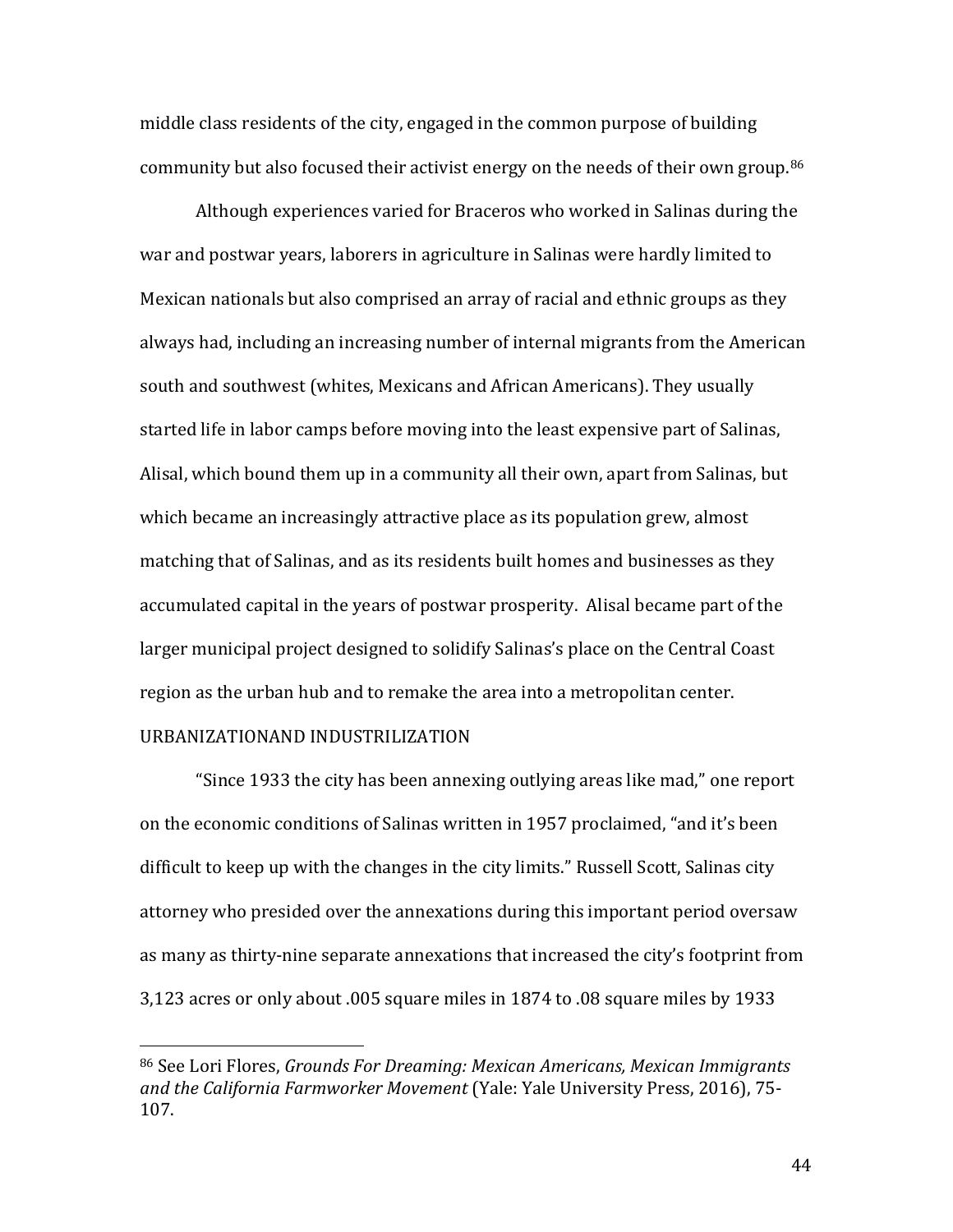when the city added 51,935 acres of Romie Lane Territory. By 1940, the city was 3.2 square miles and by 1957, seven square miles. Its assessed valuation in 1940 of \$12,606,203 had increased dramatically to \$44 million by 1957 with a population of almost 21,500. The annexation of Alisal on June 12, 1963 increased the population to nearly 50,000 and added another 1.3 square miles to the city footprint.

"It was after the war that people started discovering Salinas. That was when Valley Center was developed. And then second was Sherwood Gardens," recalled Ruth Andresen, 98, a Stanford educated geologist who arrived in Salinas in 1952 as the wife of a prominent obstetrician. Andresen became a leader among environmental activists in Salinas throughout the 1960s and 1970s.<sup>[87](#page-44-0)</sup> She recalled the development of the city that was always linked to establishing a prestigious place in the region:

"[The Valley Center Development] had been the Nissen Ranch. That was also when the Memorial hospital was built. …That was a tremendous improvement to have that huge modern new hospital. Bruce Church [and other members of GSA] were very influential in getting that built. It was quite an exciting event…It was the best hospital for the whole county. It was the most modern one between San Francisco and Santa Barbara. It was state of the art. A huge bond measure was floated for it. Now that was a benchmark.[88](#page-44-1)

Not all members of the GSA supported the expansion of the city's footprint if it meant encroaching on land that had been used for agriculture. Under the auspices of the "Greater Salinas Committee," an election was held November 1947 to annex the increasingly populated area south of Main Street, also home to a variety of new commercial enterprises, and once the Nissen ranch. The mayor and city council

<span id="page-44-1"></span><span id="page-44-0"></span> <sup>87</sup> Interview with Ruth Andresen by Carol McKibben, November 6, 2018, Salinas. 88 Interview with Ruth Andresen by Carol McKibben, November 6, 2018, Salinas.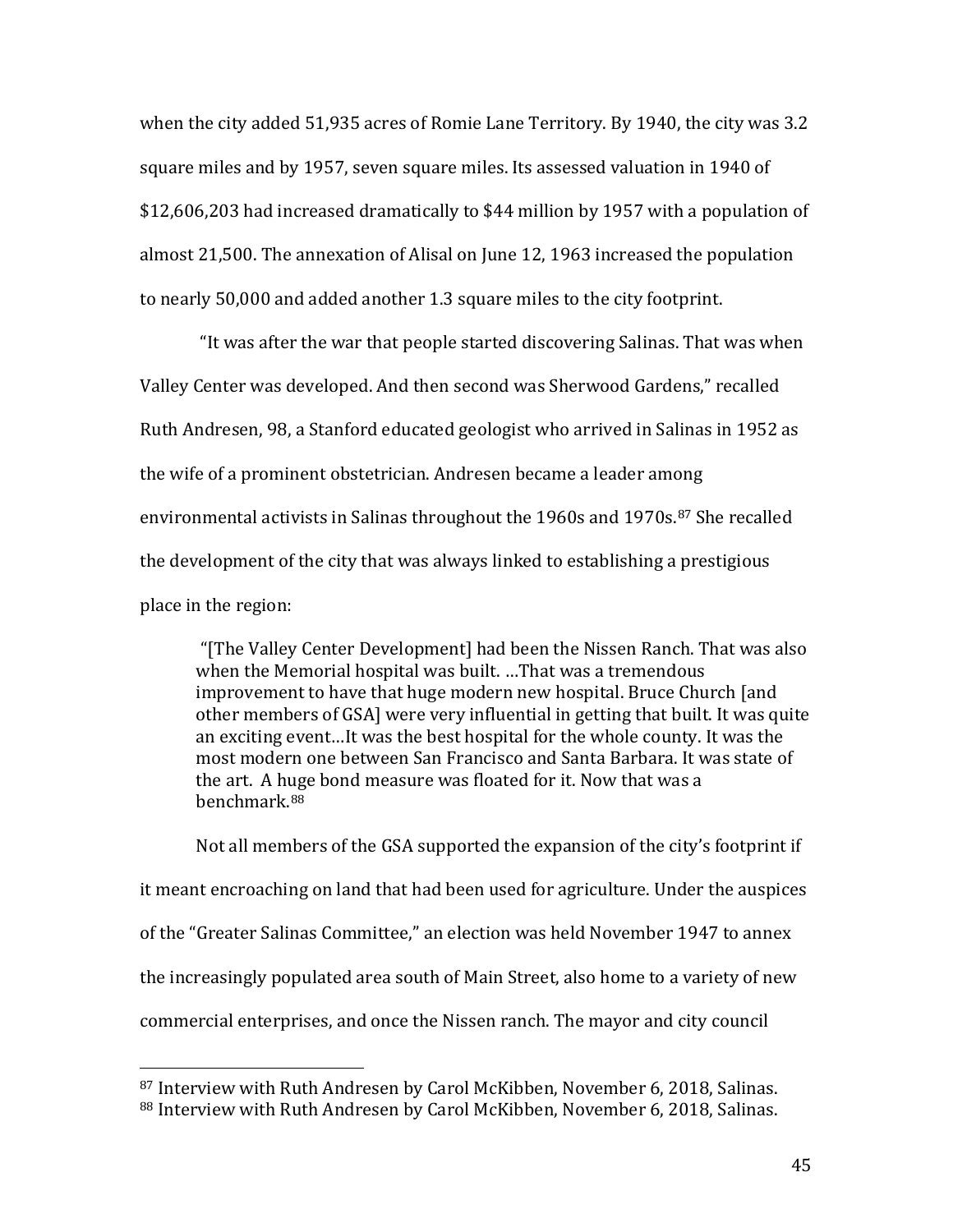printed a flyer showing significant loss of tax revenue for the city when residential, commercial and business development needed city services but did not pay city taxes.[89](#page-45-0)

In a veiled reference both to growers who opposed annexation of even marginal agricultural land, and to the increasingly vocal merchants along Main Street who feared that Valley Center would siphon business from them, the proponents of annexation argued, "We must not let less than 2% of property owners stop the growth of Salinas." With catchy slogans such as "Zoning is Not a Tool to Be Employed in Economic Conflict!" the group convinced Salinas voters that annexation and subsequent development would reduce taxes for everyone, increase property values, and add to Salinas's prestige. "New, fine, highly restricted, and beautifully developed" housing was also planned on newly acquired land. The measure passed. The use of the term "highly restricted" was meant to convey that homes would be limited to Anglo occupation, indicating the prevalent use of covenants in this era to segregate housing by race.

The area south of Main Street became part of the city in 1947 and inaugurated a new era of breathtaking expansion and development, not just in commercial and housing development but in manufacturing and industrial growth too. In August 1947 developer R.T. Tustin Jr. broke ground for Valley Center, which included a Sears store, J.C. Penney's, a Lucky grocery store and Thrifty drug store. According to the press, "The development [projected for completion by 1949] will have five acres of buildings, 15 acres of parking lots, and 55 acres of

<span id="page-45-0"></span> <sup>89</sup> "Help Salinas Grow—Vote Yes! Zoning Is Not A Tool to Be Employed in Economic Conflict!" Source: Monterey County Historical Society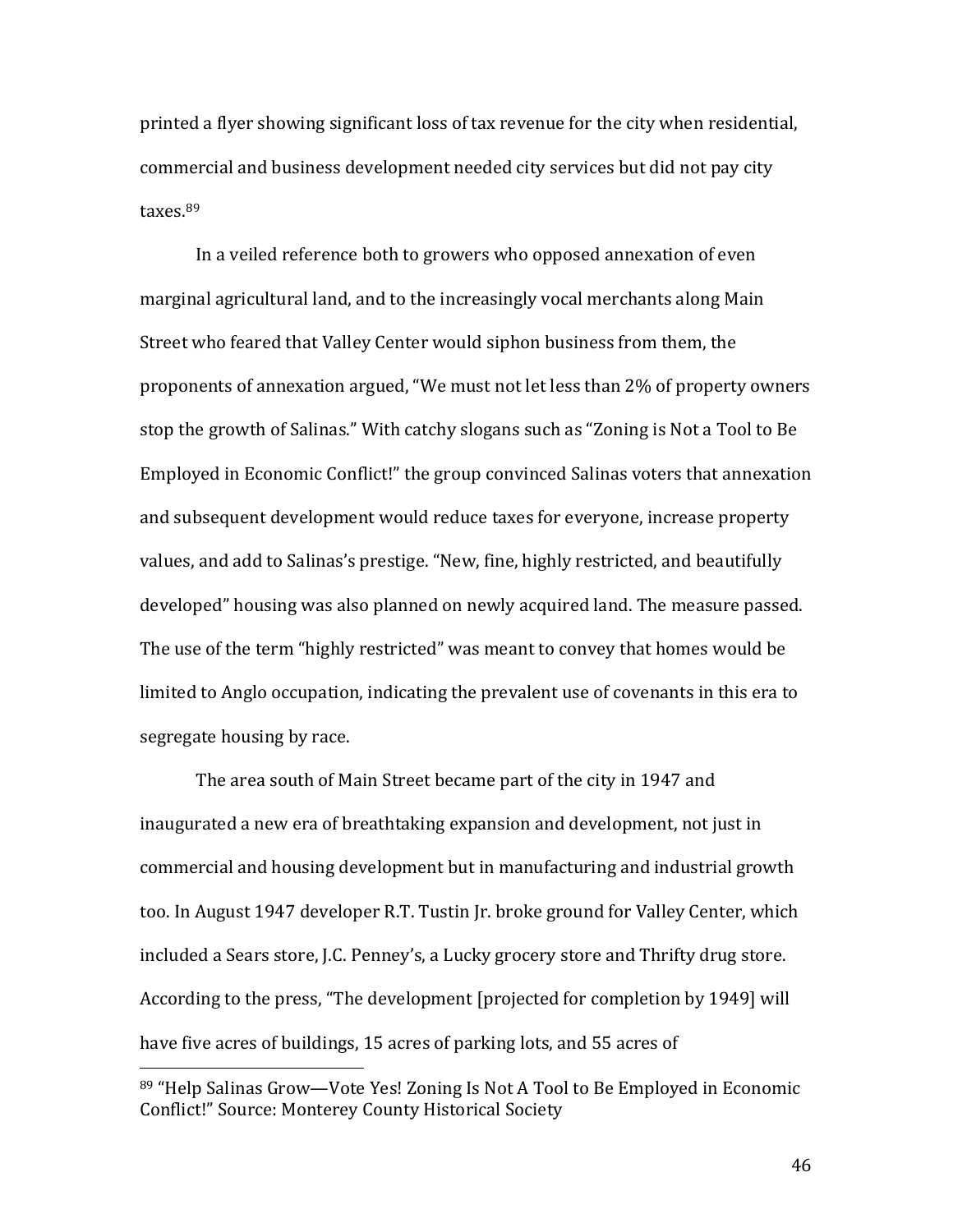residences…Novel features of the center when completed will be the day center and medical building…patterned in a small way after the Mayo and Scripps clinics."[90](#page-46-0)

By the mid 1960s, Andresen noted the influx of industry and manufacturing that located even further south of Salinas, which brought in a new and sophisticated population of middle level managers giving the city a more worldly feel: "My husband was the only board certified ob/gyn in the whole county and his practice was thriving." She listed the new companies that built factories just on the outskirts of town: "That was when St. Regis Paper Company, Smuckers, the big box company arrived. We already had Firestone, which had opened in 1963 and was the anchor at the south end. MCID had already put Firestone in place. We also had Spiegl freezing plant. He was considered the most brilliant agricultural developer in Salinas Valley. The reason I remember these initiatives is that the wives all transferred to my husband [as patients] because he was a specialist and they were mostly from back East and the Midwest…Schillings came. Peter Paul came. Everybody was invited [the new industry and new people]. We had all kinds of activities."[91](#page-46-1)

At first, all of the new investment, development and people appeared only as an asset, supporting the common purpose of the city in establishing itself as a regional leader. The design of a new library by a "world renowned architect" Weldon Beckett was a case in point as a collective effort "sponsored by the Salinas Women's Club…[and] public support. Everybody was right behind that new library."<sup>[92](#page-46-2)</sup> Just like Salinas Valley Memorial Hospital, the new Steinbeck Library it

<span id="page-46-0"></span> <sup>90</sup> *Salinas Californian*, August 11, 1947, 2.

<span id="page-46-2"></span><span id="page-46-1"></span><sup>91</sup> Interview with Ruth Andresen by Carol McKibben, November 6, 2018, Salinas.  $92$  Interview with Ruth Andresen by Carol McKibben, November 6, 2018, Salinas.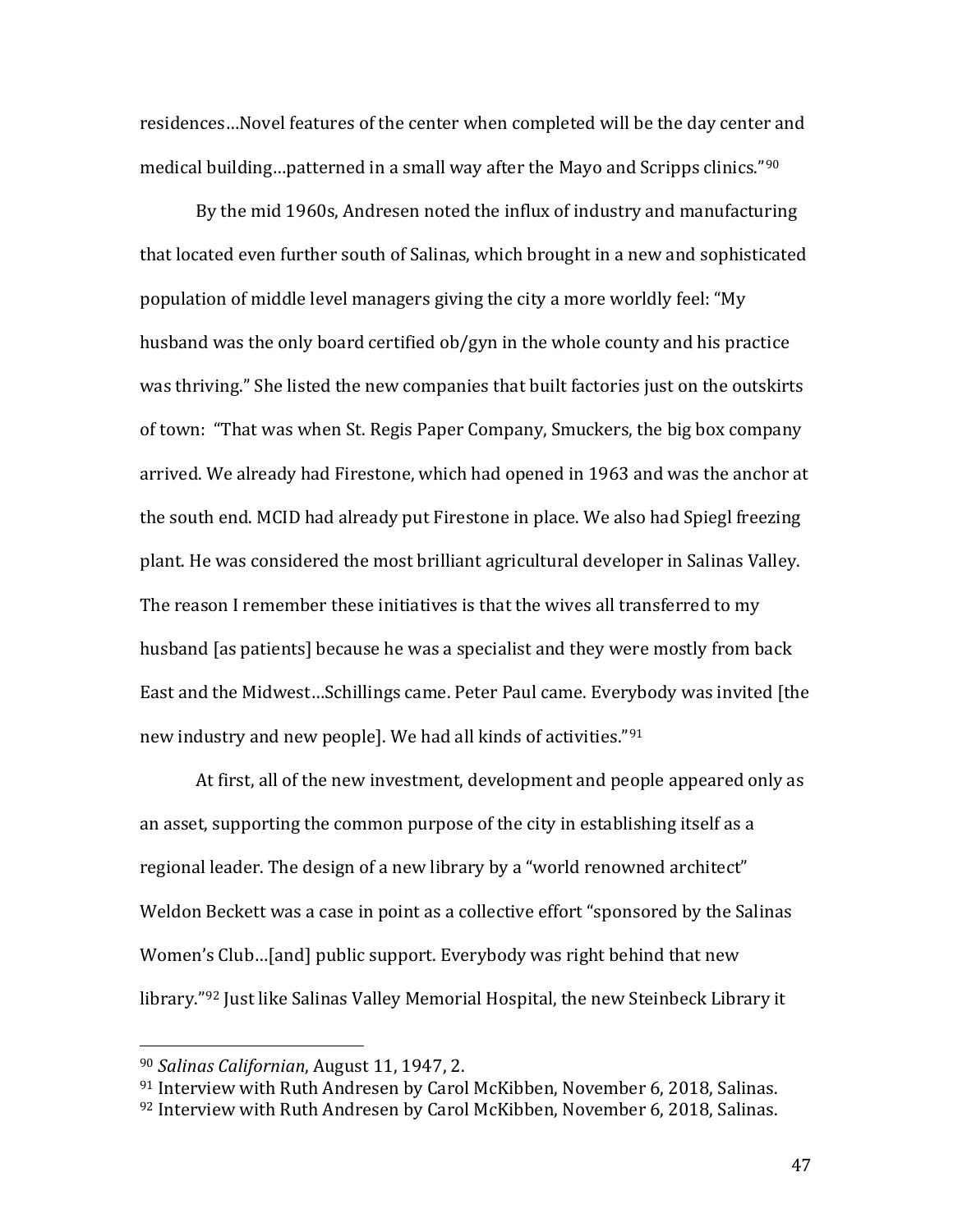was "the best, the first and the only," in Monterey County and the region, according to Andresen.[93](#page-47-0) The architect explained in remarks celebrating the library's official opening (attended by Andresen) that the design of the building was to conform with the shape of the valley: flat and wide at the front and tapering at the back."<sup>[94](#page-47-1)</sup>This description of Salinas made clear that the possibilities for growth appeared endless in such an open geographical environment.

Besides all of the new construction and investment by industries making a place in the city, the annexations of outlying land continued unabated throughout the 1950s and 1960s. By the end of January 1947 then Salinas City manager announced that the city annexed both the Rodeo Tract (182.40 acres) and the Monterey Park Tract (80 acres), which included both residential and business areas with plans to subdivide the sections for housing and business development.<sup>[95](#page-47-2)</sup> A few years later, Mayor Raffeto made a strong argument for annexation and consolidation of other unincorporated areas of the city, increasingly centers of population growth, and clearly meant to incorporate everyone, regardless of class, race or ethnicity in the common purpose of city-building: "The advantages of a strong community, tied together for maximum effectiveness, far outweigh the small costs resulting to taxpayers for annexation. If this area is to grow industrially, we must present a united front to those businesses we are asking to locate here."[96](#page-47-3) In addition to the usual residential housing, 13 apartment buildings estimated to cost \$1.7 million

<span id="page-47-2"></span><span id="page-47-1"></span><span id="page-47-0"></span><sup>93</sup> Interview with Ruth Andresen by Carol McKibben, November 6, 2018, Salinas. <sup>94</sup> Interview with Ruth Andresen by Carol McKibben, November 6, 2018, Salinas <sup>95</sup> "Salinas Expanded 1/8 in Size By Two Annexations," *Salinas Californian*, January 30, 1947,1

<span id="page-47-3"></span><sup>96</sup> "Mayor Warns of Attempts to 'Confuse,'" *Salinas Californian*, May 15, 1950, 1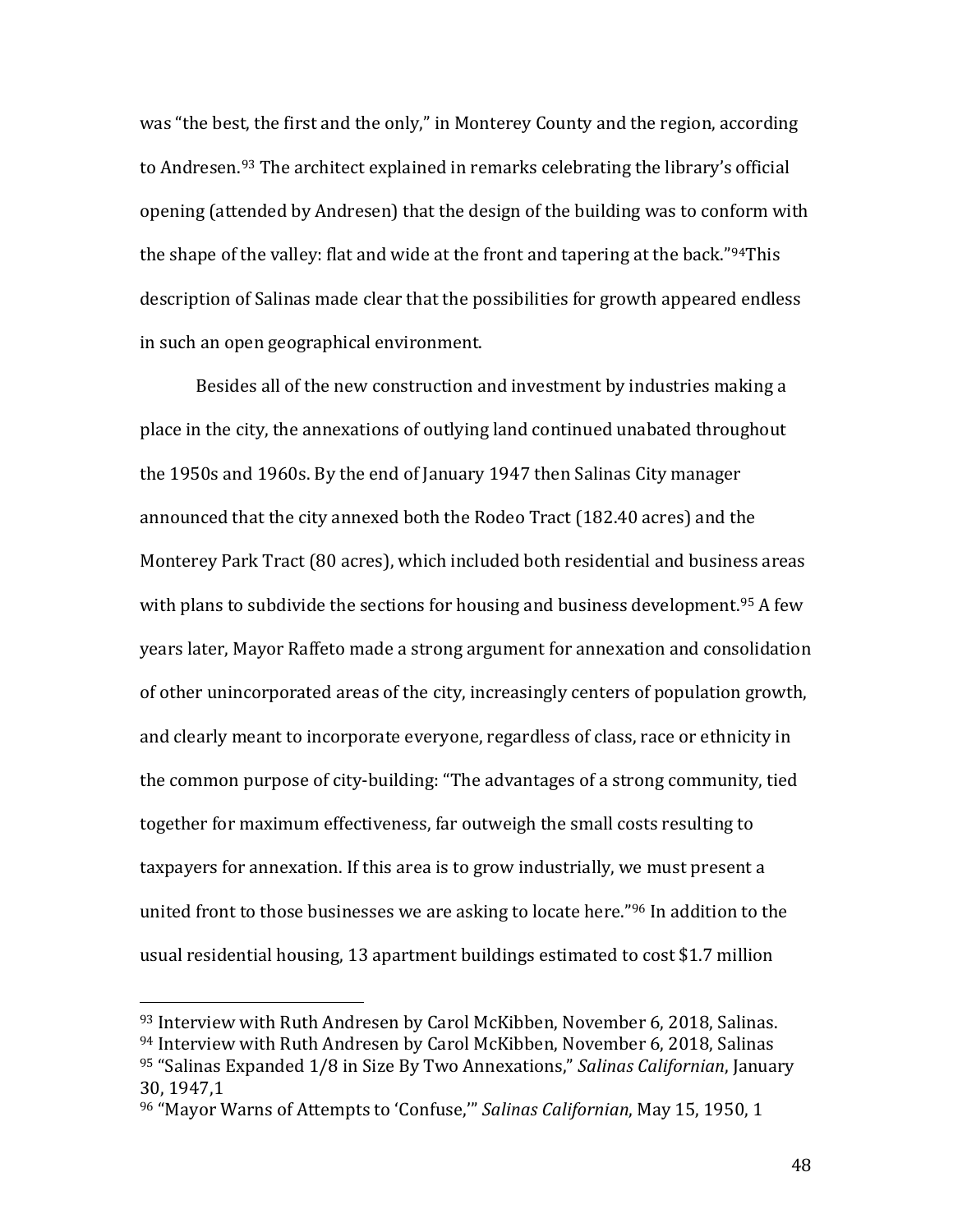were constructed. City leaders partnered with developers to provide housing for all of the new workers and middle level managers streaming into the city as employees in newly established industrial firms and businesses to reduce the chance that might settle in the nearby communities of Carmel, Pacific Grove or Monterey, places in closer proximity to beaches and recreation areas.

The Salinas Chamber of Commerce spearheaded an effort to advertise Salinas as the perfect site for investment by a wide range of industries and manufacturers, moving away from its singular identity as a center for agriculture only. Numerous articles in the local press breathlessly announced every new industrial and manufacturing plant that located in the vicinity of the city, claiming space to invigorate city coffers with new tax revenue. For example, when Pacific Lincoln Laboratories chose to make Salinas its West coast headquarters its representative listed five reasons for doing so: "Transportation services…climate…central location of Salinas in relation to major markets…reception by the members of the [Salinas] chamber of commerce industrial committee [MCID]…proximity to the Monterey Peninsula." Indeed it appeared that Salinas would take advantage of every aspect of its location, including the vast still vacant surrounding landscape that allowed huge industrial plants the room to build and expand. The hope was that industry and manufacturing would not only add to the city's revenue, but provide the year round employment for working people that agriculture simply could not do.<sup>[97](#page-48-0)</sup> Working classes needed employment throughout the year and most importantly needed an avenue into the middle class world of home ownership and community that Salinas

<span id="page-48-0"></span> <sup>97</sup> "Firm Leases Building on Sanborn Road," *Salinas Californian* October 26, 1950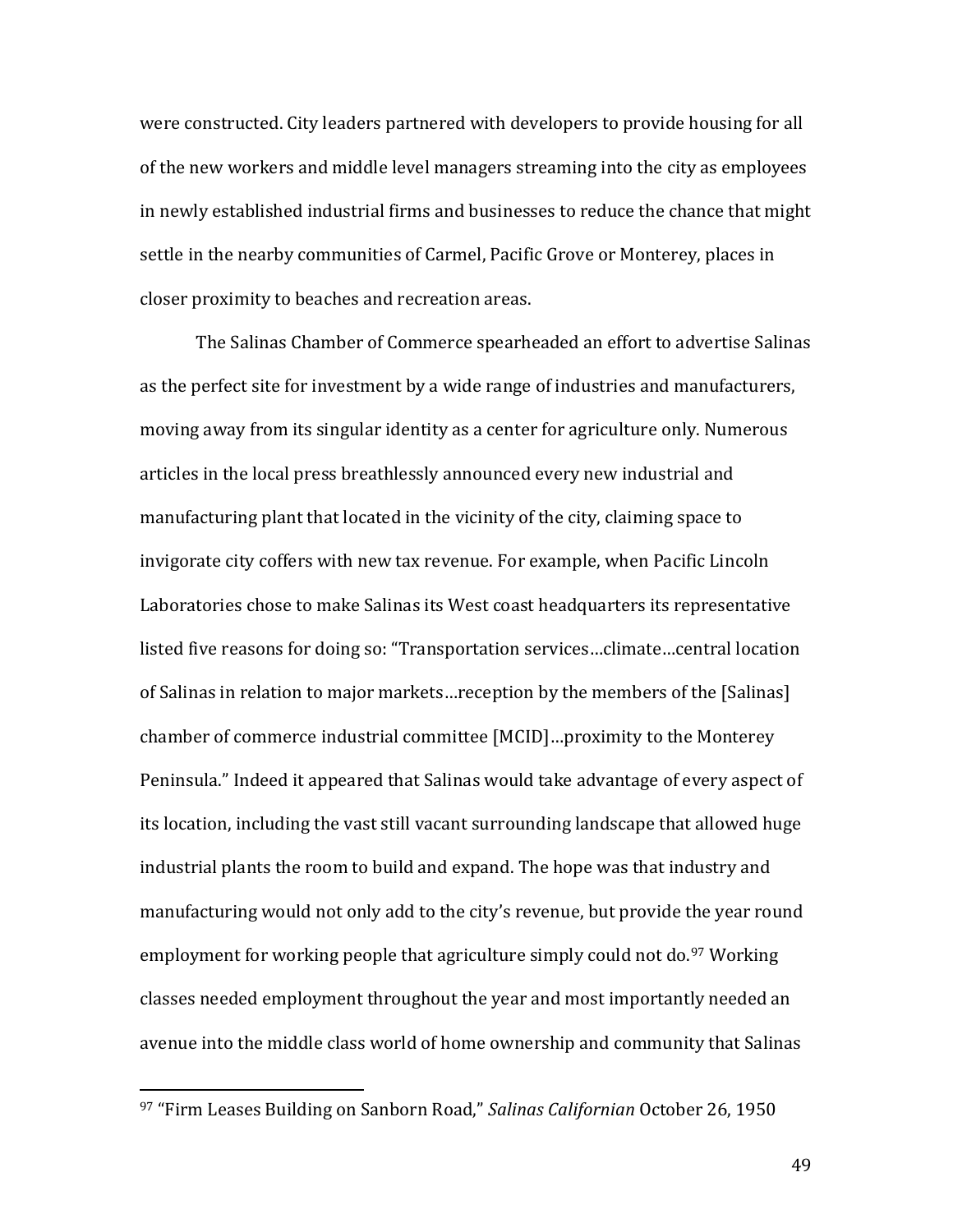offered. Salinas needed them too. That is why annexing Alisal assumed such strategic importance in the postwar era, and had been attempted (and failed) in 1949, 1950, and 1955 before finally succeeding with a 72 percent voter turnout in 1963.[98](#page-49-0)

The economic report for 1957 announced that the dream of Salinas as regional urban center but also closely knit community had finally been realized: "[Salinas] became the trading and merchandising center for an area that extended beyond the artificial county boundaries…[and assumed] a hub position" on the Central coast.[99](#page-49-1) Although the economic analysis credited agriculture for Salinas's increased wealth and status, it also emphasized that agricultural production, dependent as it was on a fluctuating labor market and uncertain weather conditions could not support a strong economy year round. "Since the Second World War, Salinas's growth has spread rapidly into the surrounding green fields. The encroachment of subdivisions upon rich agricultural soils is a cause of concern to the produce industry, which depends on the products of those soils. The produce industry is the industrial backbone of Salinas, and any substantial weakening of it will have serious consequences."<sup>[100](#page-49-2)</sup> Although growers contested annexations as encroaching on precious farmland (even land that was marginally productive), the annexations happened at a remarkable pace between 1950 and 1970, and generally supported by the community at large including the landowning farming and

<span id="page-49-0"></span> <sup>98</sup> "City of Salinas Report: Alisal Annexation November 23, 1962,"p.1, (Steinbeck Library Local History Collection).

<span id="page-49-1"></span><sup>99</sup> N.a., *Salinas: City in a Hurry*, 1940, Local History Collection, Economic Conditions Folder 1, Steinbeck Library, 2.

<span id="page-49-2"></span><sup>100</sup> Salinas, California General Plan for future Development, 1950, John Steinbeck Library, Historic File 25115, Planning and Zoning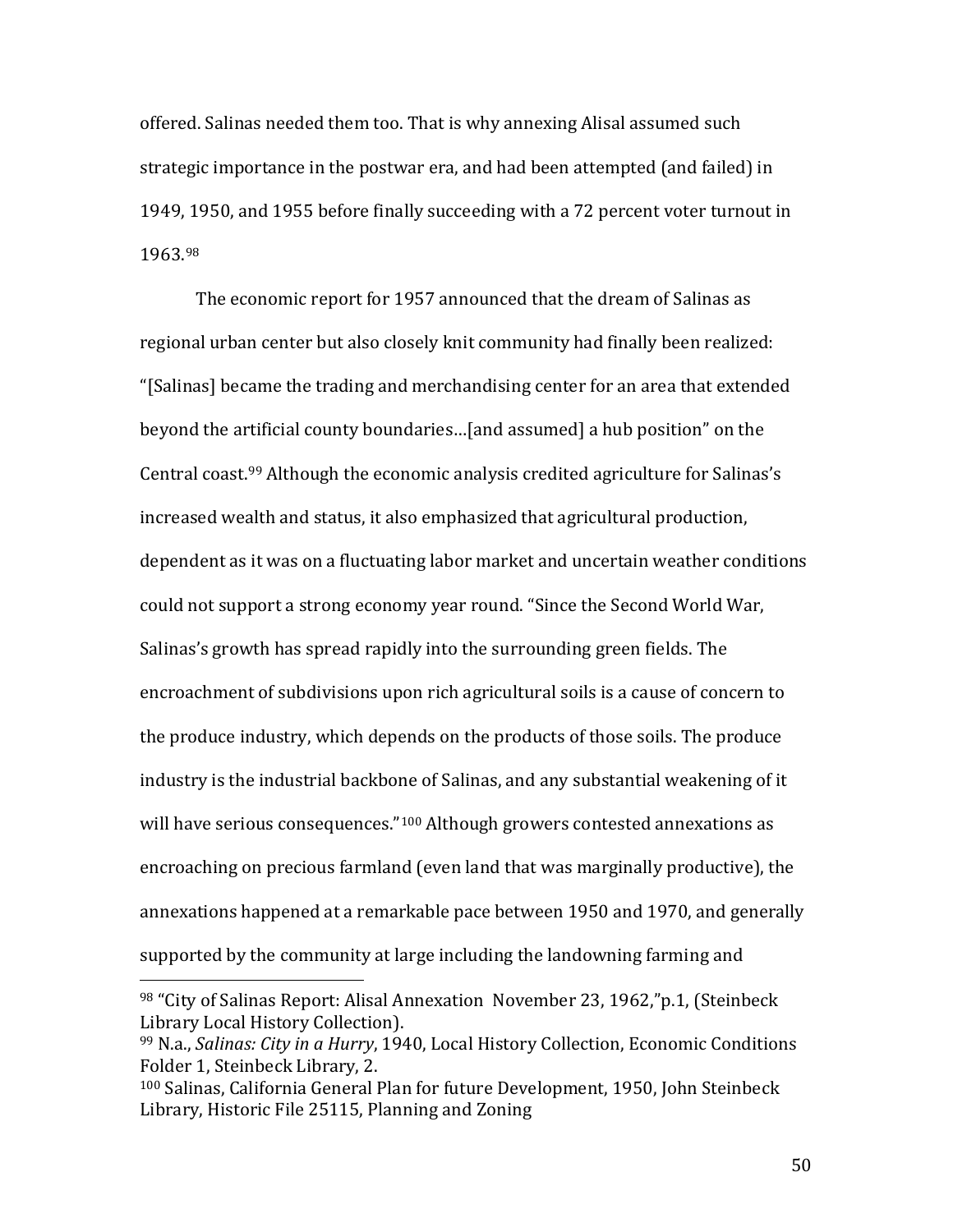ranching families who saw the value in new land uses for Salinas beyond agriculture.

## ALISAL

The rapid concentration of industrial development in Salinas did not go unchallenged, but it proceeded nonetheless. Perhaps nothing demonstrated the urge for common purpose more than the way Salinas's residents equated industrial growth and investment with a sense of community, which encompassed a diverse collection of ethnic and racial groups and socioeconomic classes. Thus, when they looked East and considered the annexation of Alisal, they framed the language of debate both in communal terms and in a disappointed reaction to the loss of the Wrigley chewing gum plant to Santa Cruz. In an editorial titled "Unite—And Fast" the *Salinas Californian* opinion page lamented that it was "Too bad…Salinas was not a united city [because] Wrigley may have come here instead of Santa Cruz, which IS united…they sensed that Salinas was a split community not pulling together." Touting the benefits of the company, the piece described Wrigley as " a beautiful concern—one that will employ 300 white clad, cosmetic free women…It is the sort of good, clean factory we need and a payroll of \$1,500,000." The editors expressed hope that with the December 19, 1950 vote for annexation of Alisal, "We believe Salinas will be a big united city at the annexation election…It must consolidate if we are to make progress…Our 35,000 population in case the Alisal population is annexed would look mighty good in the record as new district offices, terminals, and warehousing for the west coast."[101](#page-50-0) Alas, it was not to be. Alisal did not join Salinas

<span id="page-50-0"></span> <sup>101</sup> "Unite—And Fast," *Salinas Californian*, October 8, 1950,8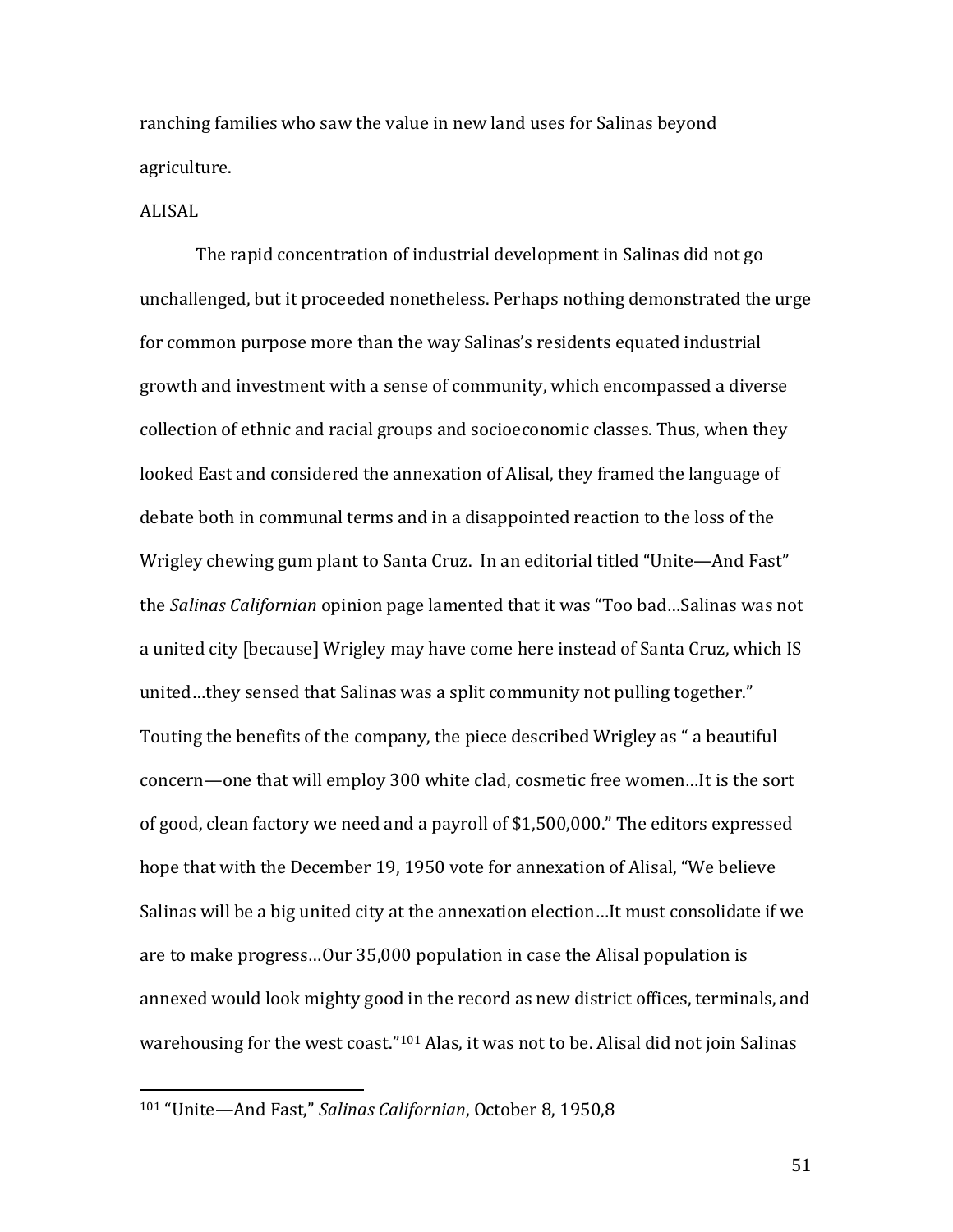until the election of 1963 a full thirteen years after this article was written. The issue of annexation became one of the most controversial in Salinas's history and also the clearest evidence of the struggles that went into its collective but always contentious effort to bind disparate groups into common purpose.

The view of Alisal from Salinas had dramatically changed by 1940. Once disdained for its chaotic settlement of "shacks" and marginal groups of transient laborers, enthusiastic reports in the local and national press now described this space as "A community of neat, freshly painted homes…fronted by well tended lawns…[and] distinctly an asset to the county… Today more than 3500 of the 300,000 depression and Dust Bowl refugees in California live in that community and their record is most reassuring. There is scarcely a case where a migrant…and his family,… has not been able to make the grade. It is a matter of record that migrants into Salinas since 1933 have re-invested more than \$100,000 of their earnings in permanent improvements."[102](#page-51-0) By 1935, Alisal residents formed the Alisal Civic Improvement Association adding sidewalks and establishing both a sanitary district and fire district by 1939. The Civic Improvement Association purchased school buses and established a childcare center that year too. By 1946 the population of Alisal increased to over 14,000 and the area included a theater, bank, and post office. Alisal residents also formed their own Chamber of Commerce in 1946 and

<span id="page-51-0"></span> <sup>102</sup> "Bravo Salinas!" *Salinas Index-Journal*, March 16, 1940, 6.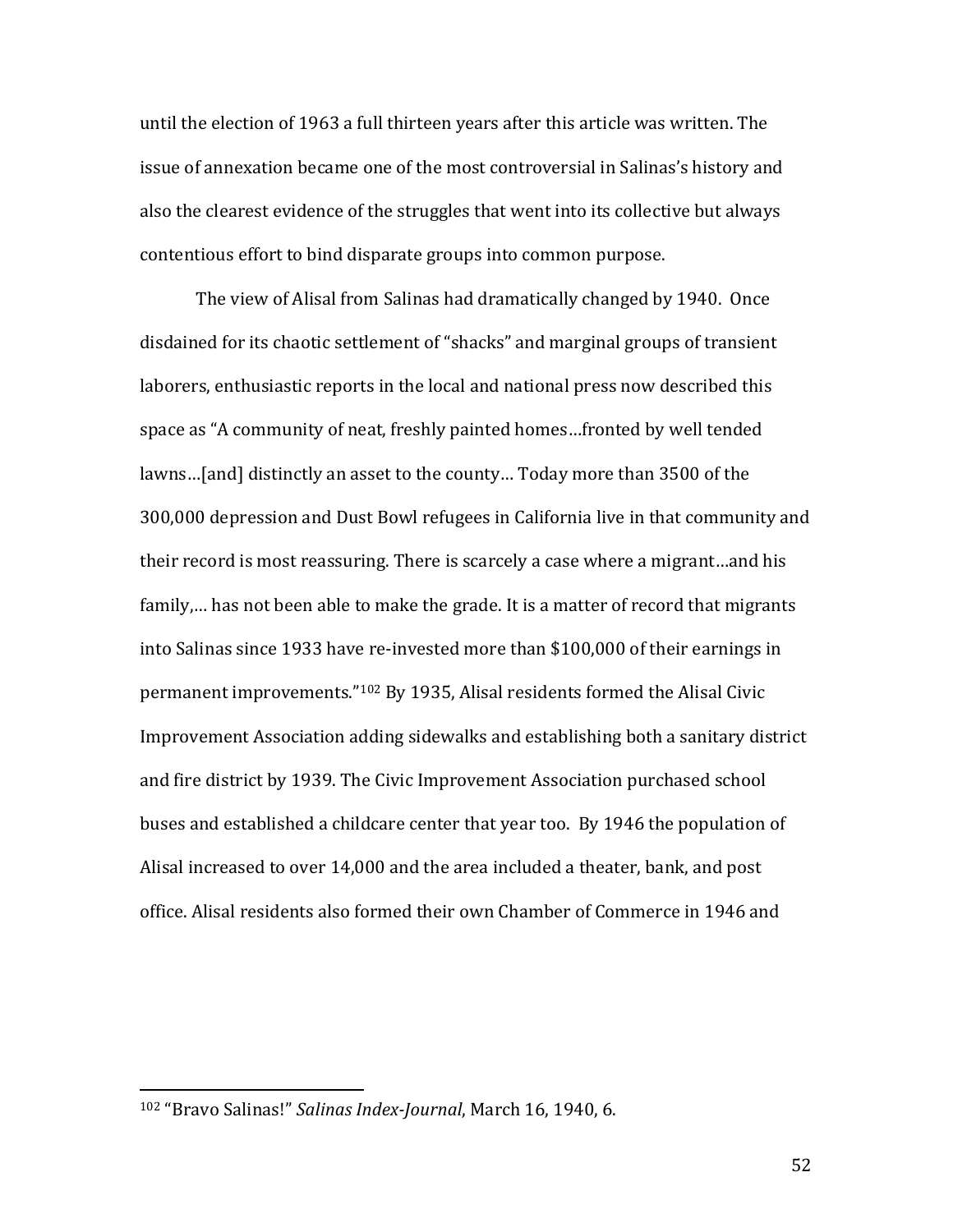worked to establish infrastructure in the form of stop signs, more sidewalks, and street lighting. [103](#page-52-0)

Alisal became an attractive potential asset to Salinas, which coveted the area to its east, now almost equivalent to Salinas in both in population and business development by 1940. However, also in 1940, Carey McWilliams who was chief of California Housing and Immigration, issued warnings that Alisal's rapid population growth and lack of zoning or regulation that endangered its residents and all of Salinas next door. Alisal, according to McWilliams, was "without a public sewer system… with the corresponding danger to adjacent water wells and to the water wells serving the Salinas public." McWilliams went on to report that many of the houses were still merely "shacks and lean-tos unfit for human habitation."<sup>[104](#page-52-1)</sup> Joining the two communities through annexation became one of the most controversial issues in the politics of this part of Monterey County throughout the 1950s.

The top concern for Alisal residents in considering annexation was how to best and most effectively improve infrastructure, namely the sewer system, which was originally meant to serve a population of only a few thousand but included over 16,000 by 1950. The population needs for efficient waste disposal and clean water outstripped the capacity of the sewer system, but residents debated which entity (county, local residents, Salinas) might be the best choice in addressing the problem. Debate raged on both sides.

<span id="page-52-0"></span> <sup>103</sup> "Many Improvements—The Alisal—18 Years Old," *The Salinas Californian*, June 1947 and October 1947, n.p. Local History Folder, the Alisal, Folder 2 Steinbeck Library, Salinas.

<span id="page-52-1"></span><sup>104</sup> Carey McWilliams report to Tolan Committee, San Francisco, September 24, 1940, The Alisal, Folder 1, Steinbeck Library, Salinas.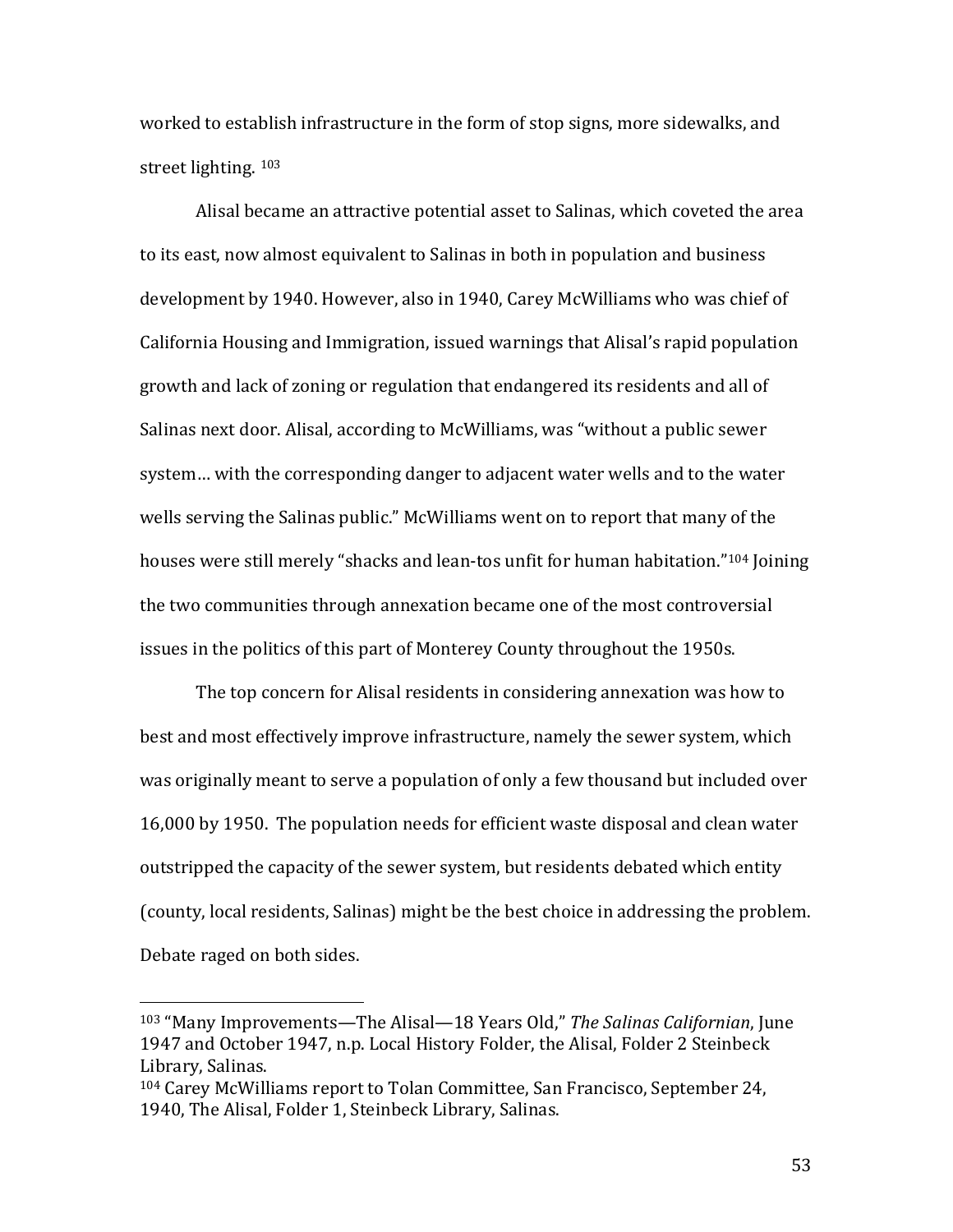The independence of Alisal schools came in second out of a long list of concerns over annexation with Salinas. Alisal teachers feared that their tenure might be at risk and also worried about representation on the school board. In response, the state attorney general got involved in the tenure issue promising teachers that their tenure status was protected. "Tenure of teachers in the Alisal school district…was assured by the state attorney general and District Att[orne]y Burr Scott, legal advisor to all schools in Monterey County."<sup>[105](#page-53-0)</sup> It is unclear why the state attorney general weighed in on the annexation issue. The same article in the *Californian* assured Alisal residents that their voices would be heard on the school board: "The Salinas city council will propose a charter amendment following annexation to increase the city school board from three to five members in order to assure representation of Alisal taxpayers and parents." The council made clear that elections would be held so that Alisal residents could vote on the amendment and also run for election to the school board.[106](#page-53-1)

The triumph of Alisal's school district in remaining independent of Salinas's jurisdiction came about as a result of an unexpected partnership. York Gin and Virginia Rocca Barton led the fight for autonomy for Alisal schools. Fiercely determined to protect Alisal students from being relegated to second-class status, Barton believed that Alisal's schools needed to remain self-governing. She had the full backing and support of York Gin, who had risen to prominence as president both of Alisal's Chamber of Commerce and President of Alisal's School Board. Gin

<span id="page-53-0"></span> <sup>105</sup> "Tenure Assured for Alisal Teachers in Event of Annexation," *Salinas Californian*, October 5, 1950, 20.

<span id="page-53-1"></span><sup>106</sup> "Tenure Assured for Alisal Teachers in Event of Annexation," *Salinas Californian*, October 5, 1950, 20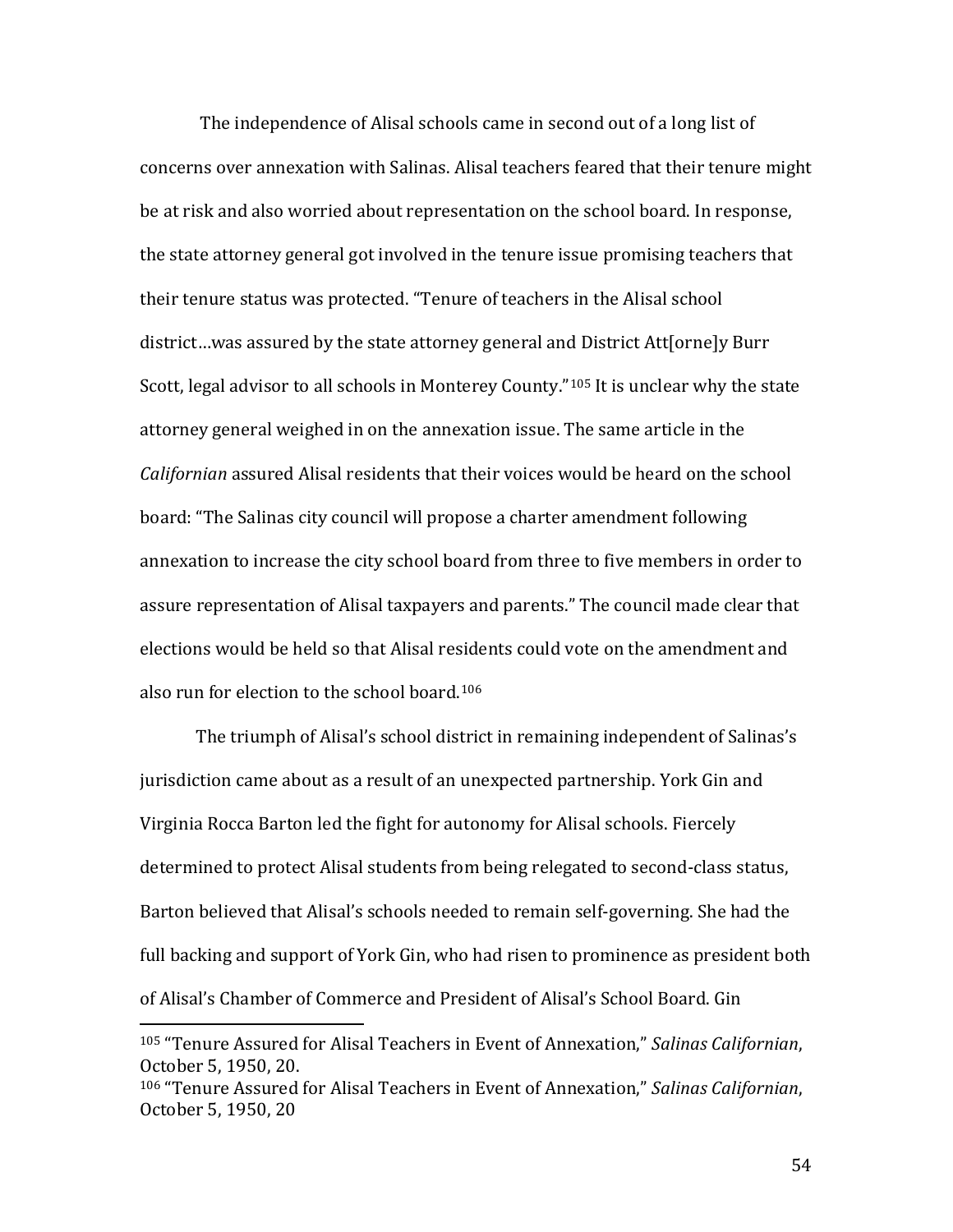recognized Barton's leadership capacity, plucking her out of the classroom first to appoint her principal then as superintendent of schools.

Barton arrived in Alisal as a newly minted teacher in 1940 where she taught fifth grade and immediately inspired students and families with a combination of toughness and loving support for students who often felt at the margins of society. She embraced Dust Bowl students, "I was up and down the aisle letting them know how good they were…my number one goal was to make students feel important and worth while," she recalled, bristling at the term "dumb Okies," which is how Alisal kids were often referred to during this era. She could be a strong disciplinarian too. After one particularly vicious fight between eighth grade boys, Barton called a meeting of all eighth graders and with hands on hips dared anyone who continued to engage in fist fighting to solve problems to "fight with me." Diminutive and only twenty-four years old at the time, the students responded to her challenge with horror, "We wouldn't fight with you. We love you," one of the students replied. Her angry confrontation didn't end the fights, but it did show the deep sense of caring this San Jose Italian transplant infused in a community struggling with terrible pressures during a transitional era. Later incorporating a new Latinx population into the school system, Barton set up a school for 150 Latinx children in 1950. The children lived in nearby Camp McCallum Labor Camp and she started a school in the camp itself. This included instituting a bilingual education program for students and teachers, which was one of the only initiatives of its kind in California at that time.<sup>107</sup>

<span id="page-54-0"></span> <sup>107</sup> Interview by Carol McKibben with Virginia Tocca Barton September 2017, Salinas; Teresa Douglass, "Children First" *Salinas Life*, April 25, 2015, 1C, 8C.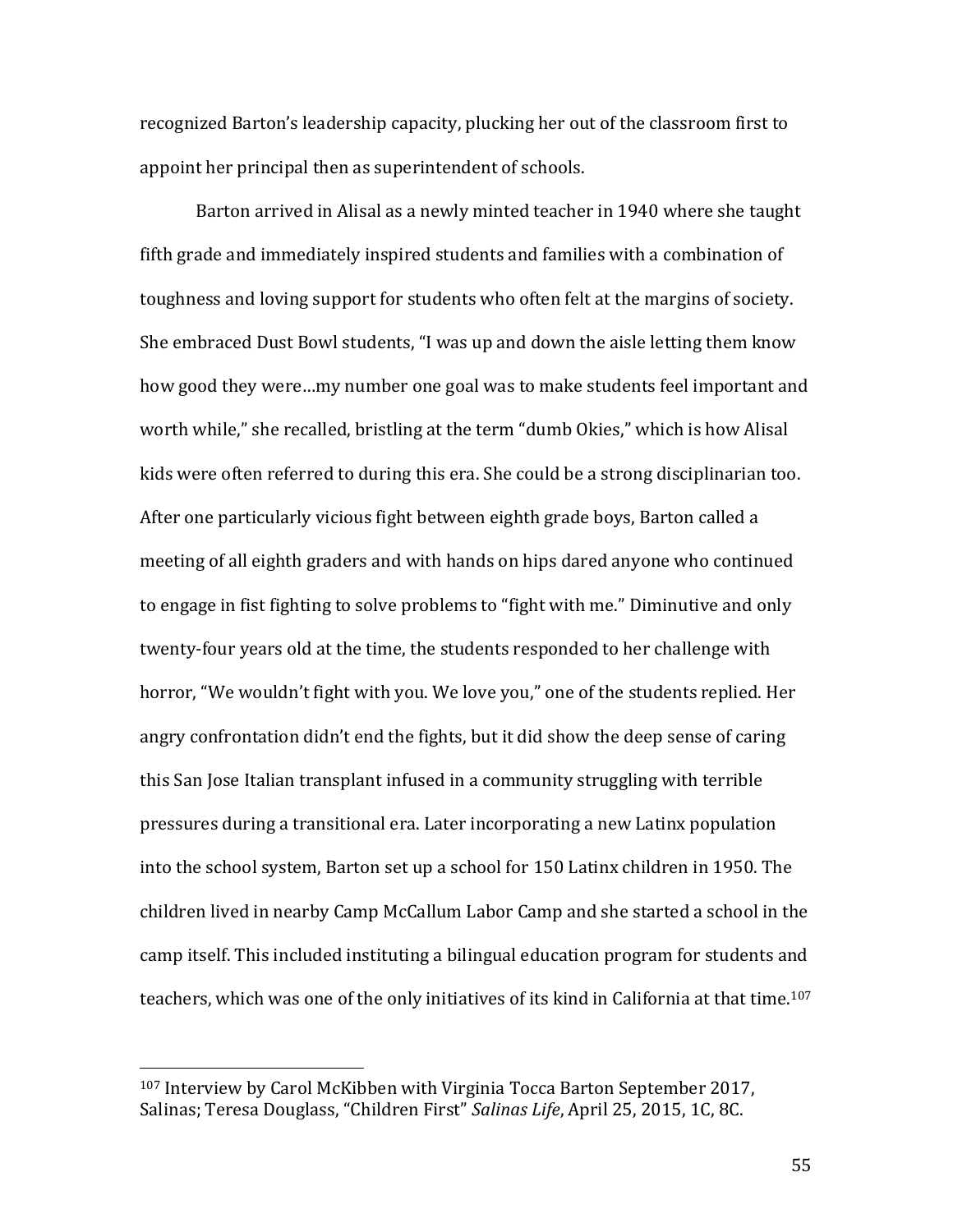Beyond acquiescing to the formidable power of Barton and Gin on the school issue, the Salinas City Council sweetened the deal to "join communities" (as annexation was often advertised), offered up a wide range of city services that Alisal residents might benefit from if they voted to become part of Salinas rather than incorporate as a city unto themselves or remain under county control as an unincorporated space. The language of "joining communities" signified an effort to showcase a changed attitude on the part of Salinas's residents and leadership; one of equality between Alisal and Salinas despite differences of race, class and ethnicity.

It was good economics too. By 1950, according to reports in the *Salinas Californian* Salinas would receive almost \$100,000 (equivalent of \$1,000,000 in today's dollars) in state grants and subventions "if the two communities joined forces." In addition, based on a population increase of approximately 17,000 "the state would grant an additional \$50,000 from the motor vehicle in lieu tax and  $$46,000$  from the gas tax fund."<sup>[108](#page-55-0)</sup>

Like Salinas, Alisal was defined as a predominantly white space by numerous reports and observations in the 1940s.<sup>[109](#page-55-1)</sup> However, accounts by residents and former residents emphasized its ethnic and racial diversity. People who settled Alisal created their own version of a multicultural community. In the Spring of 1940, a brand new community newspaper, *The East Salinas Pioneer*, announced its inauguration and motto: "By the People, for the People, and with the People of East Salinas," indicating that Alisal no longer represented a loose, disordered settlement

<span id="page-55-0"></span> <sup>108</sup> "State Grants," *Salinas Californian*, October 5, 1950.

<span id="page-55-1"></span><sup>109</sup> By 1940, *Current History, Forum, Readers Digest, The Christian Science Monitor,*  and *Time, Look and Life Magazines* all featured stories and articles about the Alisal as one of the earliest and most successful centers for Dust Bowl refugees.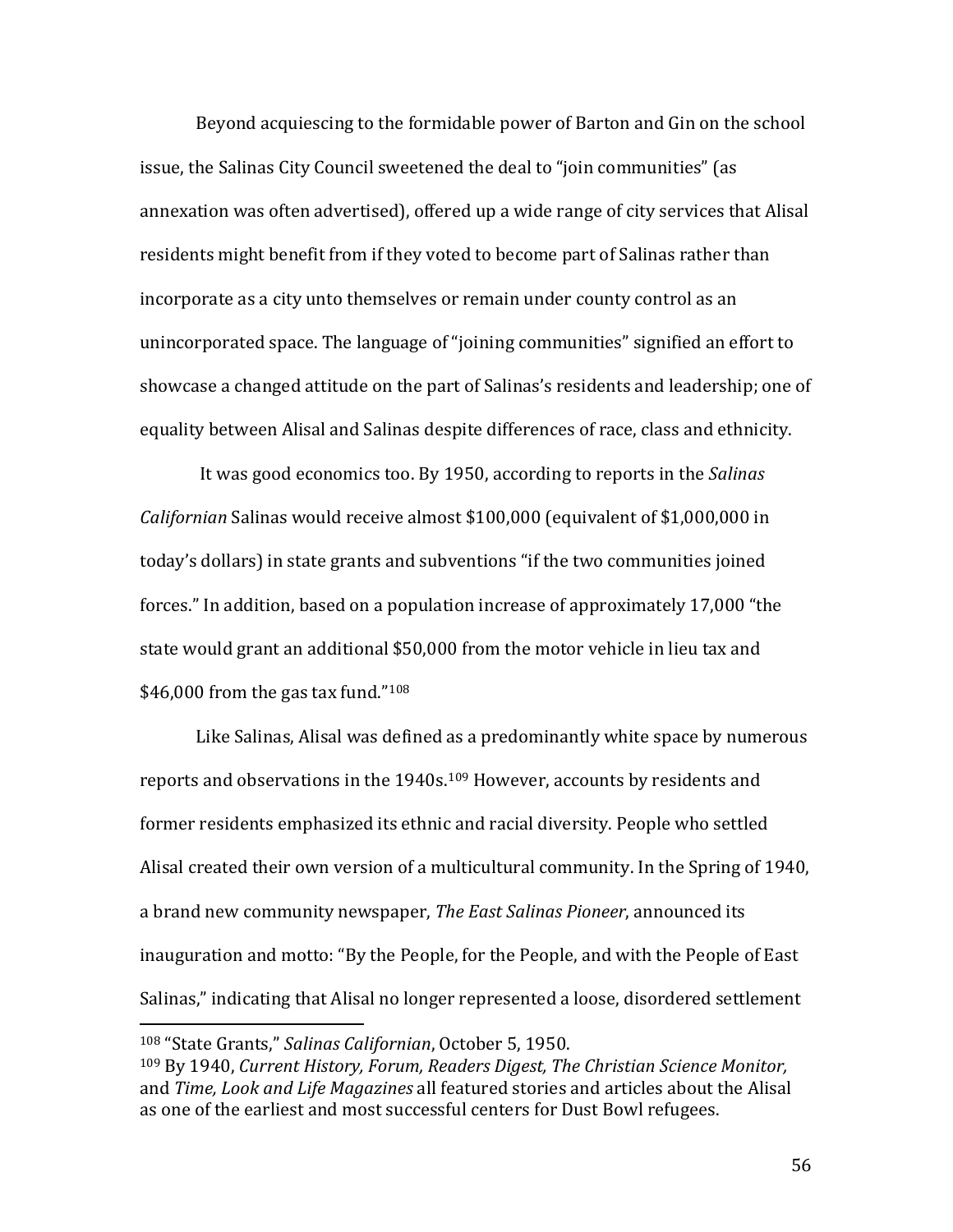of Okies, Arkies, Filipinos, Chinese, and Mexicans (Japanese residents tended to live among whites in Salinas proper), but a genuine community all its own. The society pages of this community newspaper reflected clear evidence of Alisal as a multiracial space. In one typical announcement for a bridal shower given in honor of "Miss Lois Wilkerson of Juanita Boulevard" the guest list included women whose surnames (Espinola, Miguel, Izora) suggested either Filipino or Mexican descent along with the guests with Anglo surnames, supporting numerous anecdotal accounts of life in Alisal as a congenial multiracial space. Longtime Salinas resident and Vietnam War hero, Everett Alvarez, observed that Alisal circa 1940s and 1950s was a place of real racial mixture: "Growing up was pretty neat in Alisal. It was inclusive. It was a heterogeneous mix. Okies, Arkies, Filipinos, Chinese. There were a couple of Chinese girls in my class." However, in Alvarez's recollection, ethnicity and class intersected, with most Chinese people solidly in the middle class by 1940: "The Chinese families were the merchants. The Filipinos and Japanese worked the land." York Gin, a prominent Alisal merchant, became President of the Alisal Chamber of Commerce when the area voted to join Salinas in 1963. [110](#page-56-0)

Everett Alvarez's family's story, which emphasized the easy way Alisal was settled by folks who arrived in Salinas between 1929 and the 1940s, transient workers, members of an aspiring working class who found space, place, and an opportunity to become stakeholders in this agricultural setting; a part of the city that made room for them. According to Alvarez,

<span id="page-56-0"></span> <sup>110</sup> "Gin and Cislini Give C of C Statements on Alisal Consolidation," *Salinas Californian*, June 12, 1963, p. 1.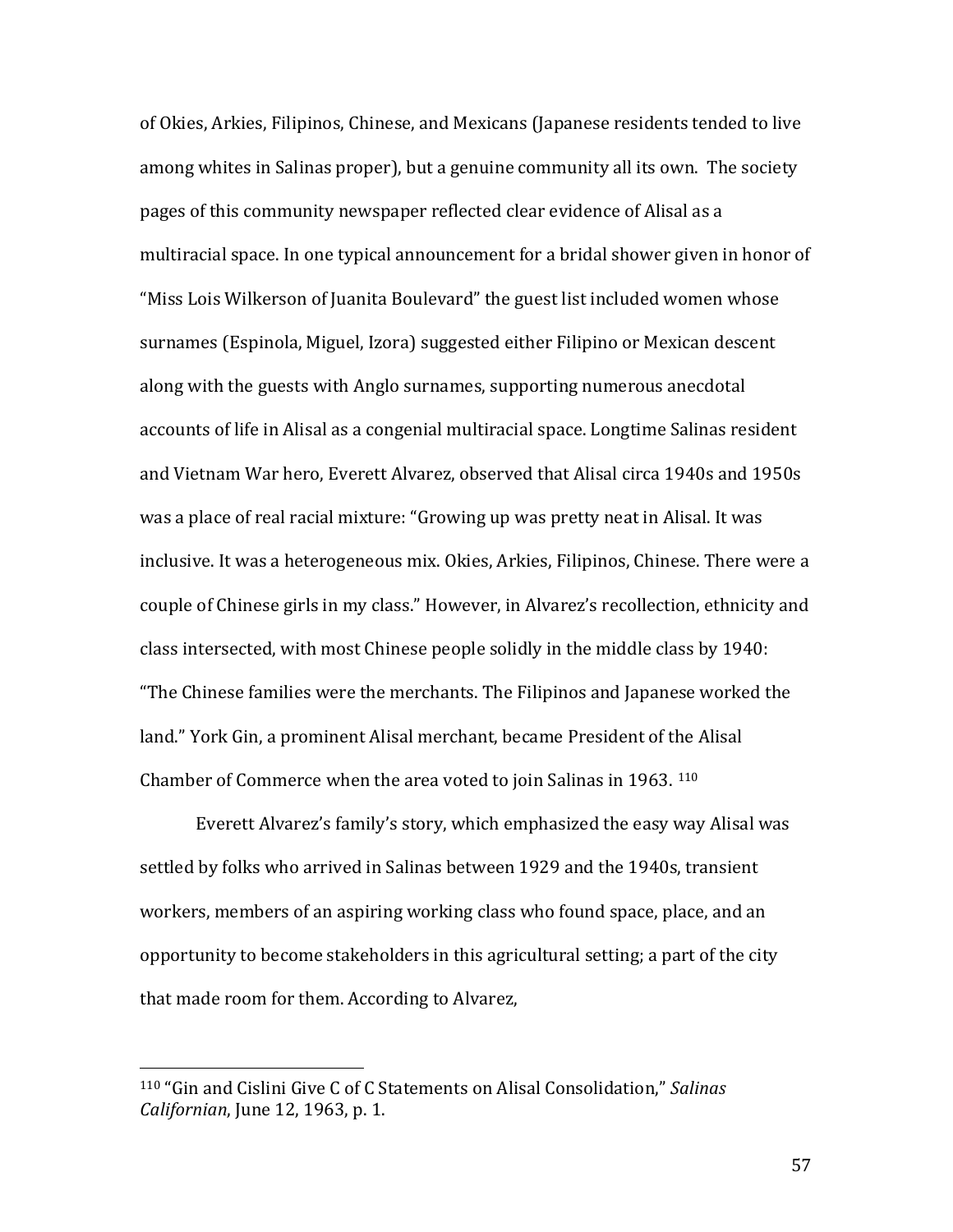The homes [in East Salinas] were basically put up by migrants who came and worked there [in the 1930s]. Some of them had corrugated tin roofs. These were families who came out in the Dust Bowl phase, who moved from Camp McCallum into permanent residency in East Salinas."[111](#page-57-0)

Throughout the 1930s, both packing shed workers and field laborers settled first in labor camps and then in makeshift tents and shacks as they acquired the means to do so. The labor camps became suspect during the 1930s and 1940s as centers for radical politics through union organizing and remained a permanently marginalized space to house transient laborers throughout the 1960s, including entire families who were forced to live in squalid conditions there.<sup>[112](#page-57-1)</sup>

By contrast, residents of Alisal may have been poor and transient to begin with but quickly settled in, building homes and businesses in short order as they aspired to permanent life in Salinas, where land was cheap and abundant and economic opportunities beyond fieldwork and constant migration beckoned. Jim Gattis's story provided a perfect example of this common family trajectory: "I just have memories of numerous places we lived. Each season we moved to a different place. Then we would go back to Arkansas. We lived in a rental house roughly 600 sq. feet with a couple of bedrooms. Nobody had a room to themselves much less a bed to themselves, " he remembered. "There were 34 of us, 1935 to 1941." Most importantly for the Gattis family, Salinas offered them a chance to end the pattern of migratory life and settle down. In this, Gattis did not feel unique in Alisal: "Everyone

<span id="page-57-1"></span><span id="page-57-0"></span> <sup>111</sup> Interview with Everett Alvarez by Carol McKibben, by phone, August 24, 2018. <sup>112</sup> See John Steinbeck, *The Harvest Gypsies* (San Francisco: The San Francisco News, 1936)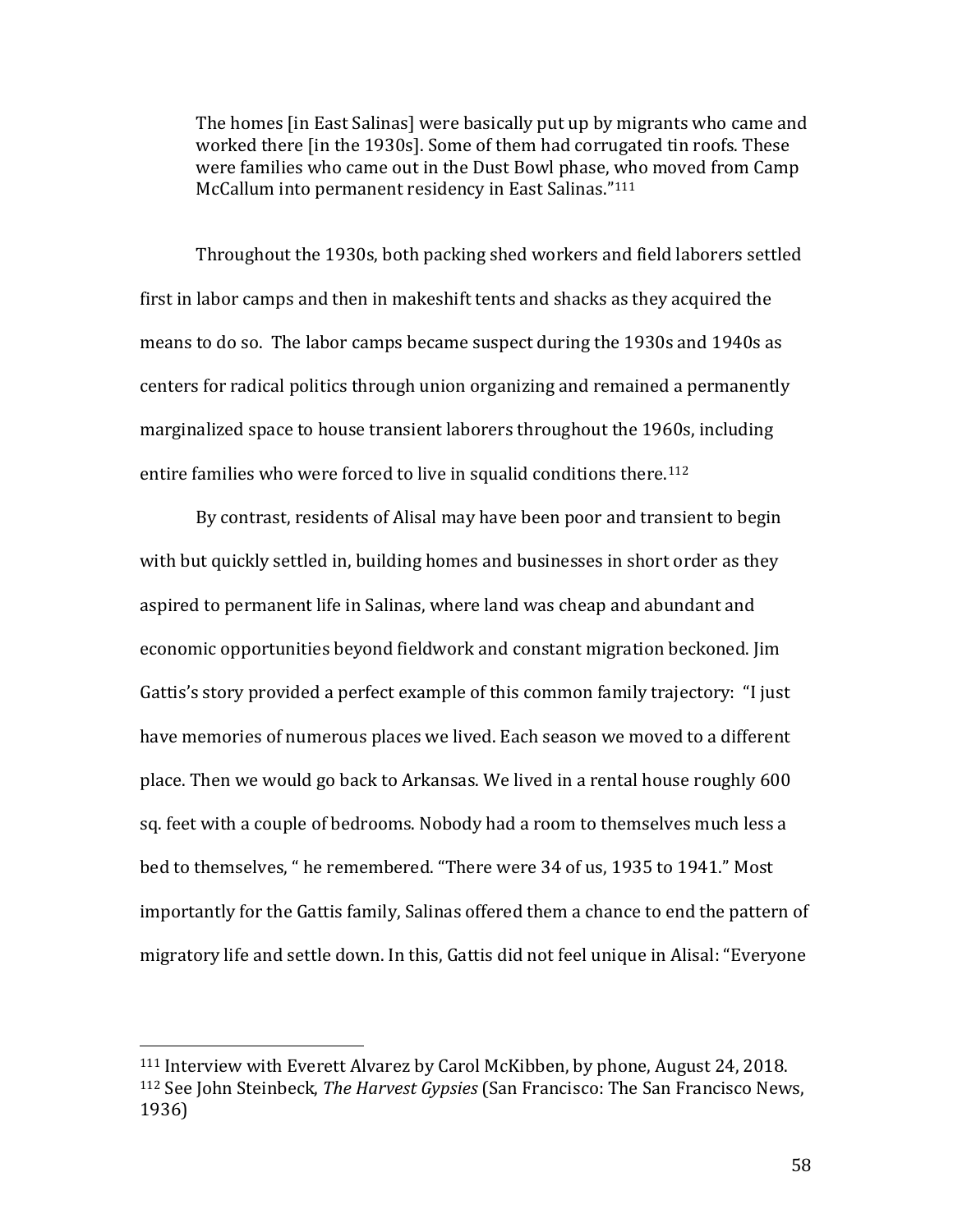lived pretty much the same. It was rough in those days [the 1940s and 1950s] in Hebbron Heights and Alisal."

Gattis vividly remembered the new economic opportunities available during the 1940s and 1950s for anyone and everyone willing to work in agriculture because of a dire need for labor during (and immediately after) the war: "A lot of people weren't finishing school [because] you could go drive a lettuce truck and make a hundred dollars a week. That was a lot of money. I was working in the packing sheds before that so we could make money during high school." Gattis felt class conscious only on visits to Salinas proper: "[It was] literally the other side of the tracks…When I went to a friend's house [in Salinas] I was really impressed. I had never been in a house like that before." Bill Ramsey echoed Gattis's experience, remembering how his family first lived in a tent in the Lunsford Labor Camp and were grateful for the bags of groceries that the Salvation Army left for them when they returned from church on Sundays. Ramsey also recalled the quick ascent to stability because of the opportunity available in Salinas in those years: "People were making money. It was a small world and the common denominator was lettuce." Ramsey remembered his father and uncles traveling to the Imperial Valley to follow the harvest, but always returned to Salinas. By 1940, "My Dad bought a home on Midway Avenue. Alisal was a step up for us," he remembered. Also importantly, Ramsey recalled Alisal as an interracial space with "a whole bunch of Chinese and Japanese. My sister's boyfriend was Mexican. There was a lot of dating."<sup>[113](#page-58-0)</sup>

<span id="page-58-0"></span> <sup>113</sup> Interview with Bill Ramsey by Carol McKibben, October 15, 2018, Salinas.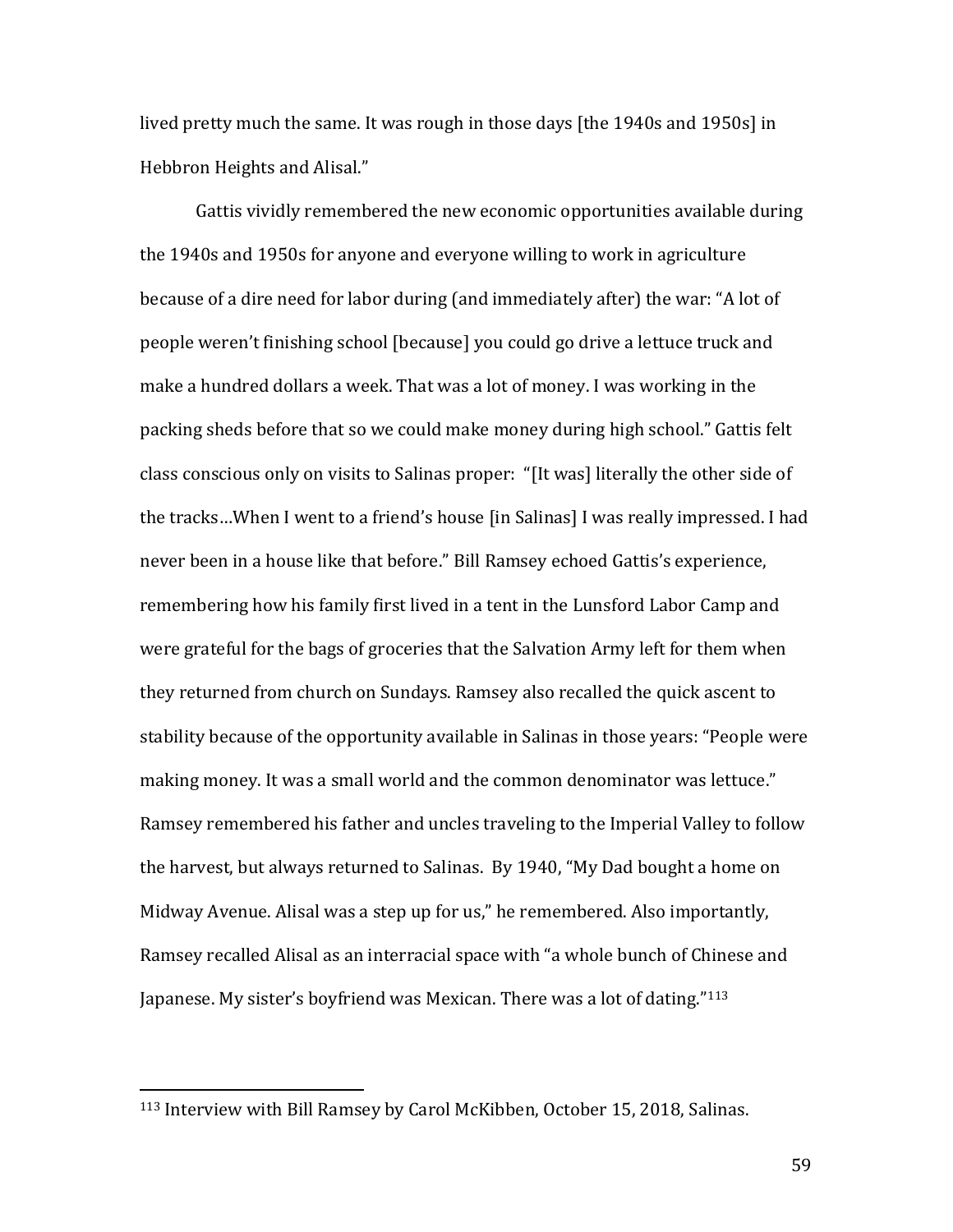Everett Alvarez also described family migration patterns that ended with settlement in Salinas, and like other former residents, emphasized both diversity and fluidity of interaction among groups in Alisal. He felt accepted as an equal member of Salinas's citizenry. He traced his family roots to Mexico and the Southwest, linking his personal history to such events as the Mexican Revolution and the Great Depression:

My grandparents came from Mexico around the turn of the century. On my father's side, around the time of the Mexican revolution. Somewhere between 1900 and 1910. My mother's father worked on the railroad. My mother and my aunt were both born in Colton near San Bernardino. After my grandfather died, my grandmother and the two girls moved with other families and worked in agriculture. They were in Castroville when my mother met my father. My father was born in Arizona. His father worked in the mines. My father was born a hundred years ago. He lived with Sanchez relatives who moved around looking for work. The Sanchez family lived in Castroville when Mom and Dad met. My grandmother had been awarded some money. She was in a car accident. So she bought land in Alisal. Around 1937, around the time my parents were married.<sup>[114](#page-59-0)</sup>

A chance collision with a milk truck (sometime in the late 1930s), led to a fortuitous break in the fortunes for Alvarez's family. They had migrated from Arizona and Southern California to take advantage of available work in agriculture in Watsonville and Salinas Valley in the 1920s, but struggled to gain a foothold in the area. However, fate intervened. The milk company settled with Simona for enough money to allow her to purchase land in Alisal. They built a home for themselves and units that they rented to the new Dust Bowlers flooding into the area. Simona's daughter, Soledad, lived in one of those units with her husband, Everett Alvarez. In 1937, just a year after the contentious lettuce strike in Salinas, Soledad and Everett

<span id="page-59-0"></span> <sup>114</sup> Interview with Everett Alvarez by Carol McKibben, (by phone), August 24, 2018.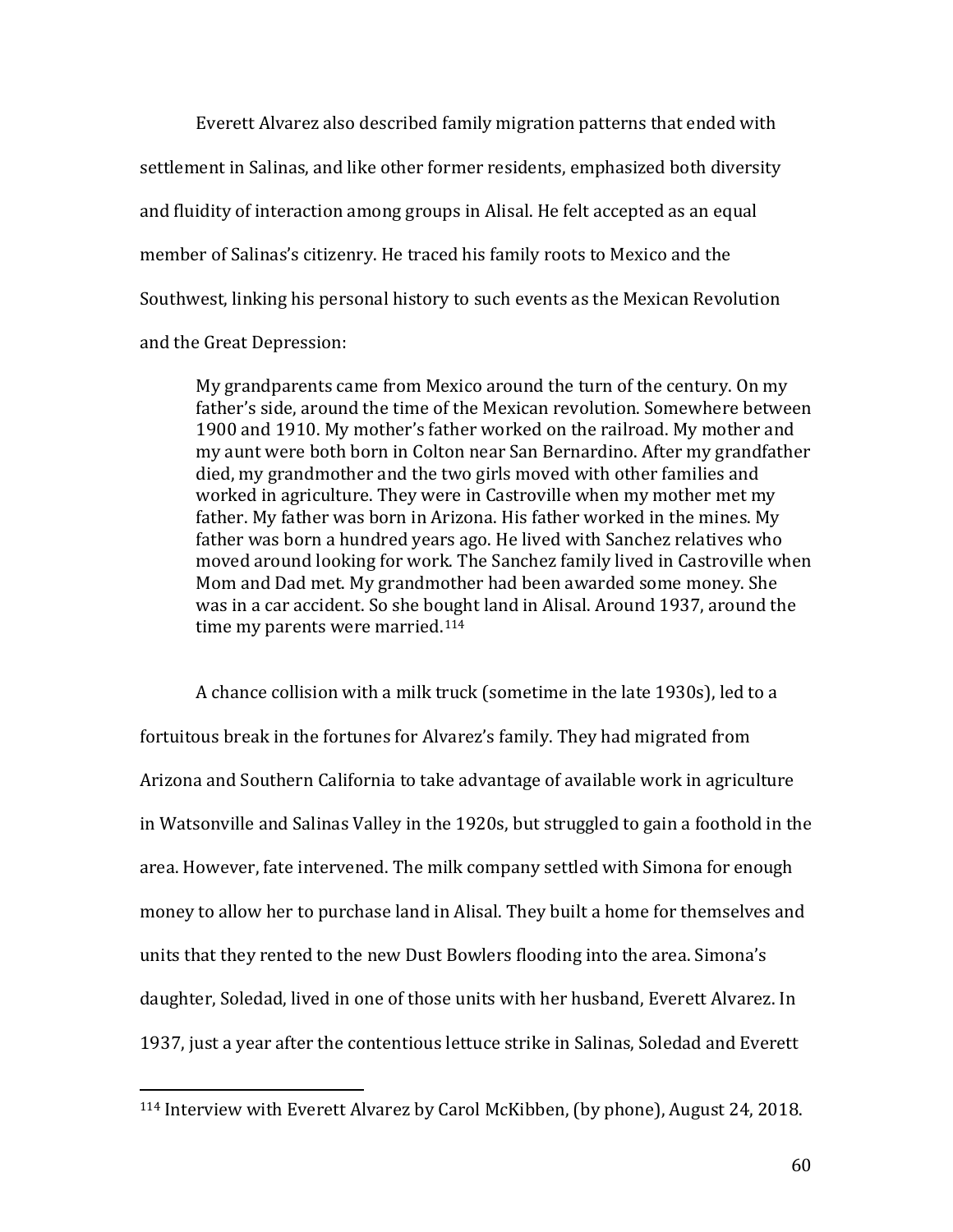welcomed Everett Alvarez Jr. into their large extended family that included a network of aunts, uncles, and cousins throughout the area. "My grandmother owned property maybe half an acre at the most with three cabins. We lived in one of them." Thus, unlike so many other Asian and Mexican families relegated to neighborhoods well outside white areas in 1940s urban and suburban California, the Alvarez family became landlords to whites and lived among a diverse population in this agricultural community in Salinas.

With the outbreak of World War II, the Alvarez family interrupted their lives in Alisal to take advantage of opportunities for employment in the lucrative defense industries springing up in larger municipalities such as San Francisco, Oakland, and Los Angeles. The entire Sanchez and Alvarez clan moved to San Francisco's Mission District to take advantage of good jobs in defense:

When the war broke out my father and all his cousins packed the families up to move to the Bay Area to get jobs…My father learned a trade. He was a welder right off the bat. We lived in a small apartment in San Francisco just up the hill from City Hall. He worked at Bethlehem pipe and steel in their shipyard. One or two families got jobs later across the bay at Kaiser shipyards. They all went to work as welders. I don't remember any blacks. We moved to the Mission District and I started school with all the Italian and Irish kids.[115](#page-60-0)

The family returned to Alisal at the end of the war and Everett began school: "We moved down to Salinas midway in the third grade…we grew up with the Grapes of Wrath kids." Alvarez again emphasized the diversity of Alisal (and Salinas) that appeared to him to happen surprisingly smoothly, and, at least in his view, with little conflict or rancor over issues of racial or ethnic identity. He recalled that "[he]

<span id="page-60-0"></span> <sup>115</sup> Interview with Everett Alvarez by Carol McKibben, (by phone), August 24, 2018.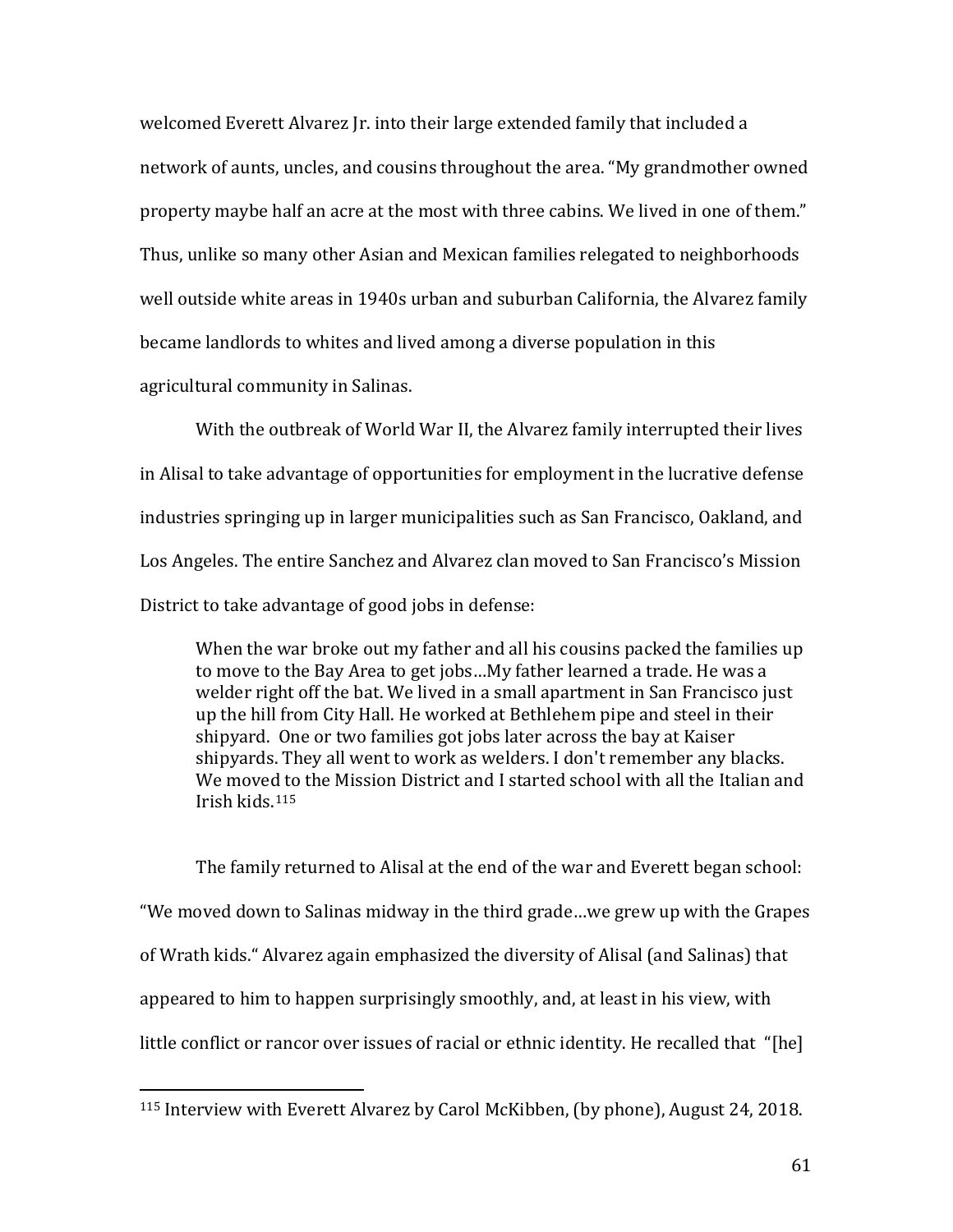didn't feel anything [racism directed at him for being Mexican] because I didn't know any better. Joe [Kapp, Alvarez's best friend and famous football star] was Mexican [on his Mother's side] and [his] father was Anglo. I never noticed anything. That was our world."[116](#page-61-0)

The comment above suggested ambiguity, however. Alvarez admitted there might have been racism at work in Salinas, but that he was oblivious to it because he did not feel that it was in any way directed at him. His parents might have felt differently. Indeed, his parents were active members of the Salinas Community Service Organization (CSO) an early civil rights group that Cesar Chavez also belonged to in the 1950s.[117](#page-61-1) Albert Fong, current president of the Chinese Association of Salinas and vice-president of the Chinese American Citizens Alliance Salinas Chapter, whose family dated their settlement in Salinas to the late nineteenth century, noted that although Salinas and particularly Alisal was a multiracial space, racism was evident: "My family and friends were this group that had to get along with the Whites and the Mexicans…Yes, there was discrimination but you do what you can do to survive." His family, like the Alvarez's, were property owners and landlords: "We [bought] properties in Alisal and the older parts of Salinas." [118](#page-61-2)

Alvarez believed that sports served as a great equalizer for youth in Alisal: "We were athletic. I became part of the guys that played football and ran track. We were pretty much integrated. We all played sports, basketball, clubs, I hung out with

<span id="page-61-1"></span><span id="page-61-0"></span> <sup>116</sup> Interview with Everett Alvarez by Carol McKibben, (by phone), August 24, 2018. <sup>117</sup> Vicki Ruiz, email to Carol McKibben, October 4, 2018.

<span id="page-61-2"></span><sup>118</sup> Interview with Albert Fong by Carol McKibben, March 7, 2019, Salinas.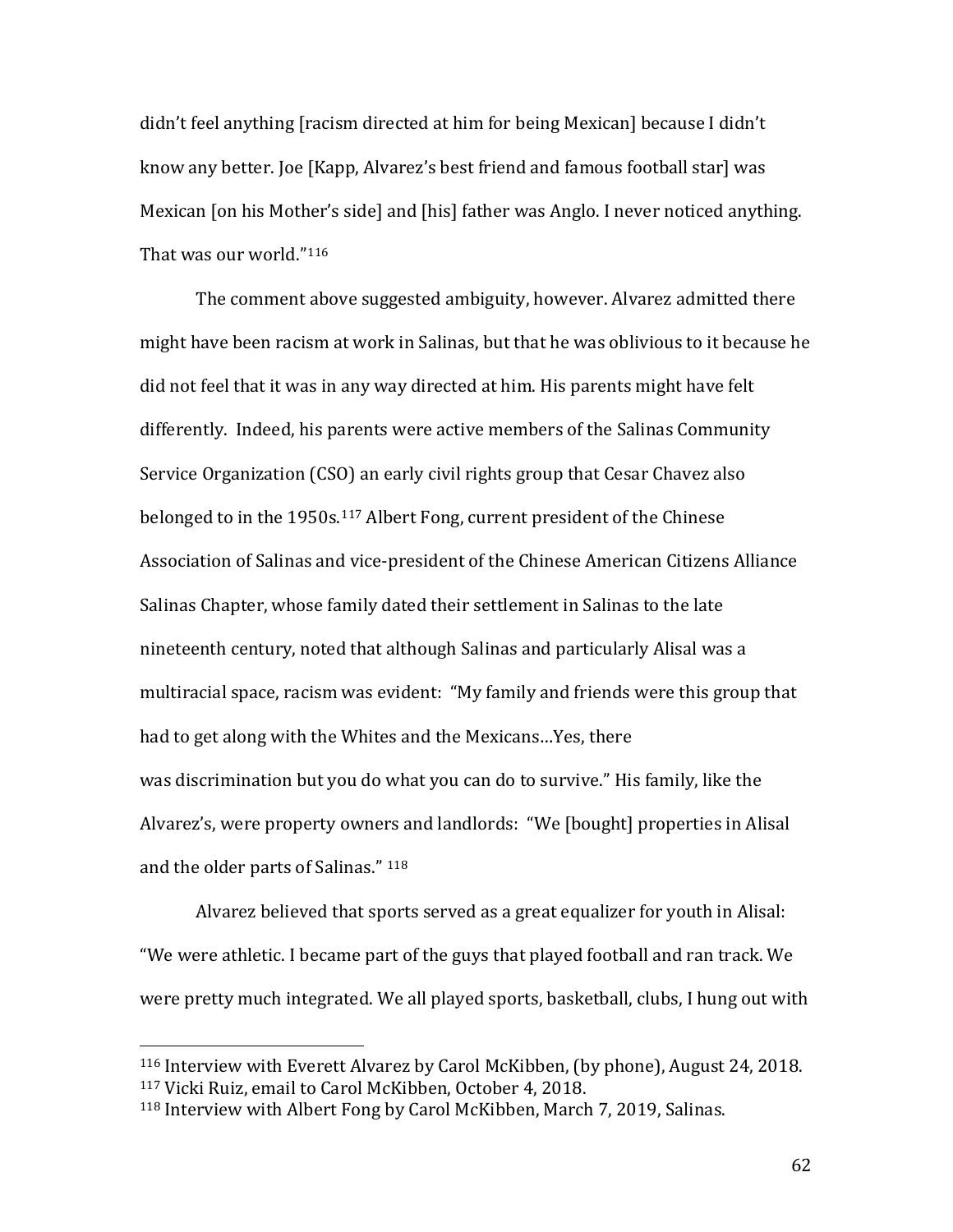the kids who played sports. We are friends to this day." Although he acknowledged, "There were some parents who didn't let somebody date somebody," he insisted that exclusion based on racism was unusual and not the norm for the era. He offered the example of his friend, Jerry Sun, "[who] was part Filipino. He was athletic [and] the student body president. Mr. Popularity. I never thought twice about it. Married a white girl from Alisal." Again, there is some ambiguity in suggesting that racism could be overcome in sports, but also that it was part and parcel of life in Alisal, just as it was everywhere else in America. The racial interactions Alvarez emphasized that happened over sports in particular may have been more common for boys than for girls who were generally excluded from team sports until Title IX passed in 1972.[119](#page-62-0)

Class mattered, however, and Alvarez was hardly oblivious to those boundaries. In Alvarez's telling, just as in Jim Gattis's and Bill Ramsey's experiences, the kids growing up in Alisal felt their own lower status when they ventured into Salinas proper: "We knew of a different world downtown [in Salinas proper]. In the 7th and 8th grade we would walk two to three miles from Pearl Street to downtown. Walking on Alisal Road, I crossed a slough and passed a flat lettuce field. Once you got past the railroad tracks there were sidewalks and gutters. Salinas was upper scale." He recalled his junior high school years in which the Salinas "kids had nice

<span id="page-62-0"></span> <sup>119</sup> Interview with Everett Alvarez by Carol McKibben, (by phone), August 24, 2018.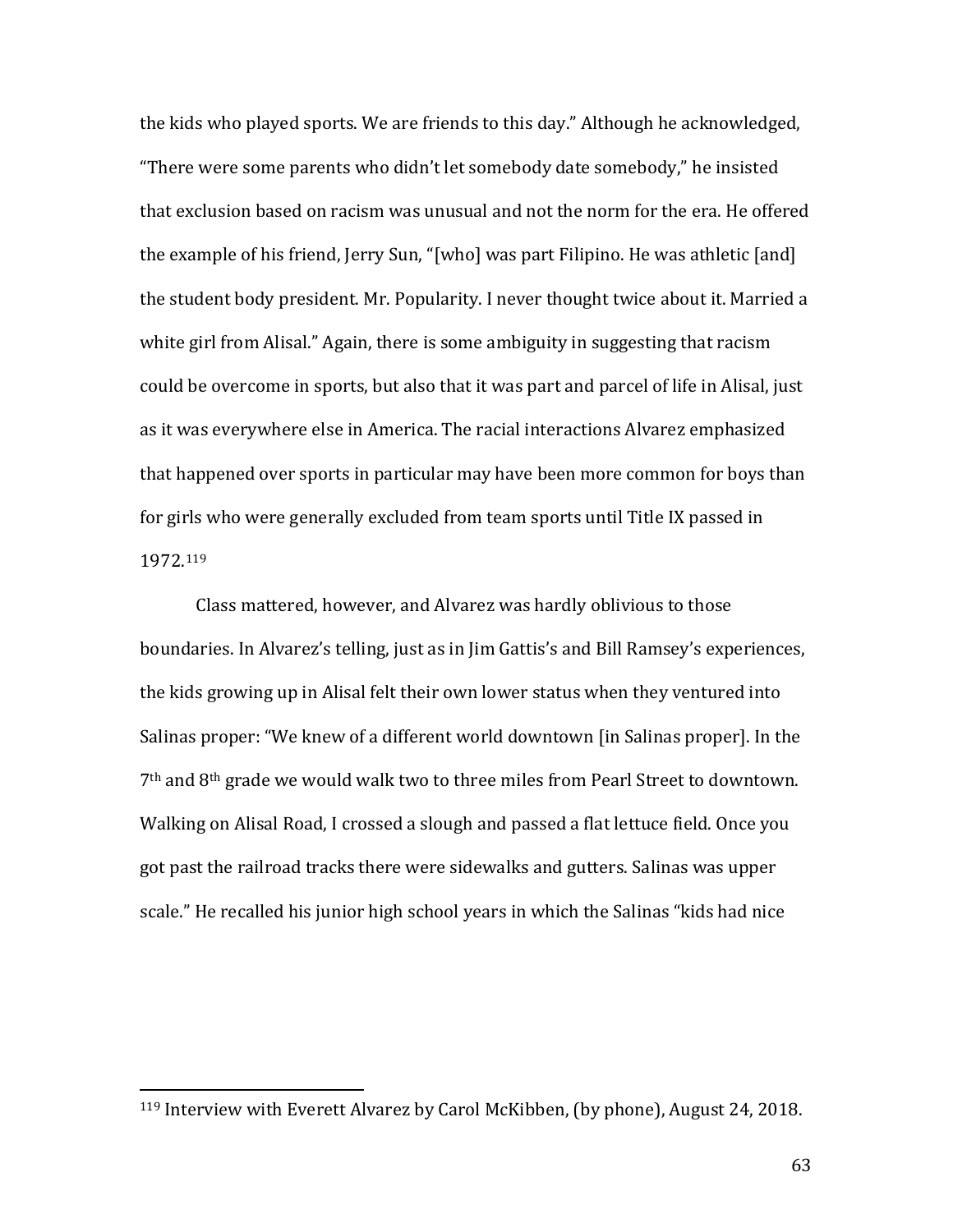cashmere sweaters and dockers [whereas he and his cohorts from Alisal] had one set of Levis and you'd wear them all year."[120](#page-63-0)

Alvarez made a clear distinction between the settled families who populated Alisal and the transient farmworkers who lived in the labor camps: "If you continued going out East on Alisal Road it went out to a camp that had been built as a camp for Japanese families. After they had moved Japanese families [to Poston, Arizona] they converted the camp to housing for farmworkers. It was different from the kids at camp McCallum. The kids from camp McCallum may have been discriminated against but we were not." He recalled teenage girls placed in elementary school for the short period of time they lived in Salinas, working in the fields with their families and marrying young with little or no education. Many other Salinas residents with roots in Alisal echoed Alvarez's account of racial and ethnic communalism but class divides between Alisal and Salinas.

Alvarez shared the perspective of so many longtime Salinas residents in which race and ethnicity counted but did not disqualify anyone from community membership. Transiency and class mattered more in the era, according to residents who recalled the 1940s and 1950s. Their collective memories of life in Salinas in the postwar era as breezy multiracial camaraderie overlooked the persistence of restrictions in housing linked to race that created distinct but complicated patterns in neighborhood settlement as the city expanded its footprint.

<span id="page-63-0"></span> <sup>120</sup> Interview with Everett Alvarez by Carol McKibben, (by phone), August 24, 2018. Although "Dockers" were not introduced by the Levi-Strauss company until much later, Mr. Alvarez referred to the slacks worn by Salinas boys as "dockers".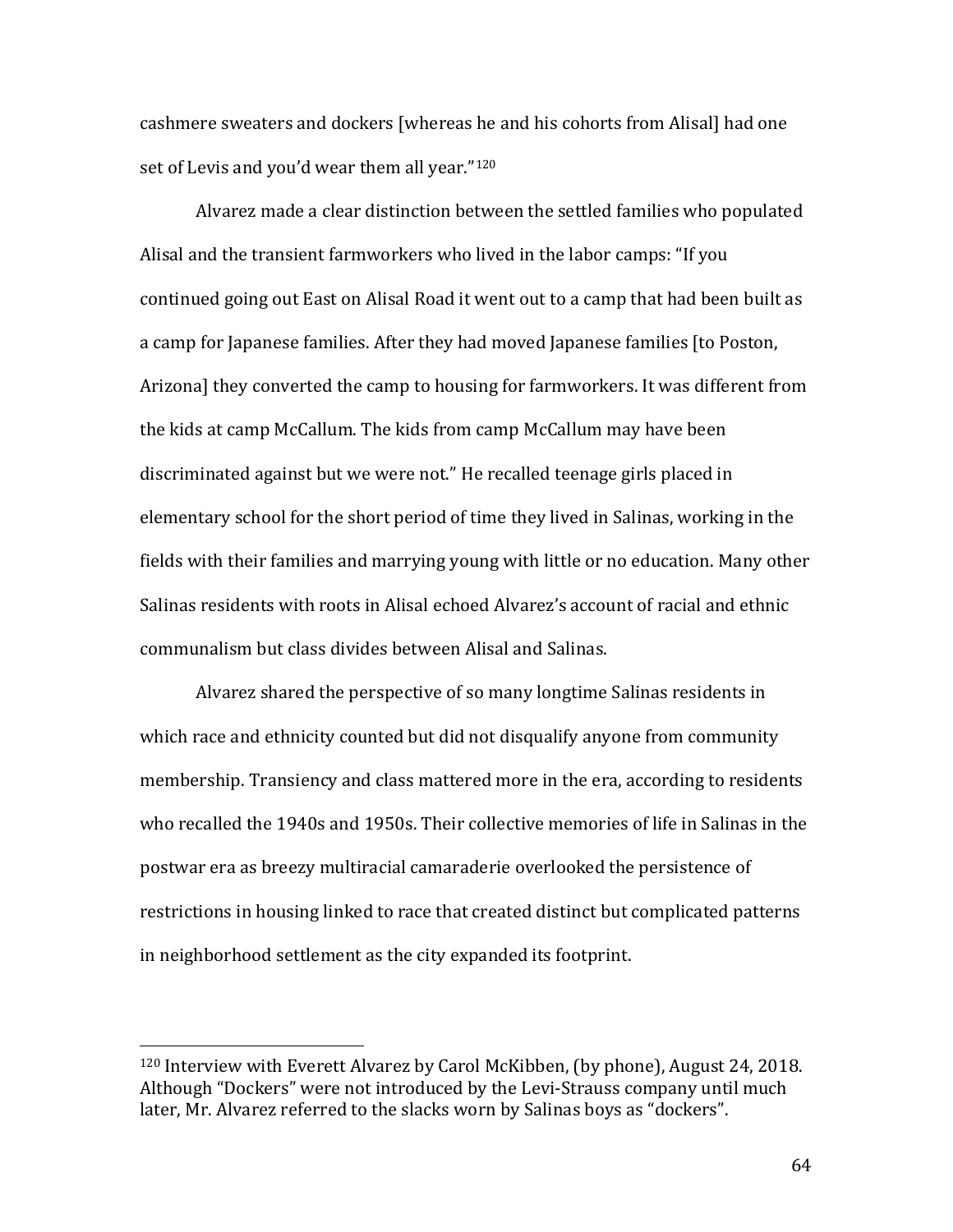J. Morgan Kousser examined real estate advertisements in Monterey County, from the 1940s through the 1970s in order to find out the extent to which cities in the County restricted housing by race.[121](#page-64-0) He found evidence of systemic, purposeful racial restrictions that led to the creation of politically, socially and economically unequal spaces. According to Kousser, Anglos settled primarily in Monterey, Carmel, Pacific Grove, and Pebble Beach, and enjoyed a high degree of socioeconomic mobility and political power. Nearby Marina and Seaside struggled at the lower end of the political and economic spectrum as primarily places where Blacks, Asians and Mexicans lived. Isolated from these communities, Salinas presented a more complicated, even haphazard settlement pattern. In Salinas, Kousser found evidence both of multiracial tracts and neighborhoods and also racially restricted subdivisions, even in Alisal. He also found plenty of neighborhoods and subdivisions in Salinas, even in wealthier parts of town that were unrestricted by race and that increasingly made room for people of Asian and Mexican descent if they could afford to live there. There was only a tiny population of African Americans in Salinas, confined as they were to Seaside and Marina. The county was most definitely segregated by race, according to Kousser's exhaustive analysis, but the city of Salinas was less so, giving it the opportunity to move towards greater cohesion along racial lines at mid-century.

<span id="page-64-0"></span><sup>&</sup>lt;sup>121</sup> J. Morgan Kousser, "Racial Justice and the Abolition of Justice Courts in Monterey County," unpublished report, September 9, 2000(Unpublished) [http://resolver.caltech.edu/CaltechAUTHORS:20130913-](http://resolver.caltech.edu/CaltechAUTHORS:20130913-160303883) [160303883](http://resolver.caltech.edu/CaltechAUTHORS:20130913-160303883)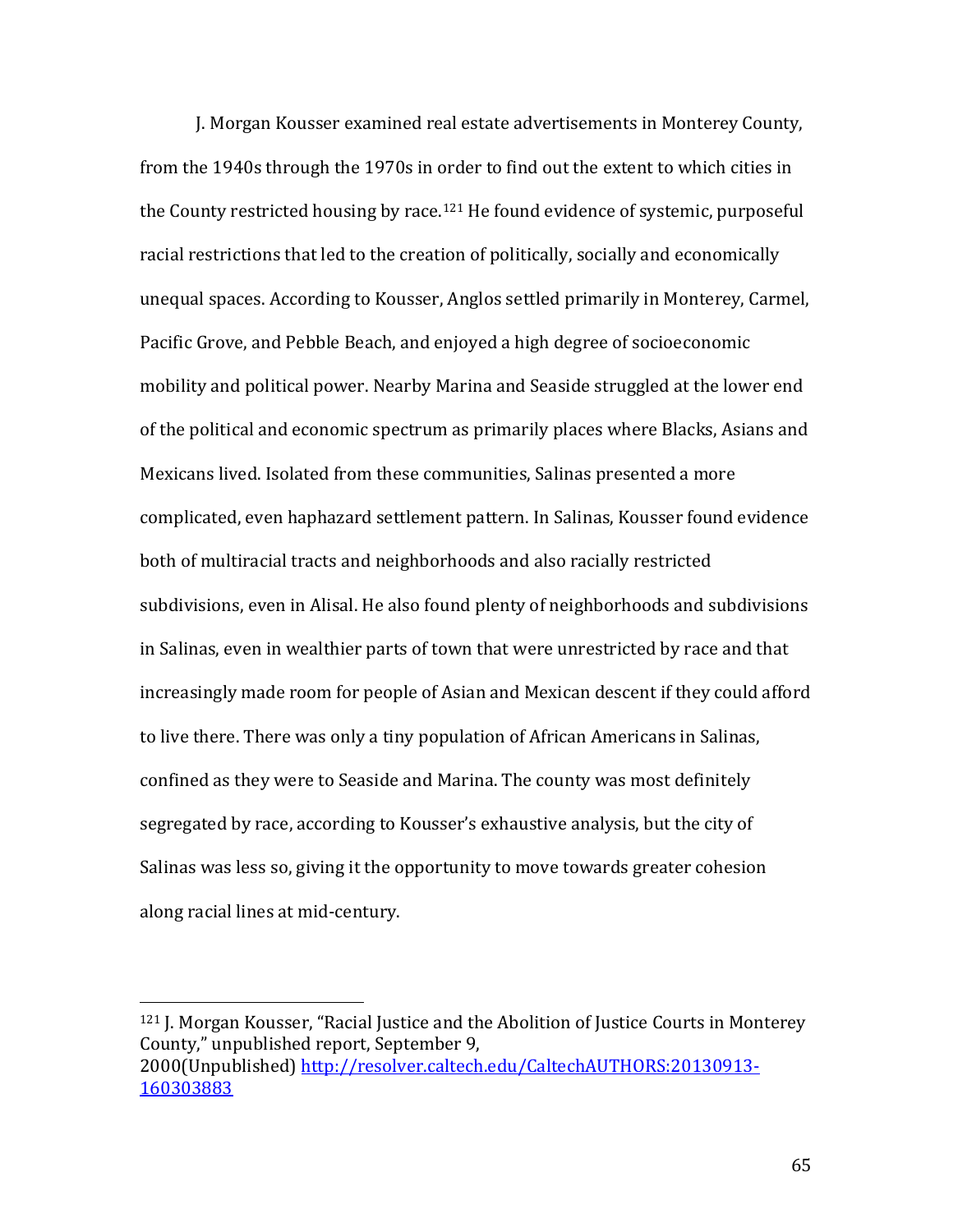In Kousser's study of Salinas, homes are advertised as "beautiful" or "attractive" and "modern" when they are located in a "restricted subdivision" or a "restricted district or tract." One Salinas realtor asked Californian readers, "Would you like a really nice five bedroom modern home, located on a corner lot in a restricted district in Alisal surrounded by other nice homes?" Over and over again in Kousser's study realtors emphasized the attractiveness of homes located in all white neighborhoods, tracts, and subdivisions, including in the so-called multiracial space of the Alisal.[122](#page-65-0)

By contrast, places that were not racially restricted were advertised in much less glowing terms as "a good buy" that "Can be sold to any nationality." One realtor offered a "4 room furnished house" for sale in the Boronda district of Salinas for a "small down payment." She was specific that "Mexicans and Filipinos can buy," indicating that these were the populations most restricted from neighborhoods in Salinas. Another realtor advertising lots in Alisal that might be subdivided [without] restrictions to Filipinos, Chinese or Mexicans." But in an ad for a new subdivision in the "beautiful Mission Park" subdivision of Salinas the promotional literature promised, "The same restrictions will prevail here as in any other high class subdivision in the city [Salinas], racial restrictions, etc." By the 1950s, Anglos began to make room in neighborhoods for some prominent Chinese and Japanese families,

<span id="page-65-0"></span> <sup>122</sup> J. Morgan Kousser, "Racial Justice and the Abolition of Justice Courts in Monterey County," unpublished report, September 9, 2000(Unpublished) [http://resolver.caltech.edu/CaltechAUTHORS:20130913-](http://resolver.caltech.edu/CaltechAUTHORS:20130913-160303883) [160303883,](http://resolver.caltech.edu/CaltechAUTHORS:20130913-160303883) 45-46.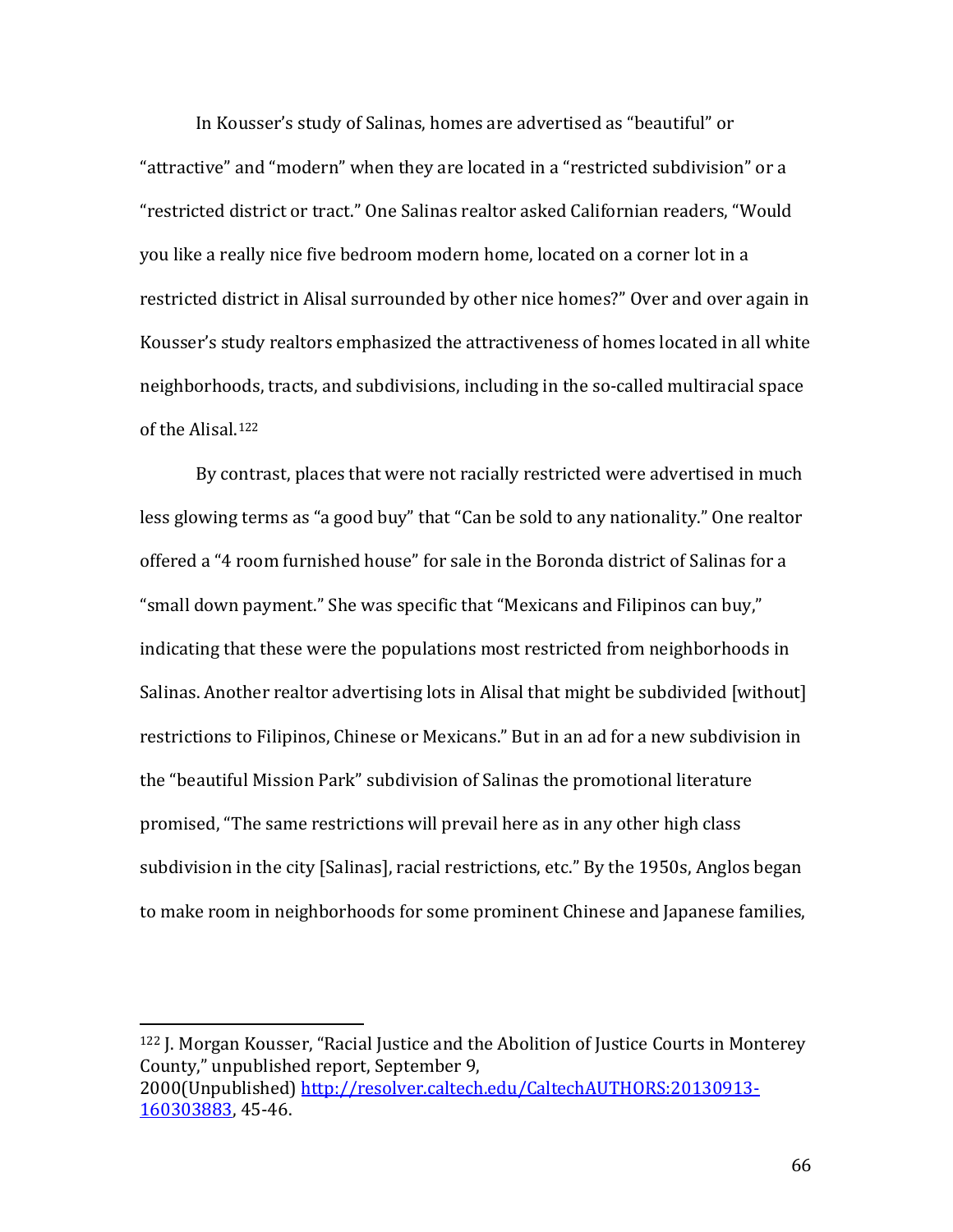even as they continued restrictions against Mexicans, Blacks, and to some extent, Filipinos as shown above. [123](#page-66-0)

Thus the battle over the annexation of Alisal took place in this racially confusing context. The area was obviously multiracial, but also following a certain pattern of development in Salinas that included racially restrictive neighborhoods. In response, Salinas residents were urged to address the problem of racism and segregation: "Salinas residents concerned with the problem of housing racial minorities have been invited to attend a meeting…sponsored by the Interracial Council of Monterey County." The meeting included the showing of a Frank Sinatra film, "The House I Live In," that challenged racial restrictive covenants. Local realtors were specifically invited as part of the consciousness raising campaign in Salinas.[124](#page-66-1)

The annexation of Alisal encapsulated the fluid intersections of class and race in Salinas, which finally happened in a 1,748 to 648 vote on June 11, 1963. It marked the moment that Salinas defined itself as a metropolitan center too. "We couldn't remain so close to Salinas and not be part of an incorporated city," argued Sally

<span id="page-66-0"></span> <sup>123</sup> For an in-depth analysis of the ways Anglos made room for Asians in segregated neighborhoods in California see Charlotte Brooks, *Alien Neighbors, Foreign Friends: Asian Americans, Housing and the Transformation of Urban California* (Chicago: University of Chicago Press, 2009), Carol Lynn McKibben, *Racial Beachhead: Diversity and Democracy in a Military Town* (Stanford: Stanford University Press, 2012), chapters 3 and 4; J. Morgan Kousser, "Racial Justice and the Abolition of Justice Courts in Monterey County," unpublished report, September 9, 2000(Unpublished) [http://resolver.caltech.edu/CaltechAUTHORS:20130913-](http://resolver.caltech.edu/CaltechAUTHORS:20130913-160303883) [160303883,](http://resolver.caltech.edu/CaltechAUTHORS:20130913-160303883) 46.

<span id="page-66-1"></span><sup>124</sup> *Salinas Californian*, September 26, 1946, 5 quoted in J. Morgan Kousser, "Racial Justice and the Abolition of Justice Courts in Monterey County," unpublished report, September 9,

<sup>2000(</sup>Unpublished) [http://resolver.caltech.edu/CaltechAUTHORS:20130913-](http://resolver.caltech.edu/CaltechAUTHORS:20130913-160303883) [160303883](http://resolver.caltech.edu/CaltechAUTHORS:20130913-160303883)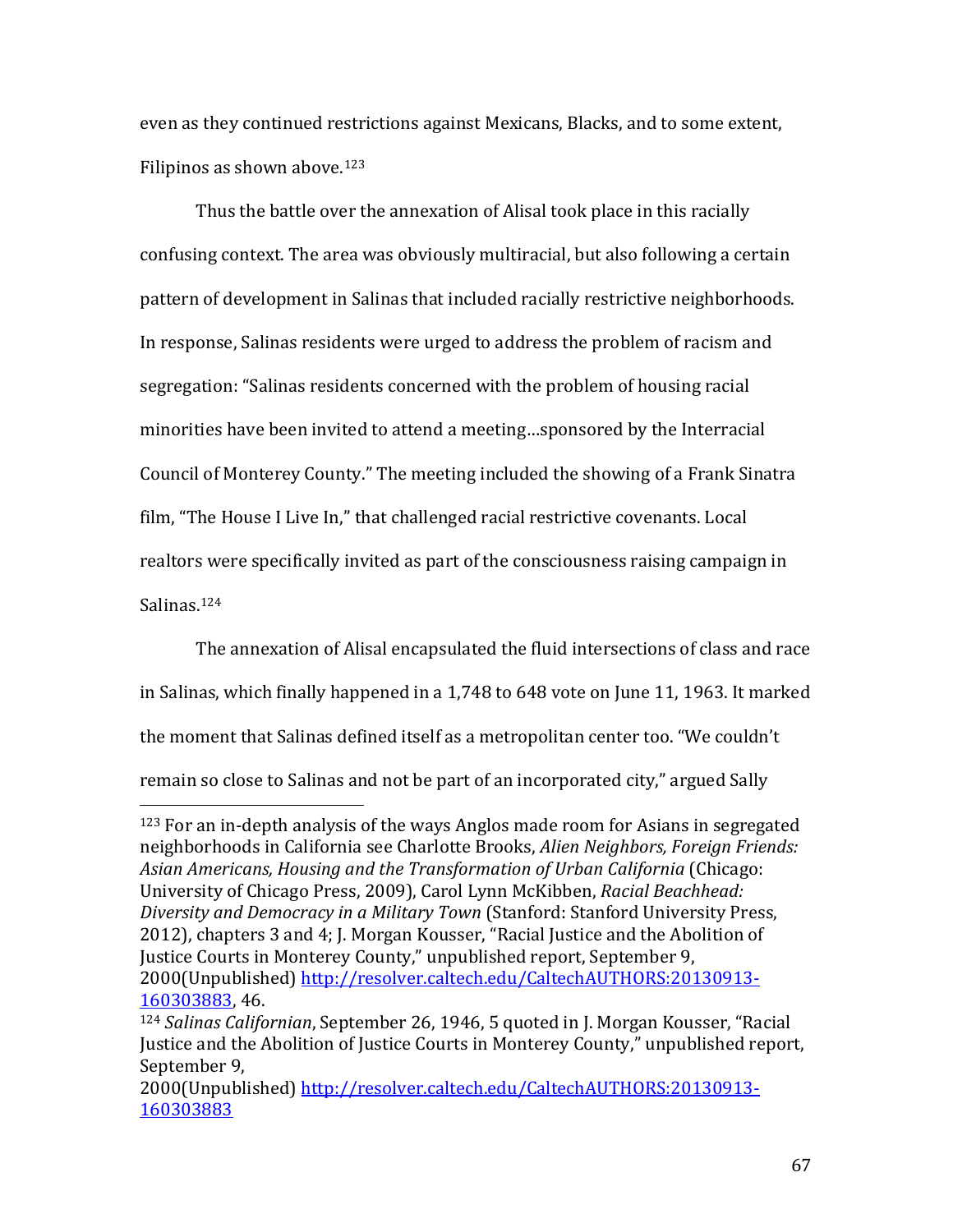Gutierrez, one proponent of incorporation and organizer of the "Right Way, Alisal" campaign. However, Juan Martinez, resident of Salinas and a Red Cross worker, characterized the relationship between the two places as class based, "It seemed like it was the haves and the have-nots," he recalled, echoing the sentiments of Alvarez, Gattis, and Ramsey above. The culmination of the annexation campaigns by 1963 signified that the struggle for common purpose prevailed because it meant so much to this population, in spite of the conflicts over labor, the dislocations of war and the persistence of racial animosities so prevalent in American life at mid-century.

## **RESISTANCE**

Annexations and the subsequent development came with a cost to the environment, which sparked environmental activism led by Ruth Andresen. She emphasized that support for unbridled growth and industrial development ended in the early 1960s with a general awareness of the severe consequences of pollution, brought about by such publications as Rachel Carson's Silent Spring (1962). In a tongue in cheek description, Andresen recalled,

"When you get up in the morning, you had the most delightful chocolate wind [largely emanating from the Nestlé and Peter Paul plants]. We had a very good air pollution control district here and they were working very hard to get the information out but a lot of times people don't read newspapers and they don't read reports. The air pollution people [tried] to get industry to clean up but it costs money to put filters and scrubbers…undoubtedly the managers and the businessmen all understood the need for filters but to get excess money out of the budget when it wasn't absolutely required…well that's a business decision so you don't do it if you are going to keep your profit margin. At that same time, everybody had an incinerator in their backyards and so the air pollution control district got rid of that. They did a wonderful job. They really did. These agencies were all doing a good job but they didn't have any enforcement arm."[125](#page-67-0)

<span id="page-67-0"></span> <sup>125</sup> Interview with Ruth Andresen by Carol McKibben, November 6, 2018, Salinas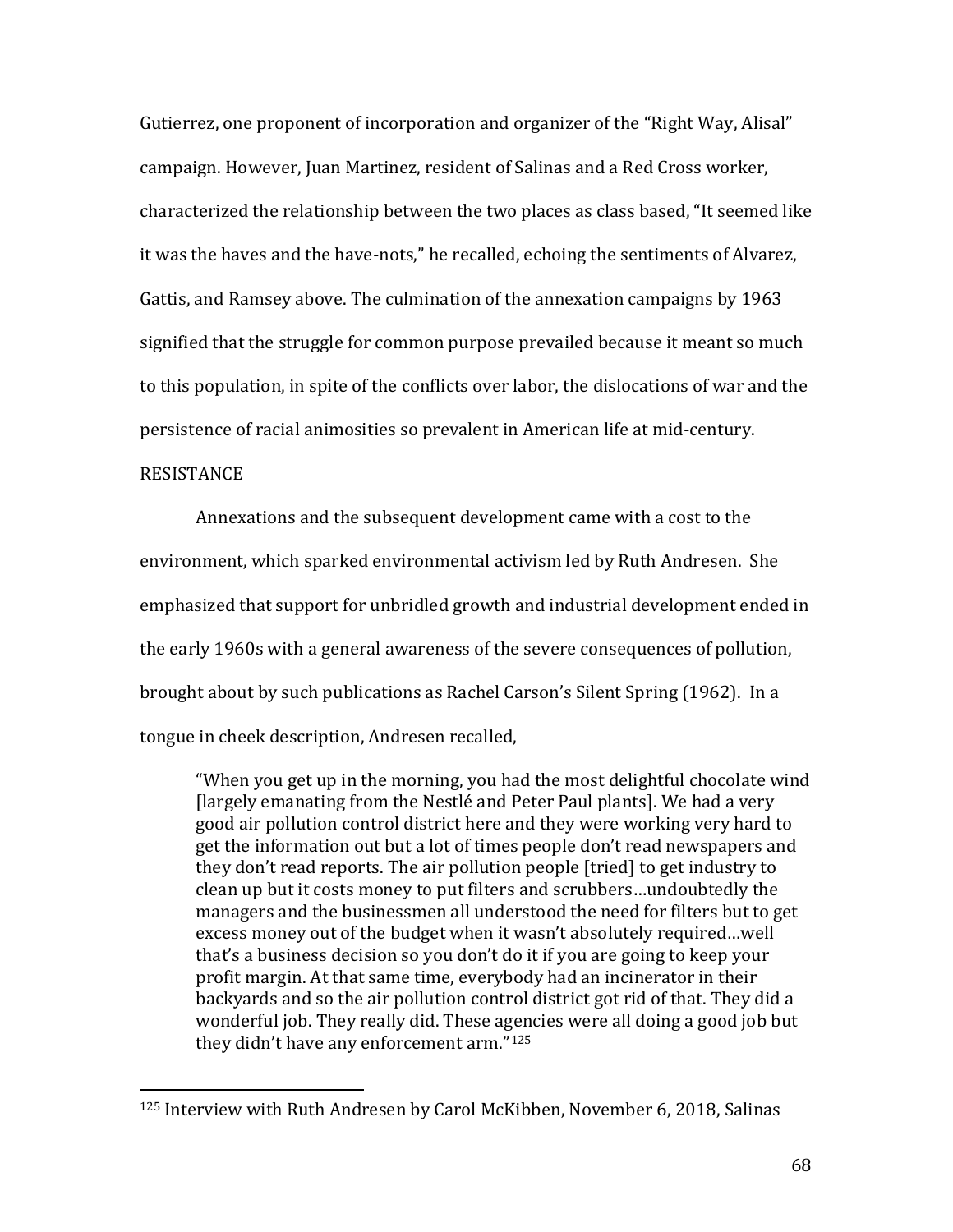It was in the context of rapid industrialization and growing awareness of its pitfalls that an oil refinery generated a wave of controversy in Salinas and on the entire Monterey Peninsula by 1965. According to Andresen, "The Humble Oil Company decided to build the refinery near Moss Landing. That was the first time Salinas became aware of its environment." When asked, "Who made Salinas Aware of its environment? Andresen replied, "You're looking at it. The vocal chords," referring to herself. "I don't know how I had the courage." As a geologist, Andresen was well prepared to explain such complex processes as wind and ocean currents and how an accidental oil spill at sea might damage community life drastically. Andresen helped organize groups of women to oppose the refinery even as their husband members of MCID supported it:

"That was the first moment of division," she remembered. "The business community was MCID. That must've included the city fathers probably. It was homemakers that didn't want to live in a soiled environment. So many of these people had come from Eastern cities where they had coal and they had refineries and they remembered in their childhood what the condition of those cities was like. I remember sulfur dioxide and the smell of rotten eggs from Tulsa. The ones from Pennsylvania and those urban areas just were beside themselves with the threat of refineries coming right here. [However, the men in families] were just coming back from war. After the wartime experience it was a hiatus. They went from war and distress to all of a sudden their first home.

It was an educational process. People did not relate that the smoke coming out of Firestone had anything to do with dirty curtains. Then there was always this idea that if you wanted to get rid of something you dumped it in the ocean. The fact that these currents sometimes just turn around and bring everything back on shore came as a big shock.

She went on to explain:

The proposal was for a major refinery [which would produce 50,000 barrels of oil a day]. The oil was a heavy crude to be transported by oil tankers across Monterey Bay and transshipped by heated pipe to the refinery on the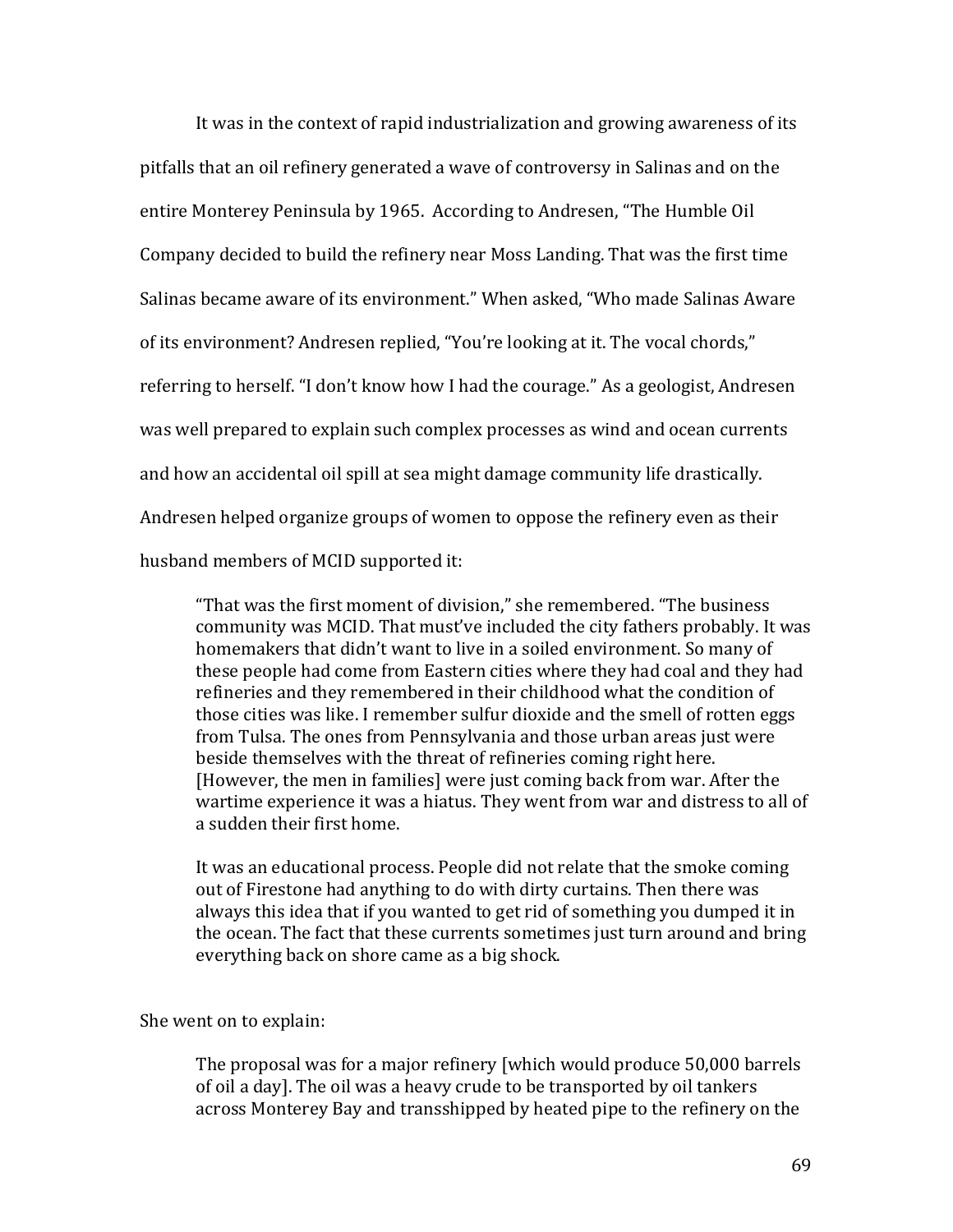shore. Now can you imagine how many oil spill potentials there were? That's number one. Number two. The air circulation in the Salinas Valley is the wind blows down the valley during the day and at night when the ground cools the wind blows up the valley and out to the ocean. With that unfiltered smoke coming out of the refinery the Salinas Valley would never have had a clean breath of air. We were already having smog…from Firestone…from the south, Pacific Gas & Electric (P G & E) and the petroleum indistires. [126](#page-69-0)

The battle lines were sharply drawn between MCID and housewives. The refinery needed the approval of the Monterey County Board of Supervisors, which led to a bitter and angry exchange at the meeting held on September 3, 1965 after a marathon 13 and ½ hour session that lasted until 3a.m. Ruth Andresen described women's activism and the meeting in detail:

We had a terrible fight to deny the refinery. The League of Women Voters were very active. The Salinas Women's Club. AAUW. The Medical Auxilary for the Monterey County Medical Society. They did most of the calling to get people aware of the fact that there would be a hearing at the Board of Supervisors and to come state their mind if they didn't want a refinery. The Planning Commission turned down the application to develop [a refinery] and then it went to the Board of Supervisors and that's when we got all the people out to testify. We hired a lawyer to present the testimony in a factual legal way. The hearing went on for thirteen hours and it didn't break until 3 o'clock in the morning. They put loudspeakers around the whole courthouse so everybody could listen. You couldn't get into the Chambers it was so mobbed.

The Board of Supervisors approved [the refinery] 3 to 2. Andresen continued,

Then we immediately started collecting names for a referendum to take it back to appeal. And then we had everybody cut up their credit cards for the gas company and send them to Standard Oil. We decided that this same lawyer, Bill Bryan, had a big plan that what we would do next would be to send letters to all of the Board of Directors and stockholders of Standard Oil which would have been a colossal task. The incentive was to be a nuisance and it was successful. So [the refinery] ended up at Benicia where they have had continual trouble ever since. So we won. We were such a deterrent that

<span id="page-69-0"></span> <sup>126</sup> Interview with Ruth Andresen by Carol McKibben, November 6, 2018, Salinas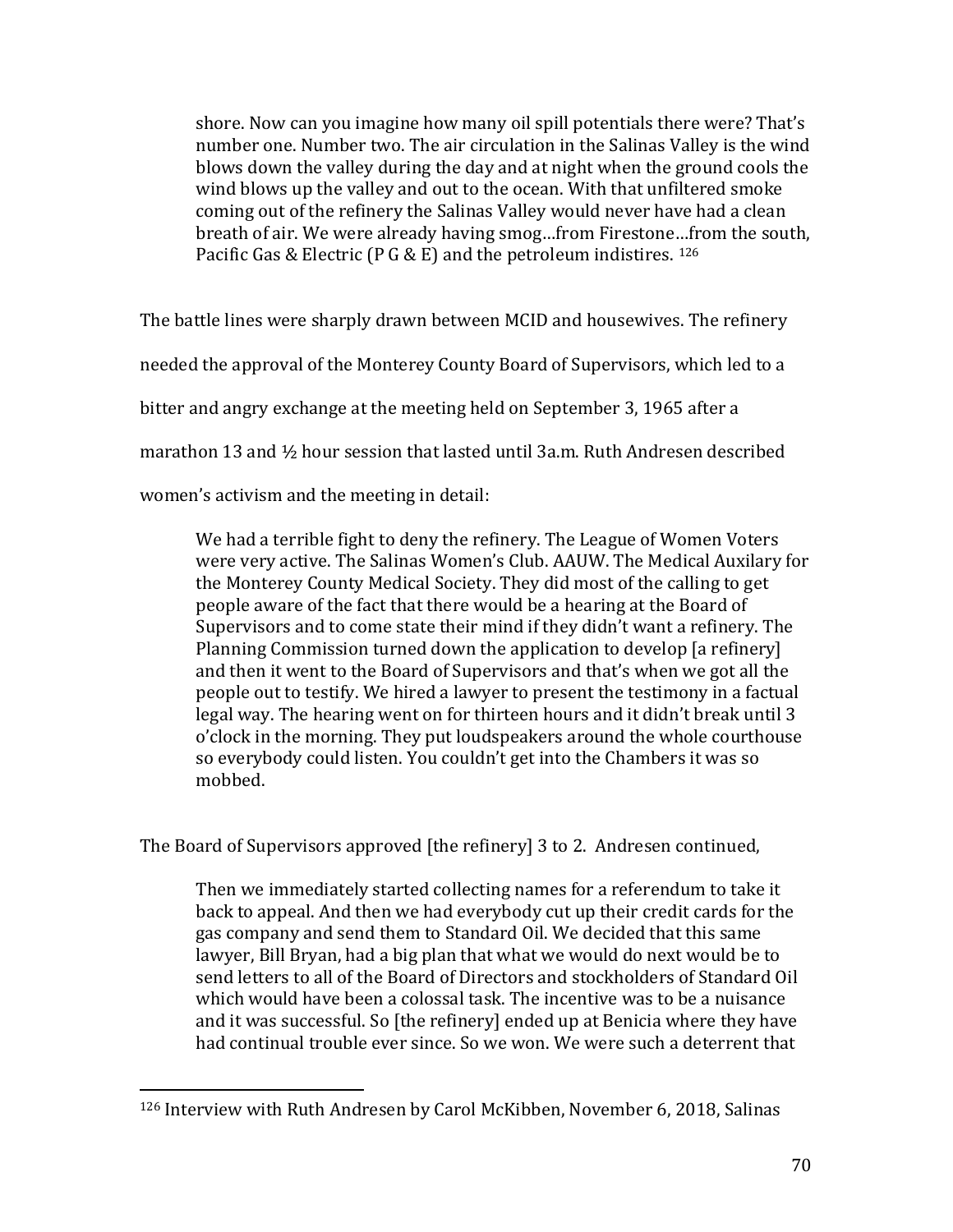when the EPA started enforcing the smoke scrubbers to be put on P. G. & E. they did it because they knew they would get protests if they didn't.

Although the Board of Supervisors overruled the mostly women environmental activists and voted to allow the Humble plant to establish a refinery in the Bay, the women had made their point that the industrial development so unquestionably sought by Salinas city leaders could not occur without attention to environmental conditions that made Salinas a desirable place for families in the first place. [127](#page-70-0)

Once enthusiastic supporters of industrial growth, Salinas's housewives effectively put the breaks on unbridled development. It might have made sense for activist white women to partner with other activists in Salinas such as the Mexican American CSO organizers because they shared concerns over quality of life issues. However, the environmentalists focused on the issue of environmental degradation of air and ocean without linking arms in any kind of cooperative engagement. Air pollution and water issues surely affected the poorest communities most of all, but CSO activists perceived opportunity in the establishment of an oil refinery in the form of job growth so desperately needed to make stakeholders out of temporary agricultural workers and generally supported the plant. CSO organizers addressed public health, education, and conditions in labor camps as these affected people of Mexican descent without looking into broader environmental problems CONCLUSION

<span id="page-70-0"></span> <sup>127</sup> See [https://futureoftheocean.wordpress.com/2015/08/31/1965-the-future](https://futureoftheocean.wordpress.com/2015/08/31/1965-the-future-that-might-have-been/)[that-might-have-been/](https://futureoftheocean.wordpress.com/2015/08/31/1965-the-future-that-might-have-been/)